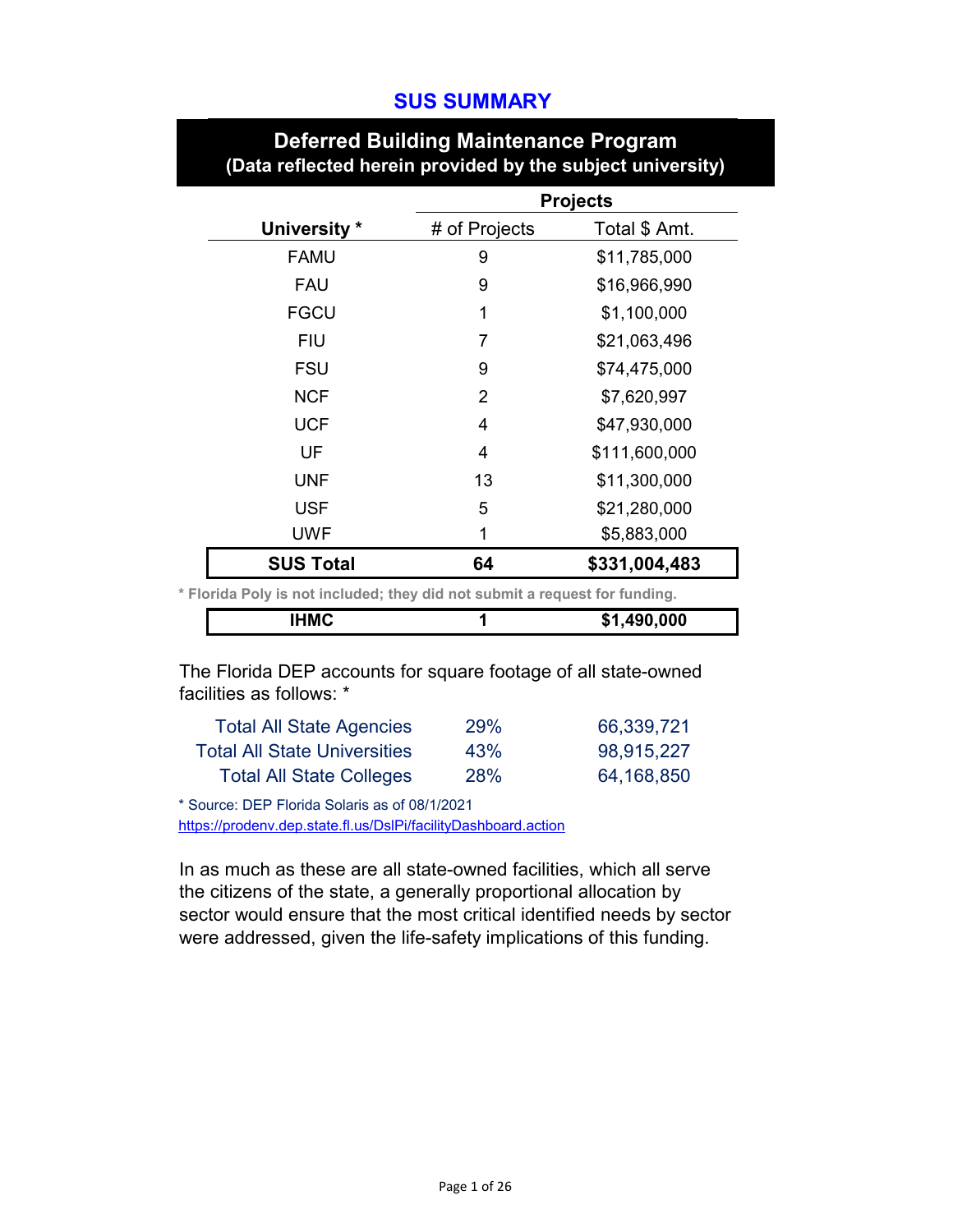### **FLORIDA AGRICULTURAL & MECHANICAL UNIVERSITY**

|                 |                    |                                      |                             |                                                                                                                                                         |                                    |                                                                                                                                                                                                                                                                                                                                                                                                                                                                                                                                                                                                                                                                                                                           | <b>Deferred Building Maintenance Program</b><br>(Data reflected herein provided by the subject university) |                                                                       |     |                                  |                              |                           |        |                                                              |
|-----------------|--------------------|--------------------------------------|-----------------------------|---------------------------------------------------------------------------------------------------------------------------------------------------------|------------------------------------|---------------------------------------------------------------------------------------------------------------------------------------------------------------------------------------------------------------------------------------------------------------------------------------------------------------------------------------------------------------------------------------------------------------------------------------------------------------------------------------------------------------------------------------------------------------------------------------------------------------------------------------------------------------------------------------------------------------------------|------------------------------------------------------------------------------------------------------------|-----------------------------------------------------------------------|-----|----------------------------------|------------------------------|---------------------------|--------|--------------------------------------------------------------|
|                 |                    |                                      |                             |                                                                                                                                                         |                                    | Due to the Office of Policy and Budget (OPB) Analyst: August 2, 2021                                                                                                                                                                                                                                                                                                                                                                                                                                                                                                                                                                                                                                                      |                                                                                                            |                                                                       |     |                                  |                              |                           |        |                                                              |
| Α               | в                  |                                      |                             | C                                                                                                                                                       | D                                  | E.                                                                                                                                                                                                                                                                                                                                                                                                                                                                                                                                                                                                                                                                                                                        | - 6                                                                                                        |                                                                       |     | For Projects not included in CIP |                              |                           |        |                                                              |
| <b>Priority</b> | <b>Agency Name</b> | Agency<br>(Abbreviated) Contact Name | <b>Agency Contact Email</b> | <b>Project Title</b>                                                                                                                                    | Requested<br><b>Funding Amount</b> | <b>Description of Project (include ARP goals)</b>                                                                                                                                                                                                                                                                                                                                                                                                                                                                                                                                                                                                                                                                         | <b>Compliance with Proviso</b><br>(Add all that apply from tab Proviso)                                    | Justification as to why project Facility Type<br>should be considered |     | <b>Service Load</b>              | <b>Planned Use</b><br>Factor | <b>User Station Space</b> | Factor | <b>OPB Comments</b>                                          |
| $\overline{1}$  | SUS                | Kevin Pichard                        | kevin.pichard@flbog.edu     | FAMU / Campus-Wide<br>Utility Infrastructure: Chiller<br>#2 Upgrade (Central<br>Chilled Water Plant #38)<br>Also in FY22-23<br>prioritized PECO project | 3,720,000                          | Upgrade an existing 1100-Ton chiller with a 2200-<br>Ton chiller in the Central Plant to provide extra<br>cooling capacity and chilled water campus-wide<br>through an underground piping distribution network<br>to 39 campus buildings (over 1M GSF). This<br>replacement chiller will allow the Central Utility<br>Distribution plant to continue providing chilled water<br>during high peak demand periods and insure the<br>environment in these facilities are comfortable and<br>conducive to working and educating our students by<br>conditioning interior spaces and controlling humidity<br>levels in the facilities.                                                                                         |                                                                                                            | n/a                                                                   | n/a | n/a                              | n/a                          | n/a                       | n/a    | Able to demonstrate how this meets<br>proviso rationale 1?   |
| $\overline{2}$  | SUS                | Kevin Pichard                        | kevin.pichard@flbog.edu     | FAMU / Campus-Wide<br>Utility Infrastructure:<br>Campus Controls<br>Replacement<br>Also in FY22-23<br>prioritized PECO project                          | $\hat{\mathbf{x}}$                 | Research bldgs. have obsolete, non-operational<br>environmental control systems, negatively impacting<br>learning environments. Many controls non-<br>1,170,000 functioning or in severe need of upgrade. This<br>project will replace the control systems in Pharmacy<br>Phase 1 (\$250K), Ware-Rhaney/Allied Health<br>(\$500K, Jones Hall (\$250K) and Dyson Pharmacy<br>(\$170K).                                                                                                                                                                                                                                                                                                                                     |                                                                                                            | n/a                                                                   | n/a | n/a                              | n/a                          | n/a                       | n/a    | Breakout per building?                                       |
| $\mathbf{3}$    | SUS                | Kevin Pichard                        | kevin.pichard@flbog.edu     | FAMU / Campus-Wide<br>Utility Infrastructure: Boiler<br>#3 Replacement<br>Also in FY22-23<br>prioritized PECO project                                   | $\mathbf{\hat{x}}$                 | The Central Heating Plant currently has three steam<br>boilers. Boiler #1 was replaced. Boiler #3 has a<br>large number of internal tubes sealed off, causing<br>this boiler to be very inefficient, and also needs new<br>control systems and frequently shuts off and goes<br>into alarm. Needs replacement. The Central Plant<br>1,920,000 provides steam to campus buildings through an<br>underground piping distribution network to over 30<br>campus buildings (over 800K GSF). This upgrade<br>will ensure the environment in these facilities are<br>comfortable and conducive to working and<br>educating our students by conditioning interior<br>spaces and controlling humidity levels in the<br>facilities. |                                                                                                            | n/a                                                                   | n/a | n/a                              | n/a                          | n/a                       | n/a    |                                                              |
| $\overline{4}$  | SUS                | Kevin Pichard                        | kevin.pichard@flbog.edu     | FAMU / School of<br>Business & Industry (SBI)<br>South renovations/repairs                                                                              | 1,730,000<br>$\mathbb{S}$          | HVAC and mechanical upgrades. Last upgraded in<br>2011(cost: \$400k). Upgrade/replace windows (cost:<br>\$1M). Restrooms are not fully ADA compliant, (10)<br>Restrooms are in need of upgrades (cost: \$330k).                                                                                                                                                                                                                                                                                                                                                                                                                                                                                                           |                                                                                                            | n/a                                                                   | n/a | n/a                              | n/a                          | n/a                       | n/a    | Breakout per building and other outcomes<br>(# of restrooms) |
| $5\overline{5}$ | SUS                | Kevin Pichard                        | kevin.pichard@flbog.edu     | FAMU / Perry/Paige bldg.<br>system repairs                                                                                                              |                                    | HVAC repairs; air handler upgrades (cost: \$130k).<br>Roof drain system replacement (cost: \$460k).<br>Based on the age and condition of the roofing<br>systems, replacement will probably be needed in the<br>590,000 next five years. Roof drain repair is included in the<br>cost of the roof replacement. These repairs will stop<br>the existing leaks which are currently causing indoor<br>air quality issues resulting from the moister and<br>humidity.                                                                                                                                                                                                                                                          |                                                                                                            | n/a                                                                   | n/a | n/a                              | n/a                          | n/a                       | n/a    | Breakout per building. Proviso Rationale<br>#6 for roof?     |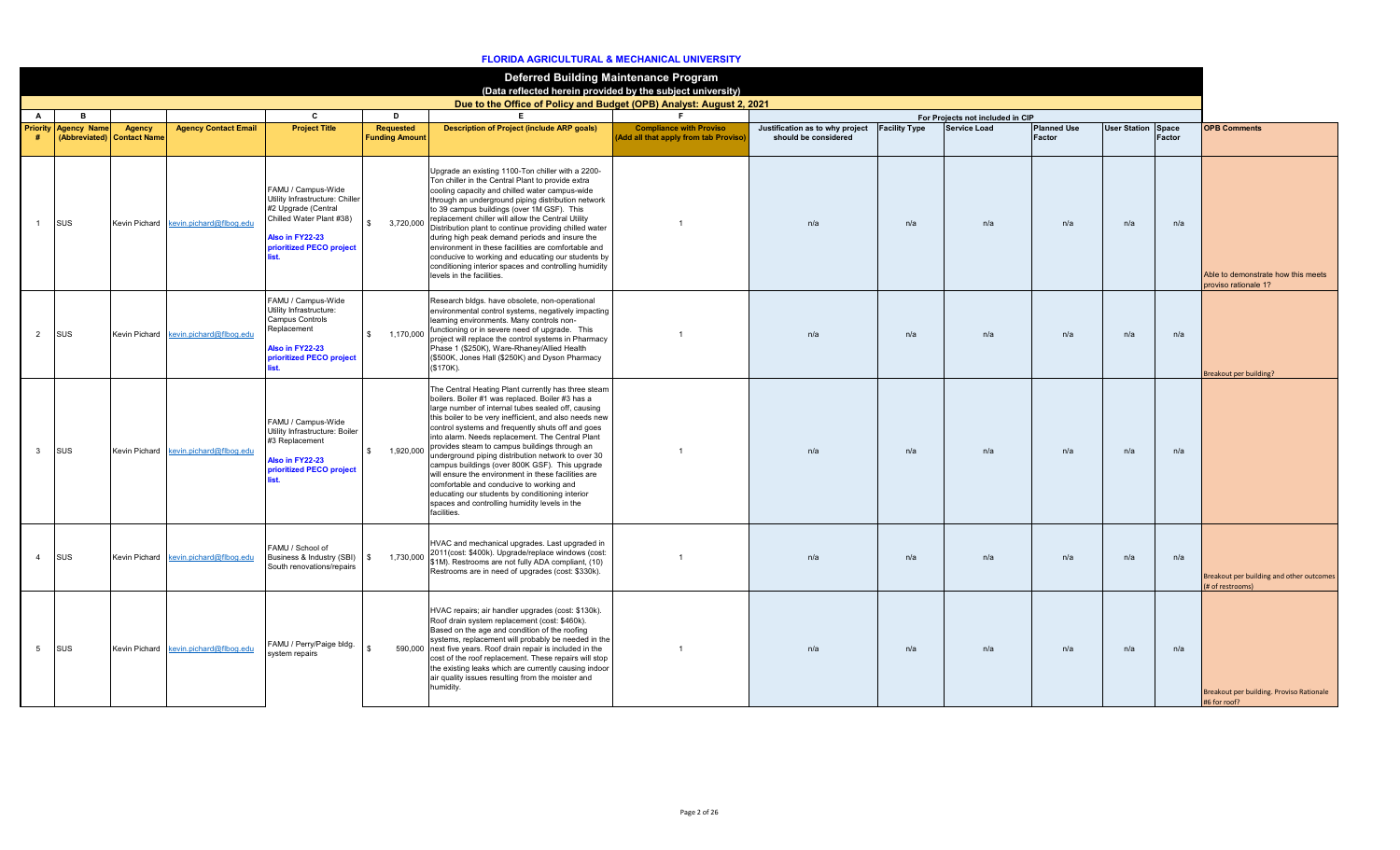| # | <b>Priority Agency Name</b><br>(Abbreviated) Contact Name | Agency        | <b>Agency Contact Email</b>           | <b>Project Title</b>                                          | <b>Requested</b><br><b>Funding Amount</b> | <b>Description of Project (include ARP goals)</b>                                                                                                                                                                                                                                                                                                                                                                                                                                                                                                                                                                                                                                                                                                                                 | <b>Compliance with Proviso</b><br>Add all that apply from tab Proviso | Justification as to why project<br>should be considered                                                                                                                                                                                                                                                                                                                                                                                                                                                                | <b>Facility Type</b>                                                  | <b>Service Load</b>                                                                                                  | <b>Planned Use</b><br>Factor | <b>User Station</b>                | Space<br>Factor                                                                  | <b>OPB Comments</b>                                                                   |
|---|-----------------------------------------------------------|---------------|---------------------------------------|---------------------------------------------------------------|-------------------------------------------|-----------------------------------------------------------------------------------------------------------------------------------------------------------------------------------------------------------------------------------------------------------------------------------------------------------------------------------------------------------------------------------------------------------------------------------------------------------------------------------------------------------------------------------------------------------------------------------------------------------------------------------------------------------------------------------------------------------------------------------------------------------------------------------|-----------------------------------------------------------------------|------------------------------------------------------------------------------------------------------------------------------------------------------------------------------------------------------------------------------------------------------------------------------------------------------------------------------------------------------------------------------------------------------------------------------------------------------------------------------------------------------------------------|-----------------------------------------------------------------------|----------------------------------------------------------------------------------------------------------------------|------------------------------|------------------------------------|----------------------------------------------------------------------------------|---------------------------------------------------------------------------------------|
| 6 | <b>SUS</b>                                                |               | Kevin Pichard kevin.pichard@flbog.edu | FAMU / Howard Hall<br>repairs : HVAC System                   | $\mathbb{S}$                              | The building mechanical systems have reached the<br>end of their useful service life. HVAC system<br>repairs (cost: \$650k). Installation of fire suppression<br>system upgrades (\$350k)., and are maintenance<br>intensive. Replacement of units are recommended.<br>Plumbing maintenance (cost \$450k) - failure to<br>address will likely lead to leaks, drainage issues,<br>1,450,000 and other problems that will require costly<br>maintenance. The plumbing fixtures are outdated,<br>non-water conserving type units. Overall these<br>projects will address the existing indoor air quality<br>issues due to the moister and humidity with the<br>outdated mechanical systems as well as addressing<br>the life safety and code issues associated with the<br>facility. | $1, 2$ and $6$                                                        | n/a                                                                                                                                                                                                                                                                                                                                                                                                                                                                                                                    | n/a                                                                   | n/a                                                                                                                  | n/a                          | n/a                                | n/a                                                                              | Breakout of outcomes.                                                                 |
|   | <b>SUS</b>                                                |               | Kevin Pichard kevin.pichard@flbog.edu | FAMU / Journalism, Media<br>and Graphics: Roof<br>Replacement | 650,000<br>S.                             | Built in 2005, 100K+ sq. ft. of office, classroom and<br>auditorium space. Bldg. has a flat roof with modified<br>bitumen roofing membrane, persistent leaks have<br>caused water-intrusion damage; condition is beyond<br>repair and effecting the indoor air quality for<br>occupants. These repairs will stop the existing leaks<br>which are currently causing indoor air quality issues<br>resulting from the moister and humidity.                                                                                                                                                                                                                                                                                                                                          | $\overline{1}$                                                        | Jver the years, the original roof has<br>developed significant leaks throughout<br>and is now beyond repair. The moisture Classroom<br>issues in the facility resulting from the<br>leaks are creating an environment<br>susceptible to indoor air quality issues.<br>This roof replacement project will<br>ensure the occupants of the building are Media<br>adequately protected by mitigating the<br>potential of future indoor air quality                                                                         | <b>Teaching Lab</b><br>Resarch Lab<br>Office<br>Study<br>Audi./Ehibit | Classroom: 250<br>Teaching Lab: 532<br>Research Lab: 41<br>Office: 357<br>Study: 93<br>Media: 84<br>Audi./Ehibit: 23 |                              | <b>Student Desk</b><br>office desk | Office: 125<br>Student<br>Desk: 22 sf.<br>Laboratory:<br>55 sf.                  | <b>Breakout of outcomes. Proviso Rationale</b><br>#6 for roof? Should be Rationale #1 |
| 8 | sus                                                       |               | Kevin Pichard kevin.pichard@flbog.edu | FAMU / Lee Hall: Fire<br>Alarm System Upgrade                 | 240,000<br>\$                             | Built in 1927, renovated in 90's. Fire alarm system is<br>believed to have been installed in 1993. Based on<br>age, this system has reached end of its service life<br>and should be replaced.                                                                                                                                                                                                                                                                                                                                                                                                                                                                                                                                                                                    | $\overline{2}$                                                        | The Lee Hall Building was originally<br>constructed in 1927 and renovated in<br>the 1990's. This facility contains over<br>50K square feet of administrative offices<br>and auditorium spaces. Based on the<br>age of the fire alarm system, a complete Administration<br>system replacement/upgrade to current /Support<br>building code and life safety standards<br>s needed. This project will ensure the<br>occupants of the building are<br>adequately protected by updating the<br>existing life safety system. |                                                                       | Office: 89<br>Audi./Ehibit: 1214                                                                                     |                              | Office Desk                        | Office: 150 sf.                                                                  |                                                                                       |
| 9 | <b>SUS</b>                                                | Kevin Pichard | kevin.pichard@flbog.edu               | FAMU / Foster-Tanner<br>Music repairs                         | 315,000<br>\$                             | Built in 1967, renovated in 90's. Upgrades to 1996<br>fire alarm system and electrical systems are needed<br>to ensure the safety of occupants. Bldg. contains<br>32K sq. ft. of offices and classrooms.                                                                                                                                                                                                                                                                                                                                                                                                                                                                                                                                                                          | $\overline{2}$                                                        | Built in 1967 and renovated in the<br>1990's. This facility contains over 32K<br>square feet of administrative offices and<br>classroom spaces. Fire alarm system<br>needs replacement/upgrade to current<br>building code and life safety standards.<br>Also, the main secondary electrical<br>switchboard and transformer need to<br>be replaced. These projects will ensure<br>the bldg. occupants are adequately<br>protected by updating the existing life<br>safety and electrical systems.                      | Classroom<br><b>Teaching Lab</b><br>Office                            | Classroom: 184<br>Teaching Lab: 475<br>Office: 58                                                                    |                              | <b>Student Desk</b><br>Office desk | <b>Student desk</b><br>22 sf.<br>Office Desk:<br>10 sf.<br>Laboratory:<br>55 sf. |                                                                                       |
|   |                                                           |               |                                       | TOTAL:                                                        | $\frac{12}{1}$ \$ 11.785.000              |                                                                                                                                                                                                                                                                                                                                                                                                                                                                                                                                                                                                                                                                                                                                                                                   |                                                                       |                                                                                                                                                                                                                                                                                                                                                                                                                                                                                                                        |                                                                       |                                                                                                                      |                              |                                    |                                                                                  |                                                                                       |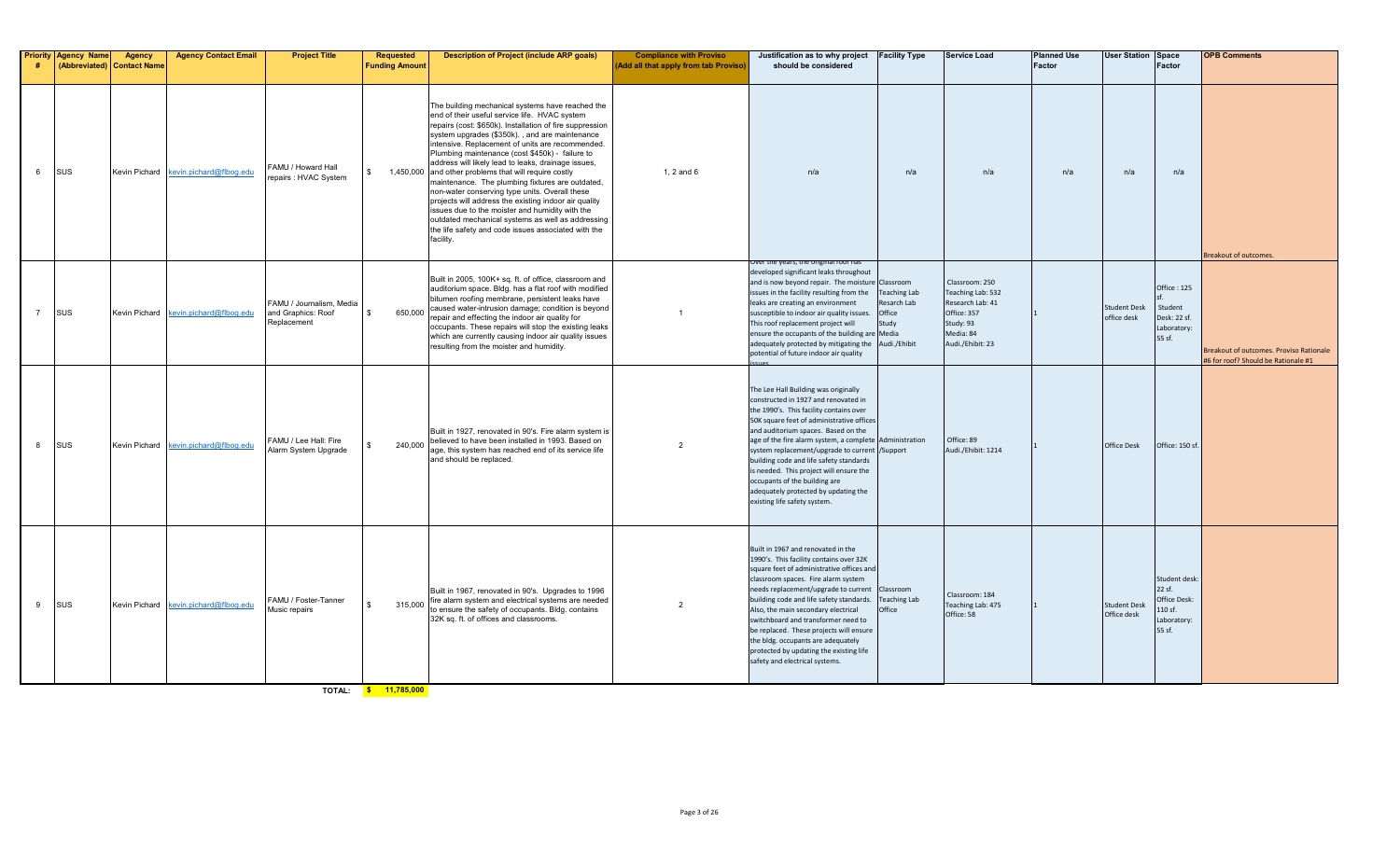### **FLORIDA ATLANTIC UNIVERSITY**

|                |                             |                                     |                                       |                                                        |                                          |                                                                                                                                                                                                                                                                                                                  | <b>Deferred Building Maintenance Program</b><br>(Data reflected herein provided by the subject university) |                                                                                                                                                                                                                                                                    |                                |                                                              |                              |                               |                 |                                                                                                                                                                                                                                                                                                                                                                                                                                                                                                                                                                                                                                                                                                                                                                                                                                                                                                                                                                                                                                                                                                                                                                                                                                                                                                                                                                                                                                                                                                                                                                                                                                                                                                                                                                       |
|----------------|-----------------------------|-------------------------------------|---------------------------------------|--------------------------------------------------------|------------------------------------------|------------------------------------------------------------------------------------------------------------------------------------------------------------------------------------------------------------------------------------------------------------------------------------------------------------------|------------------------------------------------------------------------------------------------------------|--------------------------------------------------------------------------------------------------------------------------------------------------------------------------------------------------------------------------------------------------------------------|--------------------------------|--------------------------------------------------------------|------------------------------|-------------------------------|-----------------|-----------------------------------------------------------------------------------------------------------------------------------------------------------------------------------------------------------------------------------------------------------------------------------------------------------------------------------------------------------------------------------------------------------------------------------------------------------------------------------------------------------------------------------------------------------------------------------------------------------------------------------------------------------------------------------------------------------------------------------------------------------------------------------------------------------------------------------------------------------------------------------------------------------------------------------------------------------------------------------------------------------------------------------------------------------------------------------------------------------------------------------------------------------------------------------------------------------------------------------------------------------------------------------------------------------------------------------------------------------------------------------------------------------------------------------------------------------------------------------------------------------------------------------------------------------------------------------------------------------------------------------------------------------------------------------------------------------------------------------------------------------------------|
|                |                             |                                     |                                       |                                                        |                                          |                                                                                                                                                                                                                                                                                                                  | Due to the Office of Policy and Budget (OPB) Analyst: August 2, 2021                                       |                                                                                                                                                                                                                                                                    |                                |                                                              |                              |                               |                 |                                                                                                                                                                                                                                                                                                                                                                                                                                                                                                                                                                                                                                                                                                                                                                                                                                                                                                                                                                                                                                                                                                                                                                                                                                                                                                                                                                                                                                                                                                                                                                                                                                                                                                                                                                       |
| A              |                             |                                     |                                       | C                                                      |                                          |                                                                                                                                                                                                                                                                                                                  |                                                                                                            |                                                                                                                                                                                                                                                                    |                                | For Projects not included in CIP                             |                              |                               |                 |                                                                                                                                                                                                                                                                                                                                                                                                                                                                                                                                                                                                                                                                                                                                                                                                                                                                                                                                                                                                                                                                                                                                                                                                                                                                                                                                                                                                                                                                                                                                                                                                                                                                                                                                                                       |
| #              | <b>Priority Agency Name</b> | Agency<br>(Abbreviated) Contact Nam | <b>Agency Contact Email</b>           | <b>Project Title</b>                                   | <b>Requested</b><br><b>Funding Amoun</b> | <b>Description of Project</b><br>(include ARP goals)                                                                                                                                                                                                                                                             | <b>Compliance with Proviso</b><br>Add all that apply from tab Provise                                      | Justification as to why project<br>should be considered                                                                                                                                                                                                            | <b>Facility</b><br><b>Type</b> | <b>Service</b><br>Load                                       | <b>Planned Use</b><br>Factor | <b>User</b><br><b>Station</b> | Space<br>Factor | <b>OPB Comments - FAU Response</b>                                                                                                                                                                                                                                                                                                                                                                                                                                                                                                                                                                                                                                                                                                                                                                                                                                                                                                                                                                                                                                                                                                                                                                                                                                                                                                                                                                                                                                                                                                                                                                                                                                                                                                                                    |
| $\mathbf{1}$   | <b>SUS</b>                  | Kevin Pichard                       | kevin.pichard@flbog.edu               | FAU / Arts & Letters Bldg. 9<br>enovations & Addition  |                                          | Built in 1966 with some<br>renovation 21 vrs ago.<br>1,173,551 Repairs include installation of<br>dedicated outside air system<br>to address indoor air quality.                                                                                                                                                 | 1.2.6                                                                                                      | n/a                                                                                                                                                                                                                                                                | n/a                            | n/a                                                          | n/a                          | n/a                           | n/a             | A dedicated outdoor air unit was installed during the building renovation to provide tempered fresh air to the building.<br>This unit has since failed and abandoned. Due to its idle state, the piping, controls for the unit have deteriorated beyond<br>epair and thus need overhaul. Initial budget estimates have landed a replacement unit at \$850K mark. These budget<br>numbers were obtained in conversation with SGM Engineering, Daikin Applied and Hill York in 2019. Due to the inability<br>to obtain a like for like replacement and the concern for proper indoor air quality was the reason for the conversation<br>with an engineer. The budget numbers included engineering.                                                                                                                                                                                                                                                                                                                                                                                                                                                                                                                                                                                                                                                                                                                                                                                                                                                                                                                                                                                                                                                                      |
| $\overline{2}$ | SUS                         |                                     | Kevin Pichard kevin.pichard@flbog.edu | FAU / Social Science Bldg.<br>4 Renovation             |                                          | Built in 1990. Repairs include<br>HVAC repairs to address air<br>quality issues, install backflow<br>2,230,304 protection for fire suppression<br>system, upgrading of<br>electrical system to be code<br>compliant                                                                                              | 1.2.5.6                                                                                                    | n/a                                                                                                                                                                                                                                                                | n/a                            | n/a                                                          | n/a                          | n/a                           | n/a             | HVAC consists of individual fan coils feeding classrooms and combination office/mixed use spaces. The fan coils are<br>original to the building and beyond end of life. The majority of them do not have provisions for proper OA control if any<br>at all. A previous renovation project replaced 18 fan coils. The change order resulted in a cost of 14K per fan coil. There<br>are 55 remaining fan coils in the building. Many of them use Merv 4 filters. New fan coils would be uprated, have the<br>correct OA provisions and have bipolar strips.<br>1. Fan coil replacement - \$15k each x 55 units<br>Balance of the cost is needed for upgrading electrical transforming serving this building - these cost have not been<br>established at this time                                                                                                                                                                                                                                                                                                                                                                                                                                                                                                                                                                                                                                                                                                                                                                                                                                                                                                                                                                                                     |
|                |                             |                                     |                                       |                                                        |                                          | Bldg. 55 includes replacement<br>of 6 air handler units (AHUs)<br>& 24 lab exhaust fans to                                                                                                                                                                                                                       |                                                                                                            | n/a                                                                                                                                                                                                                                                                | n/a                            | n/a                                                          | n/a                          | n/a                           | n/a             | Bldg 55 - \$1.055M - Replace 6 chilled water AHU's in rooftop penthouse, 24 Lab Exhaust fans and associated exhaust<br>plume ductwork. Exhaust ductwork to be updated wind ratings. Lab fans are original to building and are beyond end of<br>life including 4 hazardous material filter housings located on rooftop. Replacement 2 chilled water pumps located in<br>basement pump room. New industrial hot water heat exchanger and pump. Building currently does not have industrial<br>hot water for the labs. Hydronic piping located on rooftop insulation and piping replacement. Rooftop mechanical access<br>ladder replacements as part of equipment replacement. Current platforms are severely corroded and hamper service to<br>airside equipment. Replacement of existing failed fire/smoke dampers and all duct insulation. Building 55 historically has<br>had building moisture problems resulting in microbial growth. Known Life safety concerns to E&U are an inoperable<br>fire/smoke damper system. New AHU will have uprated filtration (merv 13) and Bi-Polar ionization. Inc. Engineering<br>Pricing based on actual replacement cost.<br>1. Exhaust Fan Replacement - \$4400 ea<br>2. Exhaust Duct Replacement - \$4500 ea<br>3. AHU replacement (inc fire smoke damper replacement) - \$100K each<br>4. Hydronic Pump Replacement -\$20K each<br>. Industrial Hot water Heat Exchanger - \$36K<br>6. Rooftop insulation repair Metal Jacketed + Access platform repairs - \$100K                                                                                                                                                                                                                                                          |
| $\mathbf{3}$   | SUS                         | Kevin Pichard                       | kevin.pichard@flbog.edu               | FAU / College of Science<br>3ldgs. 43 & 55 Renovations | $\mathbf{s}$<br>5,069,135                | improve air quality, rooftop<br>exhaust fans needs to be<br>upgraded to meet hurricane<br>codes. Bldg. 43 includes<br>replacement of 5 AHU and<br>original duct work to improved<br>indoor air quality. Upgrades<br>include improved filtration<br>media and after air treatment<br>for viral microbial control. | 1.2.5.6                                                                                                    | n/a                                                                                                                                                                                                                                                                | n/a                            | n/a                                                          | n/a                          | n/a                           | n/a             | Bldg. 43 - \$1.489m - Replace 5 chilled water AHU's located in all floors of the building. 3 of the 8 have already failed<br>beyond repair and were replaced. 5 remaining in very poor condition. 4 lab exhaust fans, new duct + insulation in<br>penthouse mechanical room and all hydronic piping insulation. 2 new supply fans. Replace 2 chilled water pumps and 1<br>hot water pump. Replace 6 3 failed) Liebert critical cooling units used for lab specific cooling equipment. Replace 1<br>above ceiling axial fan used in freezer isolation room (failed). Replacement of 6 utility fans used for general ventilation.<br>Replacement and Refit of chemical holding room ventilation units (blast proof units). All new units will have uprated<br>filtration and bi-polar ionization. B43 is an older building an AHU's are low static design. Cannot upgrade to merv 8 or<br>higher in these existing units without compromising airflow delivery.<br>Pricing based on actual replacement cost.<br>1. AHU replaced cost \$98K<br>2. Exhaust Fan Replacement - \$75K<br>3. Liebert CRU replacement \$8500 each (qty 3)<br>4. Axial Fan - \$17.300<br>. Hydronic Pump Replacement - \$20K each (qty3)<br>6. Utility Fan Replacement - \$3K each (qty 6)<br>7. Chemical Holding Room Units - EST Cost \$100K<br>8. Penthouse OA Wall Repair - \$77K Powertech INC<br>9. Insulation Repair/replacement - \$54K penthouse only ProInsulation<br>10. Engineering Services SGM - \$25K (drawings for uprated AHUs, chemical room unit specifications)<br>11. Add temperature control for main transformer room and elevator room (main building dry type transformer, been<br>repaired 3 times, failure due to humidity and temp) EST\$ 30K each DX type turnkey. |
| $\overline{4}$ | SUS                         |                                     | Kevin Pichard kevin.pichard@flbog.edu | FAU / Main Campus<br><b>Electrical Feeders</b>         | $\mathbf{s}$<br>1,500,000                | Replacement of primary<br>electrical feeders 5 & 6 from<br>FPL main substation. The<br>feeders date back to 1971<br>and are of an oil filled paper<br>lead type cable. Feeder 5 is<br>failed and the campus is<br>operating only on feeder 6.                                                                    | $\overline{2}$                                                                                             | Approximately half of the buildings<br>within the academic core are<br>services from these feeders. The<br>cables have multiple splices and<br>points of potential failure - this repair<br>is critical to maintain mission critical<br>operations for the campus. | nfrastructure                  | Boca<br>Campus<br>Student<br>Population<br>approx.<br>23,000 | N/A                          | N/A                           | N/A             | Primary feeders 5 & 6 from FPL substation power approximately 70% of FAU's main campus. These feeder cables date<br>back to 1971, the existing cable is of paper lead type and difficult to repair. Feeder 5 has been repaired several times and<br>has failed in an oil filled splice. The campus is currently operating only on feeder 6.<br>. Project consists of replacing 2 miles of cable. The replacement work would include engineering, replacement of<br>breakout potheads, replacement cable, cable tray repair/replacement, manhole rehab, load coordination study and<br>updating fusing. The outdated cables will be replaced with modern transmission grade power cabling (EPR).                                                                                                                                                                                                                                                                                                                                                                                                                                                                                                                                                                                                                                                                                                                                                                                                                                                                                                                                                                                                                                                                       |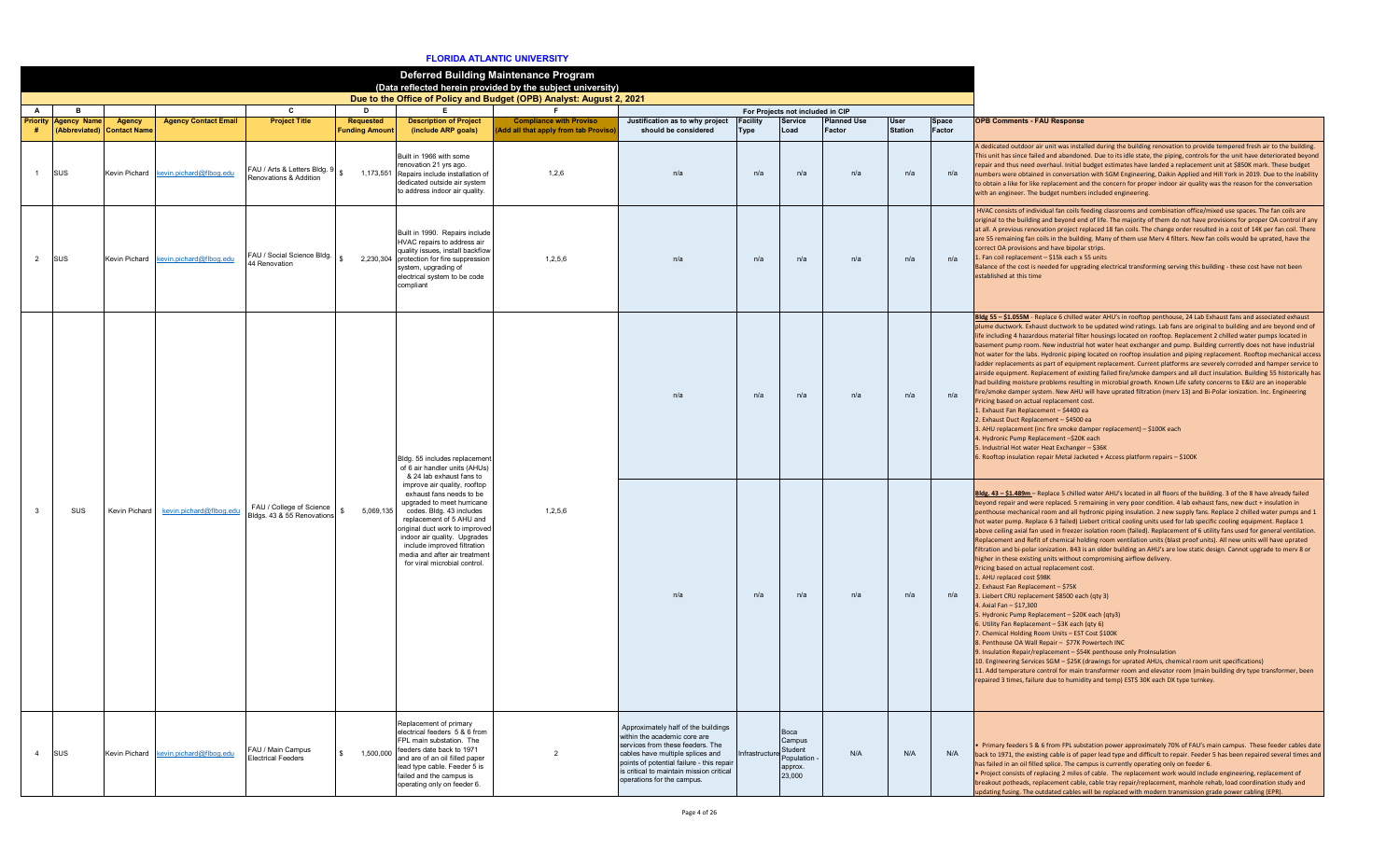|   | <b>Priority Agency Name</b><br><b>Abbreviated)</b> | <b>Agency</b><br><b>Contact Name</b> | <b>Agency Contact Email</b>           | <b>Project Title</b>                                      | <b>Requested</b><br><b>Funding Amour</b> | <b>Description of Project</b><br>(include ARP goals)                                                                                                                                                                                                                         | <b>Compliance with Proviso</b><br><b>Add all that apply from tab Provise</b> | Justification as to why project<br>should be considered                                                                                                                                                                                                                                                              | <b>Facility</b><br>Type                                                                                                                              | Service<br>Load                                                           | <b>Planned Use</b><br>Factor | <b>User</b><br><b>Station</b> | Space<br>Factor | <b>OPB Comments - FAU Response</b>                                                                                                                                                                                                                                                                                                                                                                                                                                                                                                                                                                                                                                                                                                                                                                                                                                                                                                                                                                                                                                                                                                                                                                                                                                                                                                                                    |
|---|----------------------------------------------------|--------------------------------------|---------------------------------------|-----------------------------------------------------------|------------------------------------------|------------------------------------------------------------------------------------------------------------------------------------------------------------------------------------------------------------------------------------------------------------------------------|------------------------------------------------------------------------------|----------------------------------------------------------------------------------------------------------------------------------------------------------------------------------------------------------------------------------------------------------------------------------------------------------------------|------------------------------------------------------------------------------------------------------------------------------------------------------|---------------------------------------------------------------------------|------------------------------|-------------------------------|-----------------|-----------------------------------------------------------------------------------------------------------------------------------------------------------------------------------------------------------------------------------------------------------------------------------------------------------------------------------------------------------------------------------------------------------------------------------------------------------------------------------------------------------------------------------------------------------------------------------------------------------------------------------------------------------------------------------------------------------------------------------------------------------------------------------------------------------------------------------------------------------------------------------------------------------------------------------------------------------------------------------------------------------------------------------------------------------------------------------------------------------------------------------------------------------------------------------------------------------------------------------------------------------------------------------------------------------------------------------------------------------------------|
| 5 | <b>SUS</b>                                         |                                      | Kevin Pichard kevin.pichard@flbog.edu | FAU / Main Campus<br>Central Energy Plant                 | 1,000,000                                | Replace Chiller #3 - end of                                                                                                                                                                                                                                                  |                                                                              | The central energy plant service all<br>the academic and research buildings<br>in the central campus core. Reliable<br>operation of the chillers is critical to<br>the educational mission of the<br>university.                                                                                                     | Jniversity<br>Central<br>Energy Plant                                                                                                                | Boca<br>Campus<br>Student<br>Population<br>approx.<br>23,000              | N/A                          | N/A                           | N/A             | Chiller 3 dates back to 1991. It had failed and has been abandoned in place. A 750 ton heat recovery chiller should be<br>ngineered and installed to allow the university to simultaneously produce heating and cooling water. This route would<br>allow the university to produce hot water at a 50% cost reduction over using natural gas. The byproduct is free chilled<br>water. There is energy savings associated with this project. 1M cost estimate includes engineering, chiller, associated<br>controls and replacement of existing dry transformer to feed a 480V heat recovery chiller. The idea was to power this<br>chiller and some of the pumps in the plant via emergency generator to feed animal holding/research buildings that do<br>not have standby emergency cooling and heating. Depending on situation, this could supply chilled water to certain<br>buildings deemed necessary in emergency operation.                                                                                                                                                                                                                                                                                                                                                                                                                                    |
|   | <b>SUS</b>                                         |                                      | Kevin Pichard kevin.pichard@flbog.edu | FAU / Davie Campus<br>Engineering & Science<br>3ldg. ES52 |                                          | Built in 1997 the HVAC<br>system in this building needs<br>1,500,000 to be upgraded to replace air<br>handling units, duct work and<br>improve indoor air quality                                                                                                            | $\overline{1}$                                                               | Two dedicated outdoor air units<br>within this building have been<br>repaired but are beyond end of life.<br>Building controls need to be<br>replacement to provide better air<br>quality management. HVAC<br>overhaul for this building will<br>generate in energy savings.                                         | niversity/<br>Classroom<br>and<br>Teaching<br>Labs                                                                                                   | Davie<br>Campus<br>Student<br>body                                        | 80%                          | 1266                          | 60              | Building has had a history of microbial growth and poor temperature and humidity control as a result of many<br>mechanical deficiencies. The control, AHUs are original to the building. Engineering is recommended to ensure building<br>performance. Cost estimate included engineering and basis of cost was established in a recent ESCO IGA report. Energy<br>savings are attached to this project.<br>1. 4 AHU replacements and insulation replacement \$500K<br>. New AHU, VAV and pump controls. Existing VAV's (56 qty )are okay and a separate project had funded VAV heater<br>repair due to heater burn out from constant operation. Scope of VAV work would lift off old controls and install new<br>controller, actuator, combination room temp/co2/humidity sensor. Fume hood controls included. \$1 M                                                                                                                                                                                                                                                                                                                                                                                                                                                                                                                                                 |
|   | <b>SUS</b>                                         |                                      | Kevin Pichard kevin.pichard@flbog.edu | FAU / Jupiter Campus<br>VIC01, 02, 03 & 04                | 1,500,000                                | Replace Energy Management<br>System controls                                                                                                                                                                                                                                 | $\overline{1}$                                                               | The EMS Controls at Jupiter are<br>beyond end of life, leading to poor<br>temperature control - outside air<br>(OA) stations have failed and OA<br>can not be regulated; thereby leading Support<br>to indoor air quality issues. Project<br>will include adding air treatment and<br>will result in energy savings. | University<br>Classrooms.<br><b>Feaching</b><br>Labs/<br>Offices /<br>Student<br>Services<br>/MC04 -<br>Central<br><b>Itility</b><br><b>Building</b> | Jupiter<br>Campus<br>Student<br>Body                                      | 80%                          | 1586                          | 57              | All these buildings have their controls (circa 1999) tied together and are beyond end of life. Current system does not<br>allow any control of outside air flow. replacement cost for the units is as follows MC-01 (\$75,000), MC-02 (\$75,000), MC-<br>04 (\$100,000), MC-04 (\$75,000)<br>New CO2 and humidity sensors in classrooms and major spaces to ensure optimum environment for productivity.<br>Current building suffer from microbial growth. AHUs have good filtration already but the buildings do not breathe as<br>designed. Energy Savings attached to this project. Work would consist of new controls for the following. Estimates<br>obtained from Siemens Esco IGA 2019.<br>1. 13 AHU's controls across all 4 buildings, including new OA dampers, air flow stations, CO2/humidity sensors<br>2. 141 VAV controls, thermostats and SCR electric heating controls. Of the 141 vavs to get new controls. 29 of the existing<br>VAV's would be replaced. They are of a cone venturi style Trane VAV that parts are unavailable for, and the air<br>modulating cones are all failed and are located at MC03.<br>3. 3 CHW pumping control systems<br>4. IT drops for all new controls<br>5. New controls and Fume hood monitors on all hoods. Some hoods have no provisions for emergency fume extraction<br>or user warning of low flow conditions. |
|   | <b>ISUS</b>                                        |                                      | Kevin Pichard kevin.pichard@flbog.edu | FAU / College of Medicine<br>Ida. 71                      |                                          | 750,000 Replacement of Exhaust Fans                                                                                                                                                                                                                                          | $\overline{1}$                                                               | This building is the only facility for<br>FAU's College of Medicine and has<br>extensive use of teaching and<br>research labs. Replacement of lab<br>fans is critical to the operation of the<br>building and the program.                                                                                           | Jniversity<br>Teaching<br>Lab,<br>Research<br>Labs.<br>Offices                                                                                       | College of<br>Medicine<br>students -<br>approximate<br>ly 500<br>students | 80%                          | 1100                          | 76              | B71 Exhaust Fans - B71 has 2 tandem pairs of Strobic Exhaust Fans. The fans are approaching end of life and have had<br>numerous repairs included in the last ESCO project. The fans are \$170K each (2). Engineering, updated roof curbs and<br>install cost budgeted at 400K as evaluated during the Siemens ESCO project. The Fans have an 18 week lead.<br>. Strobic Exhaust Fans, Curbs and Engineering - \$740K total                                                                                                                                                                                                                                                                                                                                                                                                                                                                                                                                                                                                                                                                                                                                                                                                                                                                                                                                           |
|   | <b>SUS</b>                                         |                                      | Kevin Pichard kevin.pichard@flbog.edu | FAU / General Classroom<br>Building Bldg. 2               |                                          | Built in 1964 and renovated in<br>2001; this facility requires<br>upgrades for accessibility<br>issues, HVAC repairs to<br>2,244,000 enhance indoor air quality,<br>and electrical upgrades to<br>meet current codes and<br>upgrades to emergency lights<br>for life safety. | 1.2.5.6                                                                      | This building serves as a primary<br>general classroom. Due to the age of<br>the building, the facility requires<br>upgrade due to ongoing deferred<br>maintenance backlog.                                                                                                                                          | Jniversity<br>assrooms:                                                                                                                              | Boca<br>Campus<br>Student<br>Population<br>approx.<br>23,000              | 80%                          | 1738                          | 34              | B2 Classroom - Building 2 has been partially renovated but the 1st floor still contains pneumatic control systems, 2 end<br>of life air handling units and 2nd floor has many failed VAVs. Many rooms lack a true return and the building does not<br>have proper provisions for OA control. Building has a mixture of sheet metal and ductboard air distribution with the<br>latter deteriorating. The building requires engineering to replace the existing outdoor electrical switchgear. Much of the<br>switchgear is patched with sheet metal and the bussbars corroded. Existing generator enclosure and tank is severely<br>corroded. Generator powers life safety and elevators. Electrical work would update life safety code issues such as<br>standby power circuits tied into life safety systems.<br>L. Replace 2 AHU's @ \$60K each<br>2. Replace 67 VAV's and controls @ \$5K each<br>3. Update hydronic pumping system and controls (currently has single pump) - \$100K<br>4. New hydronic piping - \$450K<br>5. New VFD's (10) - \$100K each<br>6. 6 new exhaust fans - \$60K<br>. Replacement 150KW Diesel Generator and Tank-\$150K<br>B. Modify and replace ductwork - \$210K<br>. Replacement Power Distribution gear and transformers, replacement of aluminum cabling \$440K                                                                  |

**TOTAL: \$ 16,966,990**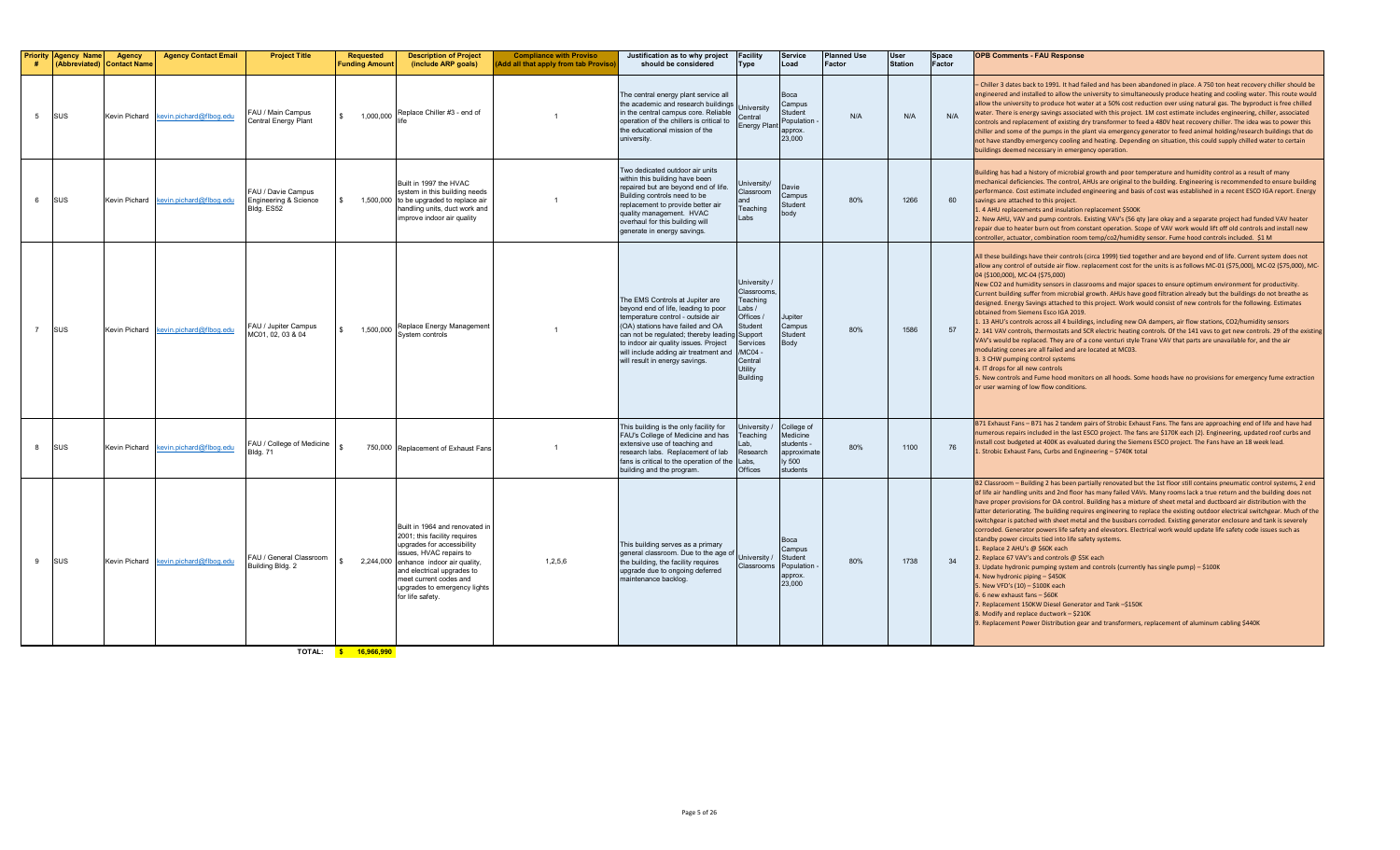#### **FLORIDA GULF COAST UNIVERSITY**

|                             |                                      |                                       |                                          |                                                |                                                                                                                                                                                                                                                                                                                                                                                                                                                                                          | <b>Deferred Building Maintenance Program</b><br>(Data reflected herein provided by the subject university)<br>Due to the Office of Policy and Budget (OPB) Analyst: August 2, 2021 |                                                                                                                                                                                                                                                                      |                                      |                                                                                                     |                                                                                  |                                                                        |                                                                                                                     |                                                                                                                                                                                                                                                                                                                                                                                                                                                                                                                |
|-----------------------------|--------------------------------------|---------------------------------------|------------------------------------------|------------------------------------------------|------------------------------------------------------------------------------------------------------------------------------------------------------------------------------------------------------------------------------------------------------------------------------------------------------------------------------------------------------------------------------------------------------------------------------------------------------------------------------------------|------------------------------------------------------------------------------------------------------------------------------------------------------------------------------------|----------------------------------------------------------------------------------------------------------------------------------------------------------------------------------------------------------------------------------------------------------------------|--------------------------------------|-----------------------------------------------------------------------------------------------------|----------------------------------------------------------------------------------|------------------------------------------------------------------------|---------------------------------------------------------------------------------------------------------------------|----------------------------------------------------------------------------------------------------------------------------------------------------------------------------------------------------------------------------------------------------------------------------------------------------------------------------------------------------------------------------------------------------------------------------------------------------------------------------------------------------------------|
| <b>Priority Agency Name</b> | Agency<br>(Abbreviated) Contact Name | <b>Agency Contact Email</b>           | C.<br><b>Project Title</b>               | D<br><b>Requested</b><br><b>Funding Amount</b> | <b>Description of Project</b><br>(include ARP goals)                                                                                                                                                                                                                                                                                                                                                                                                                                     | <b>Compliance with Proviso</b><br>(Add all that apply from tab Proviso)                                                                                                            | Justification as to why project<br>should be considered                                                                                                                                                                                                              |                                      | For Projects not included in CIP<br>Facility Type Service Load                                      | <b>Planned Use</b><br>Factor                                                     | User<br><b>Station</b>                                                 | Space<br>Factor                                                                                                     | <b>OPB Comments</b>                                                                                                                                                                                                                                                                                                                                                                                                                                                                                            |
| <b>SUS</b>                  |                                      | Kevin Pichard kevin.pichard@flbog.edu | <b>FGCU / Air Handler</b><br>Replacement | 1,100,000                                      | Three buildings on campus,<br>Whitaker Hall, Griffin Hall, and<br>WGCU would receive<br>upgrades to HVAC equipment<br>including new air dampers and<br>air flow monitoring devices to<br>provide better air quality. The<br>costs are as follows: Whitaker<br>\$650k. Griffin \$350K, and<br><b>WGCU Public B roadcasting</b><br>Bldg \$100k. Whitaker and<br>Griffin require new air<br>dampners, air flow monitoring<br>devices and air handlers.<br>WGCU needs dampners and<br>coils. | 1,4,6                                                                                                                                                                              | Improved air quality and ablity to<br>supply more air exchanges when<br>needed for pandemic like scenerios<br>is better for the health and well-being<br>of students, faculty and staff along<br>with greater efficiency reducing<br>operating cost in the long run. | Two<br>classroom<br>lone<br>building | Approximately<br>buildings and 380 individuals,<br>with the majority<br>broadcasting being students | <b>Faculty and Staff</b><br>1.0 (estimated 80<br>headcount).<br>Students are 3.3 | Student<br>desks and<br>office space<br>are the<br>primary<br>stations | For faculty<br>and staff<br>about 100<br>square feet<br>for their<br>office. For<br>students<br>y 10 square<br>feet | <b>Breakout per building?</b><br>Whitaker Bldg: \$650K<br>Griffin Bldg: \$350K<br>WGCU Broadcast Bldg: \$100K<br>Number of units being replaced?<br>Whitaker: 1 air dampner. 1 air flow monit.<br>Device, 1 air handler<br>Griffin Bldg: 1 air dampner, 1 air flow monit.<br>Device, 1 air handler<br>approximatel WGCU Bldg: 1 air dampner, 1 coil<br>Anticipated cost per unit? Whitaker Hall 6<br>total AHU's 100K per unit<br>Griffin Hall 3 total AHU's 100 K per unit<br>WGCU 4 total units 50K per unit |
|                             |                                      |                                       |                                          |                                                |                                                                                                                                                                                                                                                                                                                                                                                                                                                                                          |                                                                                                                                                                                    |                                                                                                                                                                                                                                                                      |                                      |                                                                                                     |                                                                                  |                                                                        |                                                                                                                     |                                                                                                                                                                                                                                                                                                                                                                                                                                                                                                                |

**TOTAL: \$ 1,100,000**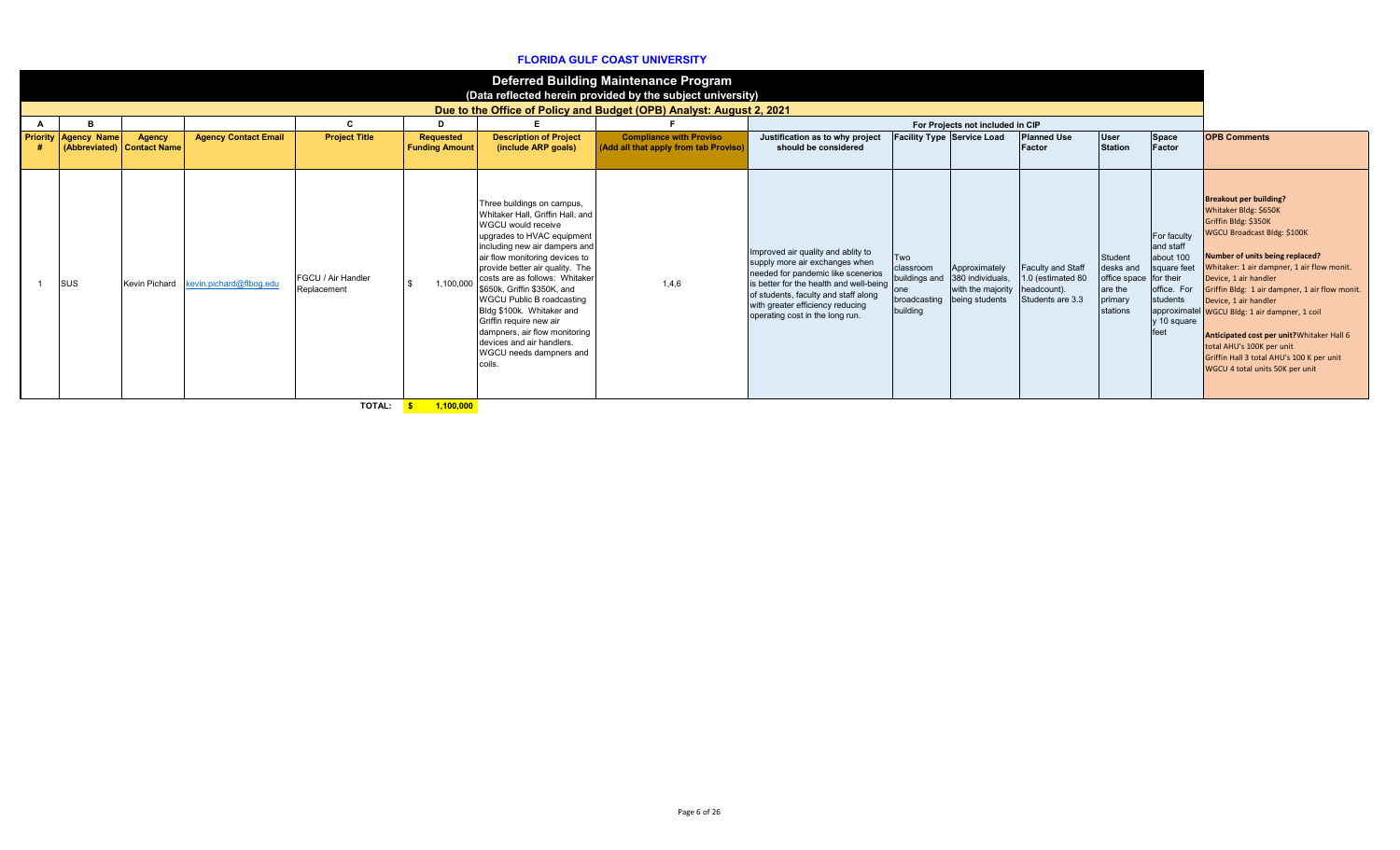|                           |                    |                                      |                             |                                                                                                           |                                           | <b>FLORIDA INTERNATIONAL UNIVERSITY</b>                                                                                                                                                                                                                                                                                                                                                                                                                                                                                                                                                                                                                                                                                                                                                                                                                                                                                                                                                                                                                                                                                                                                                                                                                                                                                                                                                                                                                                            |                                                                         |                                                                                                                                                                                                                                                                                                      |                                 |                                                                     |                                                                                   |                                               |                                                                                                                                                                       |                                                                                                                                                                                                                                                                                                                                                                                                                                                                                                                                                                                                                                                                                                                                                                                                                                               |
|---------------------------|--------------------|--------------------------------------|-----------------------------|-----------------------------------------------------------------------------------------------------------|-------------------------------------------|------------------------------------------------------------------------------------------------------------------------------------------------------------------------------------------------------------------------------------------------------------------------------------------------------------------------------------------------------------------------------------------------------------------------------------------------------------------------------------------------------------------------------------------------------------------------------------------------------------------------------------------------------------------------------------------------------------------------------------------------------------------------------------------------------------------------------------------------------------------------------------------------------------------------------------------------------------------------------------------------------------------------------------------------------------------------------------------------------------------------------------------------------------------------------------------------------------------------------------------------------------------------------------------------------------------------------------------------------------------------------------------------------------------------------------------------------------------------------------|-------------------------------------------------------------------------|------------------------------------------------------------------------------------------------------------------------------------------------------------------------------------------------------------------------------------------------------------------------------------------------------|---------------------------------|---------------------------------------------------------------------|-----------------------------------------------------------------------------------|-----------------------------------------------|-----------------------------------------------------------------------------------------------------------------------------------------------------------------------|-----------------------------------------------------------------------------------------------------------------------------------------------------------------------------------------------------------------------------------------------------------------------------------------------------------------------------------------------------------------------------------------------------------------------------------------------------------------------------------------------------------------------------------------------------------------------------------------------------------------------------------------------------------------------------------------------------------------------------------------------------------------------------------------------------------------------------------------------|
|                           |                    |                                      |                             |                                                                                                           |                                           | <b>Deferred Building Maintenance Program</b>                                                                                                                                                                                                                                                                                                                                                                                                                                                                                                                                                                                                                                                                                                                                                                                                                                                                                                                                                                                                                                                                                                                                                                                                                                                                                                                                                                                                                                       |                                                                         |                                                                                                                                                                                                                                                                                                      |                                 |                                                                     |                                                                                   |                                               |                                                                                                                                                                       |                                                                                                                                                                                                                                                                                                                                                                                                                                                                                                                                                                                                                                                                                                                                                                                                                                               |
|                           |                    |                                      |                             | C.                                                                                                        | D.                                        | Due to the Office of Policy and Budget (OPB) Analyst: August 2, 2021                                                                                                                                                                                                                                                                                                                                                                                                                                                                                                                                                                                                                                                                                                                                                                                                                                                                                                                                                                                                                                                                                                                                                                                                                                                                                                                                                                                                               |                                                                         |                                                                                                                                                                                                                                                                                                      |                                 |                                                                     |                                                                                   |                                               |                                                                                                                                                                       |                                                                                                                                                                                                                                                                                                                                                                                                                                                                                                                                                                                                                                                                                                                                                                                                                                               |
| A<br><b>Priority</b><br># | <b>Agency Name</b> | Agency<br>(Abbreviated) Contact Name | <b>Agency Contact Email</b> | <b>Project Title</b>                                                                                      | <b>Requested</b><br><b>Funding Amount</b> | <b>Description of Project (include ARP goals)</b>                                                                                                                                                                                                                                                                                                                                                                                                                                                                                                                                                                                                                                                                                                                                                                                                                                                                                                                                                                                                                                                                                                                                                                                                                                                                                                                                                                                                                                  | <b>Compliance with Proviso</b><br>(Add all that apply from tab Proviso) | Justification as to why project<br>should be considered                                                                                                                                                                                                                                              | <b>Facility</b><br><b>Type</b>  | For Projects not included in CIP<br>Service<br>Load                 | <b>Planned Use</b><br>Factor                                                      | <b>User</b><br><b>Station</b>                 | Space<br>Factor                                                                                                                                                       | <b>OPB Comments</b>                                                                                                                                                                                                                                                                                                                                                                                                                                                                                                                                                                                                                                                                                                                                                                                                                           |
| 1                         | <b>FIU</b>         | John M. Cal                          | cal@fiu.edu                 | Remodel / Renov. of<br>Deuxieme Maison (DM)<br>Building (Bldg. #2) at<br>Modesto Maidique Campus<br>(MMC) |                                           | Built in 1973, DM is FIU's second oldest building at 48 years old and<br>requires significant upgrades. Large scale renovations will include<br>upgrades to life safety systems, including the main fire alarm panel<br>(\$1,193,810), and replacements of HVAC (\$2,885,385)and electrical<br>systems (\$840,443). Renovation is crucial to compliance with Florida<br>Statute 255.251 Energy Conservation and Sustainable Building Act.<br>The existing HVAC distribution system is based on zone control for<br>sections of the building, and does not effectively control air flow and<br>temperature due to the mixed use and occupancy of the areas.<br>Renovation will involve installation of approximately 120-140<br>4,919,638 additional Variable Air Volume (VAV) boxes and thermostats to<br>provide separate control for offices, conference rooms, reception<br>areas and classrooms. The revised distribution will match space<br>cooling and heating requirements (i.e. perimeter compared to<br>interior) for the space as opposed to using general requirements for<br>a large section of the building. Significant electrical distribution<br>upgrades will be required to provide the electric reheat capability for<br>the new HVAC distribution system. Furthermore, the fire alarm<br>control panel is antiquated and approaching end of life, with parts<br>becoming difficult to obtain, therefore requiring complete building<br>upgrade.               | 1, 2, 4, 6                                                              | See description.<br>1973 construction date<br>140,807 gsf<br>Code compliance update<br>Antiquated fire alarm system<br>Energy performance/efficiency<br>Improved indoor air quality (IAQ)<br>Modernization of electrical systems                                                                     |                                 |                                                                     |                                                                                   |                                               |                                                                                                                                                                       | Breakout on individual renovations being made (HVAC vs.<br>electrical systems vs. conveying systems)?<br>Fire alarm system: \$1,193,810<br>HVAC upgrade: \$2,885,385<br>Electrical system: \$840,443<br>Number of units (per renovation listed above) being<br>replaced?<br>Fire alarm system<br>New fire alarm control panel<br>New wiring<br>New Initiating devices (currently 188)<br>New enunciating devices (currently 131)<br>Sprinkler heads (number TBD)<br>New 500 gpm, 40 HP fire pump and controller<br><b>HVAC System</b><br>Estimated 120-140 VAV's (dependent on engineering<br>design)<br>Complete re-design of ductwork<br>Anticipated cost per renovation?<br>Itemized component cost not appropriate at this stage of the<br>project. Requires more complete design & engineering for<br>which project funding is required. |
| $\overline{2}$            | <b>FIU</b>         | John M. Cal                          | cal@fiu.edu                 | Remodel / Renov. of Owa Ehan<br>(OE) Building (Bldg. #6) at<br>Modesto Maidique Campus<br>(MMC)           |                                           | Built in 1977, OE is 44 years old and requires significant upgrades.<br>Renovation/upgrade is also needed because over time this facility<br>has been converted to support research functions and academic<br>science classrooms which are more demanding in terms of building<br>infrastructure. Large scale renovations will include upgrades to fire<br>alarm and life safety systems (\$1,479,619) and remodeling HVAC<br>(\$6,495,620), and electrical systems (\$1,329,619) that are not<br>possible in smaller room-by-room type renovations. Renovation is<br>also crucial to compliance with Florida Statute 255.251 Energy<br>Conservation and Sustainable Building Act. The existing HVAC<br>system uses pneumatic controls for distribution. In addition, air<br>9,304,858 handlers supplying research or science classrooms have reached<br>maximum capacity due to space renovations over the years. The<br>HVAC renovation will<br>1. Replace 11 air handlers (AHU's) to provide expansion capability<br>2. Replace the distribution system including 125 Variable Air Volume<br>(VAV) boxes to improve air flow<br>3. Provide reheat capability in the distribution system<br>4. Replace the pneumatic controls with digital controls improving<br>service response and reliability<br>Renovations will trigger fire alarm system modifications as well as<br>require significant electrical upgrades to provide the reheat<br>capability at distribution devices. | 1, 2, 4, 6                                                              | See description.<br>1977 construction date<br>117,306 gsf<br>Code compliance update<br>Antiquated fire alarm system<br>Energy performance/efficiency<br>mproved indoor air quality (IAQ)<br>Modernization of electrical systems<br>Support of research activities &<br>academic science instruction. |                                 |                                                                     |                                                                                   |                                               |                                                                                                                                                                       | Breakout on individual renovations being made (HVAC vs.<br>electrical systems vs. conveying systems)?<br>Life safety: \$1,479,619<br>HVAC conversion: \$6,495,620<br>Electrical System: \$1,329,619<br>Number of units (per renovation listed above) being<br>replaced?<br>Fire alarm system<br>New wiring<br>New initiating devices (currently 84)<br>New enunciating devices (currently 152)<br>Sprinkler heads<br>New 1000 gpm, 75 HP fire pump and controller<br><b>HVAC System</b><br>Replacement of 11 air handler units (AHU's)<br>Replacement /new installation of 125 VAV's<br>Conversion from pneumatic to digital controls<br>Anticipated cost per renovation?<br>Itemized component cost not appropriate at this stage of the<br>project. Requires more complete design & engineering for<br>which project funding is required.   |
| $\overline{\mathbf{3}}$   | <b>FIU</b>         | John M. Cal                          | cal@fiu.edu                 | Ryder Business (RB) Building<br>(Bldg. #11) HVAC Controls<br>Upgrade at Modesto<br>Maidique Campus (MMC)  | 1,000,000                                 | Existing pneumatic HVAC controls must be replaced to monitor and<br>improve air quality and eliminate mold growth. 95 new VAV boxes<br>with electric reheat capability will replace the existing pneumatic<br>controlled VAVs. Only building perimeter VAVs currently have<br>electric reheat. Interior VAVs will require new electrical branch<br>circuits to be extended for power. The new digital controls will also<br>allow for alarming and improved service as well as operational<br>efficiencies.                                                                                                                                                                                                                                                                                                                                                                                                                                                                                                                                                                                                                                                                                                                                                                                                                                                                                                                                                                        | 1, 2, 4                                                                 | See description.<br>1991 construction date<br>58,782 gsf<br>mproved indoor air quality (IAQ)<br>Energy performance/efficiency                                                                                                                                                                        | E&G<br>Mechanical<br>Area (YYY) | 163<br>employees,<br>also an<br>ndetermin<br>d number o<br>students | 2 Class Labs<br>3 Classrooms<br>Conference rooms<br>1 Meeting Room<br>172 Offices | Student<br>desks.<br>workspaces<br>in offices | Class Labs<br>2,475 NASF<br>Classrooms<br>5,246 NASF<br>Conference<br>ooms - 1,20<br><b>NASF</b><br>Meeting<br>200ms - 294<br><b>NASF</b><br>Offices -<br>23,669 NASF |                                                                                                                                                                                                                                                                                                                                                                                                                                                                                                                                                                                                                                                                                                                                                                                                                                               |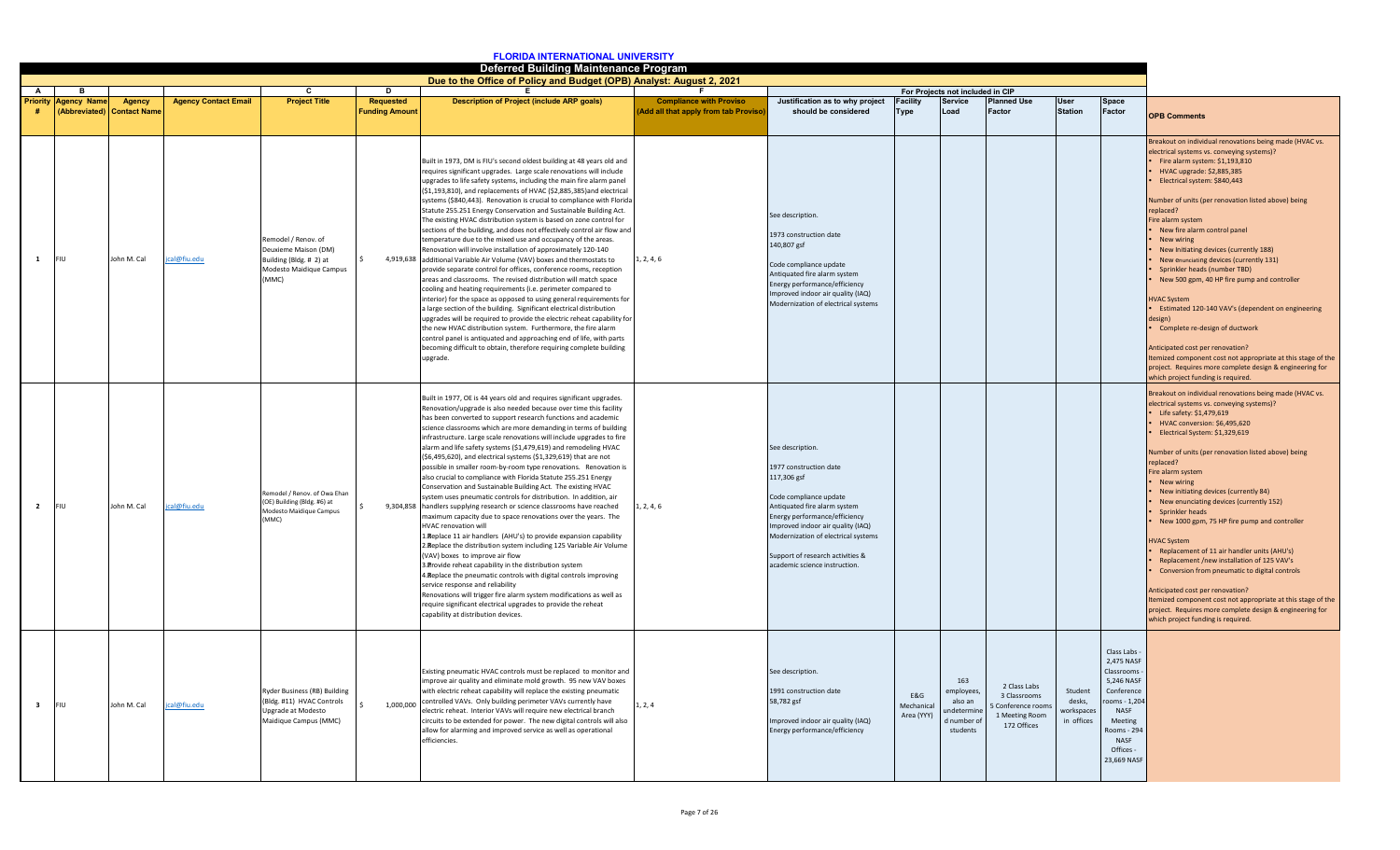| #              | <b>Priority Agency Name</b> | Agency<br>(Abbreviated) Contact Name | <b>Agency Contact Email</b> | <b>Project Title</b>                                                                                         | <b>Requested</b><br><b>Funding Amount</b> | Description of Project (include ARP goals)                                                                                                                                                                                                                                                                                                                                                                                                                                                                                                                                                                                                                       | <b>Compliance with Proviso</b><br>(Add all that apply from tab Proviso) | Justification as to why project<br>should be considered                                                                                              | <b>Facility</b><br><b>Type</b>                    | <b>Service</b><br>Load                                                | <b>Planned Use</b><br>Factor                                                                            | <b>User</b><br><b>Station</b>                                                            | Space<br><b>Factor</b>                                                                                                                                                                                                | <b>OPB Comments</b>                                                                                                                                  |
|----------------|-----------------------------|--------------------------------------|-----------------------------|--------------------------------------------------------------------------------------------------------------|-------------------------------------------|------------------------------------------------------------------------------------------------------------------------------------------------------------------------------------------------------------------------------------------------------------------------------------------------------------------------------------------------------------------------------------------------------------------------------------------------------------------------------------------------------------------------------------------------------------------------------------------------------------------------------------------------------------------|-------------------------------------------------------------------------|------------------------------------------------------------------------------------------------------------------------------------------------------|---------------------------------------------------|-----------------------------------------------------------------------|---------------------------------------------------------------------------------------------------------|------------------------------------------------------------------------------------------|-----------------------------------------------------------------------------------------------------------------------------------------------------------------------------------------------------------------------|------------------------------------------------------------------------------------------------------------------------------------------------------|
| $\overline{a}$ | <b>FIU</b>                  | John M. Cal                          | cal@fiu.edu                 | Kovens Conference Center<br>Building (KCC) (Bldg. # N07)<br>Envelope Repairs at Biscayne<br>Bay Campus (BBC) |                                           | Building envelope restoration required due to water intrusion<br>creating mold growth. Envelope shows major cracking, blistering,<br>1,800,000 and water intrusion that can no longer be addressed by routine<br>maintenance. Roof replacement is required. Replacement of<br>windows with code compliant impact windows also needed.                                                                                                                                                                                                                                                                                                                            | 1.4                                                                     | See description.<br>1996 construction date<br>57,604 gsf<br>Improved indoor air quality (IAQ)<br>Resolve water intrusion and prevent<br>mold growth. | <b>E&amp;G</b>                                    | employees<br>also any<br>number of<br>students                        | 10 Food<br>Facilities+Service<br>12 Meeting Rooms<br>25 Offices                                         | Food<br>Facilities+Ser<br>vice<br>Meeting<br>rooms and<br><b>Work Spaces</b>             | Food<br>Facilities -<br>1,673 NASF<br>Meeting<br>Rooms -<br>29,786 NASF<br>Offices -<br>4,616 NASF                                                                                                                    |                                                                                                                                                      |
| -5             | <b>FIU</b>                  | John M. Cal                          | cal@fiu.edu                 | Engineering Center (EC) (Bldg.<br>#101) Restroom Expansion<br>(Phase 2)                                      |                                           | Restrooms are original 1980 construction, do not meet current code<br>and are in severe need of renovation. Second phase of a restroom<br>expansion and restoration project. The previously funded first<br>phase renovated the building's interior restrooms. This phase will<br>1,800,000 renovate and expand 10 men's and 10 women's restrooms including 1, 3, 5, 6<br>51 fixtures, 54 sinks with touchless devices, and install new wall tile,<br>flooring, plumbing, new floor drains and exhaust ventilation. The<br>project will also add 17 additional water fountains which, along with<br>the additional fixtures, will bring the building up to code. |                                                                         | See description.<br>980 construction date<br>479,212 gsf<br>Restrooms do not meet current code.<br>Code Compliance                                   | E&G<br><b>Public Rest</b><br>Rooms (YW            | 669<br>employees,<br>also an<br>indetermin<br>I number of<br>students | 28 Class Labs<br>15 Classrooms<br>1 Conference roon<br>237 Research Labs<br>400 Offices<br>8 Open Labs  | Student<br>desks,<br>workspaces<br>in a<br>laboratory<br>and offices                     | Class Labs<br>21,281 NASF<br>Classrooms<br>12,586 NASF<br>Conference<br>Rooms<br>5,463 NASI<br>Research<br>Labs -<br>197,168 NAS<br>Offices -<br>69,703 NASF<br>Open Labs<br>4,491 NASF                               | # of restrooms being repaired?<br>10 women's restrooms<br>10 men's restrooms<br>51 total fixtures<br>54 total sinks<br>17 additional water fountains |
|                | <b>FIU</b>                  | John M. Cal                          | cal@fiu.edu                 | Graham Center (GC) (Bldg. #<br>3) Roof Renewal at Modesto<br>Maidique Campus (MMC)                           | 239,000                                   | Roof repairs to mitigate water intrusion and eliminate mold growth.<br>The Graham Center total roof area is approximately 168,000 SQ FT.<br>This project will apply a silicone roof maintenance coating to<br>approximately 40,000 SQ FT. These areas of the roof are at or near<br>the end of the Manufacturer's Warranty period, and are currently<br>exhibiting signs of deterioration. This coating is engineered to<br>extend the life expectancy of the roof areas for up to ten years, and<br>reduces energy costs due to solar reflective properties.                                                                                                    | $\overline{1.4}$                                                        | See description.<br>1974 construction date<br>303,840 gsf                                                                                            |                                                   |                                                                       |                                                                                                         |                                                                                          |                                                                                                                                                                                                                       |                                                                                                                                                      |
| $\overline{7}$ | <b>FIU</b>                  | John M. Cal                          | cal@fiu.edu                 | Green Library (GL) (Bldg. #5)<br>Restrooms Renovation at<br>Modesto Maidique Campus<br>(MMC)                 | 2,000,000                                 | Renovating 10 total restrooms (5 women's/5 men's) on floors 4-8 to<br>provide new plumbing infrastructure, 60 new touchless plumbing<br>fixtures, 40 new touchless sinks, new flooring, wall tile, and exhaust<br>ventilation to meet current code.                                                                                                                                                                                                                                                                                                                                                                                                              | 1,3,4,5,6                                                               | See description.<br>1975 construction date<br>357,181 gsf                                                                                            | <b>E&amp;G</b><br><b>Public Res</b><br>Rooms (YWC | 385<br>employees,<br>also an<br>undetermir<br>number of<br>students   | 2 Class Labs<br>10 Classrooms<br>1 Conference room<br>4 Open Stack Study<br>515 Offices<br>24 Open Labs | Student<br>desks,<br>Open Stack<br><b>Study Space</b><br>and<br>workspaces<br>in offices | 2 Class Labs<br>1,594 NASF<br>10<br>Classrooms<br>11,936 NASF<br>11<br>Conference<br>ooms - 4.638<br>NASF<br><b>Qpen Stack</b><br>Study -<br>16,735 NASF<br>515 Offices -<br>73,247 NASF<br>24 Open Labs<br>$-28,047$ | # of restrooms being repaired?<br>5 women's restrooms<br>5 men's restrooms<br>60 total fixtures<br>40 total sinks                                    |

**TOTAL: \$ 21,063,496**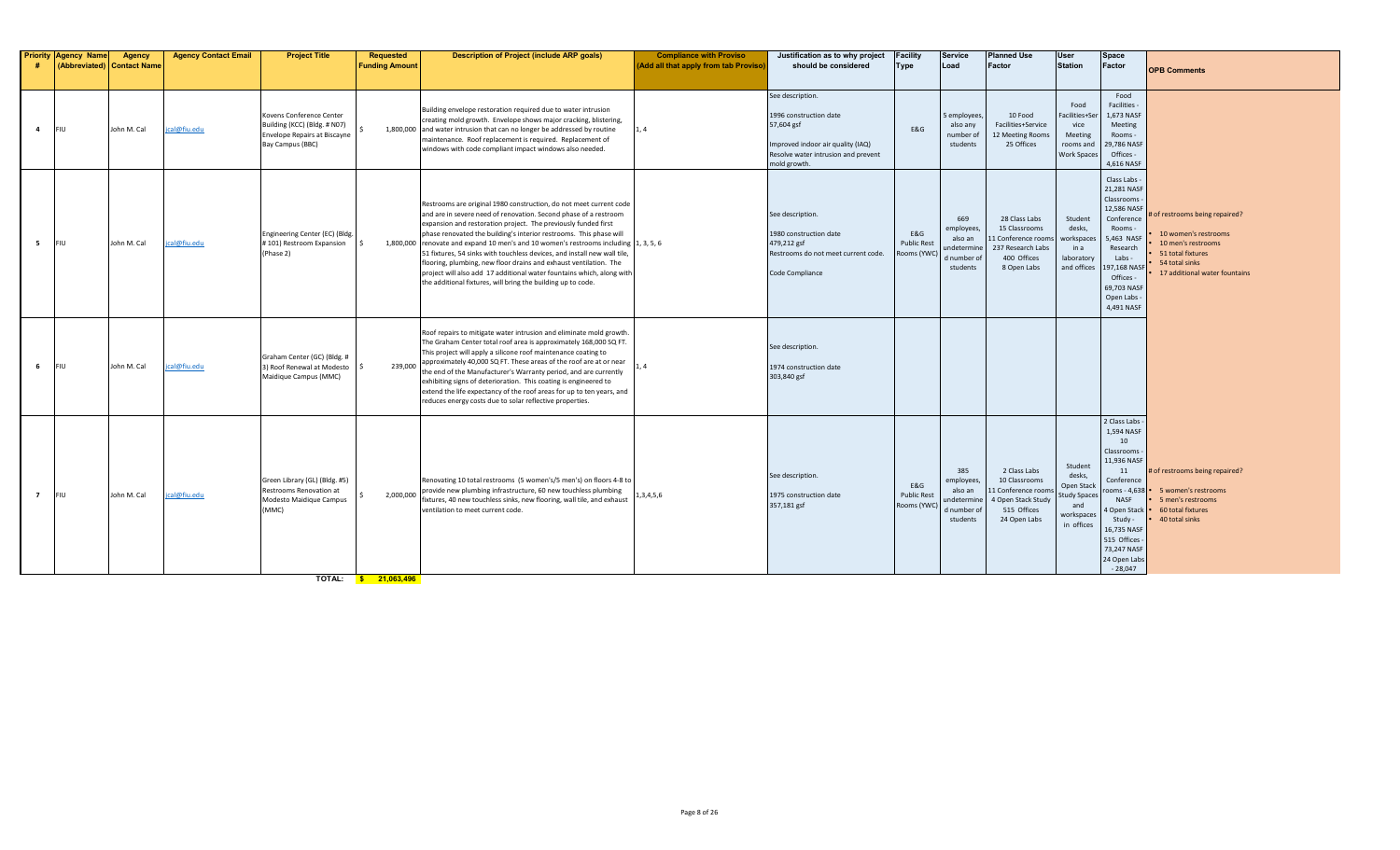|                |                                     |                                      |                             |                                                                                                     |                                           |                                                                                                                                                                                                                                                                                      | <b>Deferred Building Maintenance Program</b>                                                                                       |                                                                                                                                                                                                                  |                                                                                                             |                                                  |                              |                                   |                                   |                                                                                                                                                                                                                                                                                                                                             |
|----------------|-------------------------------------|--------------------------------------|-----------------------------|-----------------------------------------------------------------------------------------------------|-------------------------------------------|--------------------------------------------------------------------------------------------------------------------------------------------------------------------------------------------------------------------------------------------------------------------------------------|------------------------------------------------------------------------------------------------------------------------------------|------------------------------------------------------------------------------------------------------------------------------------------------------------------------------------------------------------------|-------------------------------------------------------------------------------------------------------------|--------------------------------------------------|------------------------------|-----------------------------------|-----------------------------------|---------------------------------------------------------------------------------------------------------------------------------------------------------------------------------------------------------------------------------------------------------------------------------------------------------------------------------------------|
|                |                                     |                                      |                             |                                                                                                     |                                           |                                                                                                                                                                                                                                                                                      | (Data reflected herein provided by the subject university)<br>Due to the Office of Policy and Budget (OPB) Analyst: August 2, 2021 |                                                                                                                                                                                                                  |                                                                                                             |                                                  |                              |                                   |                                   |                                                                                                                                                                                                                                                                                                                                             |
| $\mathsf{A}$   | B                                   |                                      |                             | C                                                                                                   | D                                         | E.                                                                                                                                                                                                                                                                                   |                                                                                                                                    |                                                                                                                                                                                                                  |                                                                                                             | For Projects not included in CIP                 |                              |                                   |                                   |                                                                                                                                                                                                                                                                                                                                             |
| iority         | <b>Agency Name</b><br>(Abbreviated) | <b>Agency</b><br><b>Contact Name</b> | <b>Agency Contact Email</b> | <b>Project Title</b>                                                                                | <b>Requested</b><br><b>Funding Amount</b> | <b>Description of Project</b><br>(include ARP goals)                                                                                                                                                                                                                                 | <b>Compliance with Proviso</b><br>(Add all that apply from tab Proviso)                                                            | Justification as to why<br>project should be<br>considered                                                                                                                                                       | <b>Facility Type</b>                                                                                        | <b>Service</b><br>Load                           | <b>Planned Use</b><br>Factor | <b>User</b><br><b>Station</b>     | Space<br>Factor                   | <b>OPB Comments</b>                                                                                                                                                                                                                                                                                                                         |
| $\mathbf{1}$   | <b>SUS</b>                          | Kevin Pichard                        | kevin.pichard@flbog.edu     | FSU / Kellogg Research<br><b>Building Remodeling</b>                                                |                                           | Built in 1965 as research<br>facility; no longer used as<br>such and has never<br>undergone major renovation.<br>10,050,000 This project would remodel<br>46.255 asf of the entire<br>building. Academic, teaching,<br>and research space would be<br>remodeled.                     | 1, 2, 3, 4, 5, 6                                                                                                                   | n/a                                                                                                                                                                                                              | n/a                                                                                                         | n/a                                              | n/a                          | n/a                               | n/a                               | A complete abatement and demolition is in<br>order to construct teaching, learning, and<br>support spaces. New HVAC system,<br>plumbing, electric, life safety, and code<br>upgrades would be included. Approximately<br>43% of the project budget would be spent on<br>deferred maintenence, code, life safety, and<br>systems upgrades.   |
| $\overline{2}$ | <b>SUS</b>                          | <b>Kevin Pichard</b>                 | kevin.pichard@flboq.edu     | <b>FSU / Dittmer Buidling</b><br>Remodeling<br>Also in FY22-23<br>prioritized PECO project<br>list. | 17,500,000<br>$\mathbf{\$}$               | Built in 1967 and never<br>renovated. Electrical &<br>mechanical systems are<br>failing. Entire bldg needs<br>upgrading to meet current<br>Bldg Codes. Aging chemistry<br>bldg, 146,487 gsf. Remodel to<br>accommodate research labs,<br>teaching spaces, and<br>computational labs. | , 2, 3, 4, 5, 6                                                                                                                    | n/a                                                                                                                                                                                                              | n/a                                                                                                         | n/a                                              | n/a                          | n/a                               | n/a                               | A complete gut and remodel is in order as<br>many of the building systems and<br>components are original and do not conform<br>to today's codes, standards, and methods of<br>teaching. Approximately 29% of the overall<br>budget would be spent on deferred<br>maintenance and systems upgrades.                                          |
| 3              | <b>SUS</b>                          | Kevin Pichard                        | (evin.pichard@flbog.edu     | FSU / Bio One Buidling<br>Remodeling                                                                |                                           | Built in 1967. Remodel of 2nd<br>floor (32,000 gsf) of aging<br>3,150,000 science building, adding<br>teaching spaces, research<br>labs, support spaces.                                                                                                                             | 1, 2, 3, 4, 5, 6                                                                                                                   | n/a                                                                                                                                                                                                              | n/a                                                                                                         | n/a                                              | n/a                          | n/a                               | n/a                               | The second floor would be remodeled to<br>accommodate new academic, teaching, and<br>research space. New HVAC systems and<br>support sustems would be included.<br>Nearly 40% of the budget would be spent on<br>deferred maintenance, code, life safety, and<br>systems upgrades.                                                          |
| $\overline{4}$ | <b>SUS</b>                          | <b>Kevin Pichard</b>                 | sevin.pichard@flbog.edu     | FSU / Library System<br>Improvements/<br>Renovation                                                 | 12,250,000<br>$\mathbf{\hat{S}}$          | Built in 1988. Renovate<br>100,000gsf of the main<br>Library, including many<br>systems upgrades; HVAC,<br>plumbing, life safety, and code<br>systems. Lacks comfortable,<br>collaborative study areas that<br>are needed.                                                           | , 2, 3, 4, 5, 6                                                                                                                    | n/a                                                                                                                                                                                                              | n/a                                                                                                         | n/a                                              | n/a                          | n/a                               | n/a                               | This facility is in need of strategic systems<br>upgrades and have to be completed in<br>phases around operating schedules. Many<br>areas have not never been renovated or<br>updated and there would be abatement<br>required. 33% of the budget could be spent<br>on deferred maintenance and improving<br>code, and life safety systems. |
| 5              | <b>SUS</b>                          | Kevin Pichard                        | tevin.pichard@flbog.edu     | FSU / Housewright Music                                                                             |                                           | Built in 1979.<br>repair/replacement of many<br>5,550,000 bldg systems that have not<br>been improved or replaced<br>since.                                                                                                                                                          | , 2, 3, 4, 5, 6                                                                                                                    | Built in 1979, Housewright<br>Music School has never been<br>renovated or had its systems<br>upgraded in the last 42 years.<br>Renovation and systems<br>ugrades will be code<br>compliant and energy efficient. | Classrooms<br><b>Feaching Labs</b><br>Office<br>Study<br>Audi./Ehibit<br>Campus<br>Support<br>Other Assian. | 30,000<br>7.200<br>16,000<br>2.520<br>250<br>700 |                              | 750<br>60<br>640<br>90<br>5<br>35 | 40<br>120<br>25<br>28<br>50<br>20 | This facility requires strategic system<br>upgrades to support the music program.<br>Many improvements are needed to bring the<br>facility up to code and performance<br>standards. Envelope improvements are<br>needed as well.                                                                                                            |

## **FLORIDA STATE UNIVERSITY**

**Priority**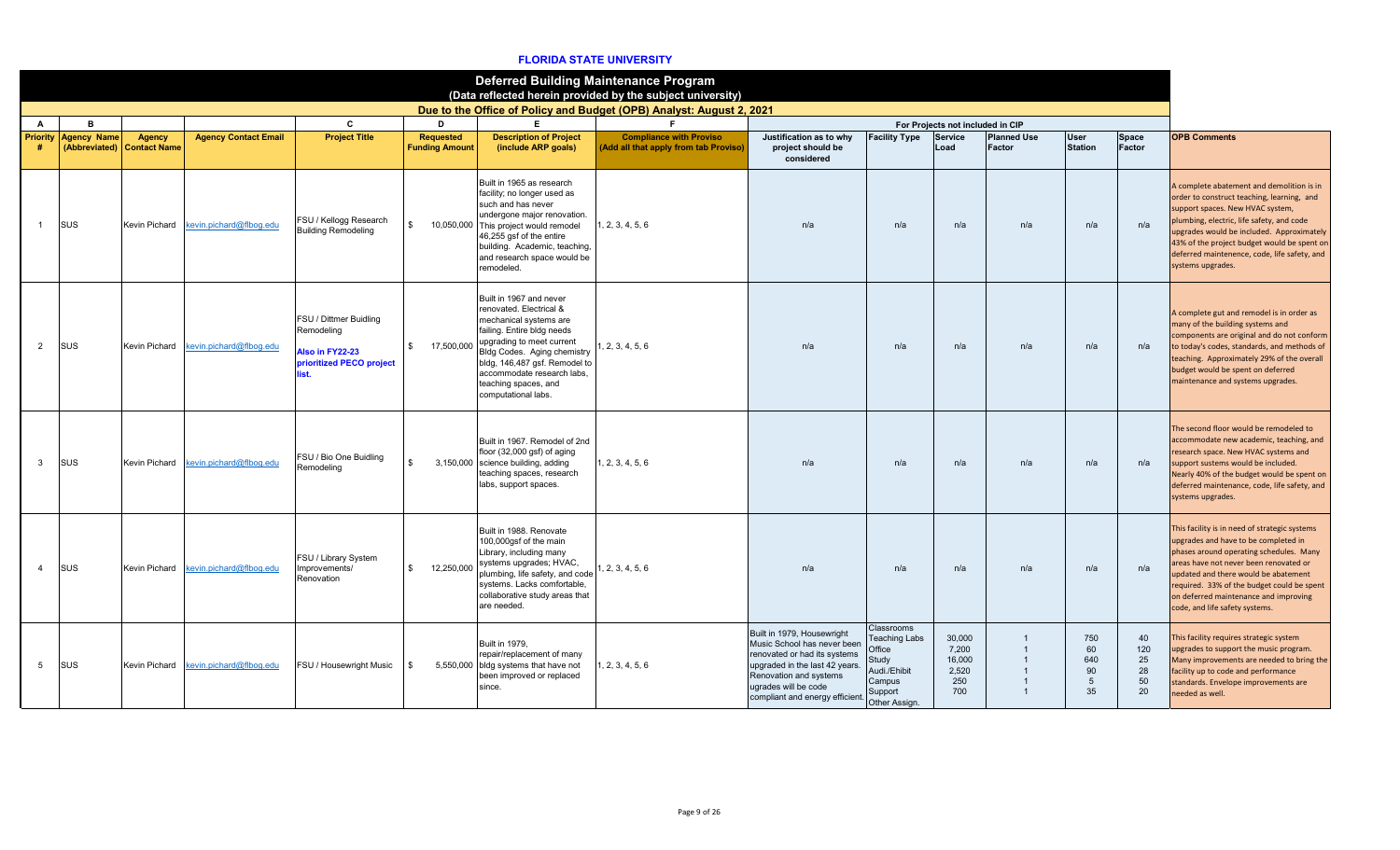| Priority       | <b>Agency Name</b><br>(Abbreviated) Contact Name | <b>Agency</b> | <b>Agency Contact Email</b> | <b>Project Title</b>                    | Requested<br><b>Funding Amount</b> | <b>Description of Project</b><br>(include ARP goals)                                                                                                                                                                                                                                                                                                                                                                                                                                                                                                                                                                                                              | <b>Compliance with Proviso</b><br>(Add all that apply from tab Proviso) | Justification as to why<br>project should be<br>considered                                                                                                                                                                                                                                                                                                                                                                                                                                         | <b>Facility Type</b>                                                                                                                | <b>Service</b><br>Load                                            | <b>Planned Use</b><br>Factor   | <b>User</b><br><b>Station</b>                   | Space<br>Factor                               | <b>OPB Comments</b>                                                                                                                                                                                                                                                                                |
|----------------|--------------------------------------------------|---------------|-----------------------------|-----------------------------------------|------------------------------------|-------------------------------------------------------------------------------------------------------------------------------------------------------------------------------------------------------------------------------------------------------------------------------------------------------------------------------------------------------------------------------------------------------------------------------------------------------------------------------------------------------------------------------------------------------------------------------------------------------------------------------------------------------------------|-------------------------------------------------------------------------|----------------------------------------------------------------------------------------------------------------------------------------------------------------------------------------------------------------------------------------------------------------------------------------------------------------------------------------------------------------------------------------------------------------------------------------------------------------------------------------------------|-------------------------------------------------------------------------------------------------------------------------------------|-------------------------------------------------------------------|--------------------------------|-------------------------------------------------|-----------------------------------------------|----------------------------------------------------------------------------------------------------------------------------------------------------------------------------------------------------------------------------------------------------------------------------------------------------|
| 6              | <b>SUS</b>                                       | Kevin Pichard | kevin.pichard@flbog.edu     | FSU / Kuersteiner Music                 | -96                                | Built in 1950, this 91,889asf<br>facility needs many system<br>6,000,000 improvements. Includes<br>Opperman Music Hall, a<br>venue that seats approx. 400.                                                                                                                                                                                                                                                                                                                                                                                                                                                                                                        | 1, 2, 3, 4, 5, 6                                                        | Kursteiner Music School was<br>renovated soon after<br>Housewright was completed<br>but it was more cosmetic than<br>the indepth work that was<br>required. It has been over 40<br>years since that work was<br>completed.                                                                                                                                                                                                                                                                         | Classrooms<br><b>Teaching Labs</b><br><b>Research Labs</b><br>Office<br>Study<br>Audi./Ehibit<br>Campus<br>Support<br>Other Assian. | 4.000<br>22,000<br>1.500<br>4.800<br>1,000<br>9,800<br>400<br>800 | $\overline{1}$                 | 200<br>550<br>10<br>40<br>40<br>350<br>50<br>40 | 20<br>40<br>150<br>120<br>25<br>28<br>8<br>20 | A renovation is not currently planned, but<br>strategic systems to to be replaced and<br>codes need to be brought up to date. This<br>acility also has settlement issues that need<br>to be corrected because it was built on pipe<br>:lay.                                                        |
| $\overline{7}$ | SUS                                              | Kevin Pichard | kevin.pichard@flbog.edu     | FSU / Diffenbaugh Building   \$         |                                    | Built in 1921, bldg was<br>renovated in 1991 and<br>6,900,000 expanded to have 97,489gsf.<br>Many systems have not be<br>replaced since.                                                                                                                                                                                                                                                                                                                                                                                                                                                                                                                          | 1, 2, 3, 4, 5, 6                                                        | Diffenbaugh was remodeled i<br>the mid-70's but now it is in<br>need of serious attention to<br>modernize lighting, flooring,<br>restrooms, and electronics.                                                                                                                                                                                                                                                                                                                                       | Classrooms<br><b>Teaching Labs</b><br><b>Research Labs</b><br>Office<br>Study<br>Inst. Media<br>Other Assign.                       | 16,000<br>4,800<br>3.000<br>24,000<br>1,500<br>1,000<br>1,000     | $\mathbf{1}$<br>$\overline{1}$ | 800<br>200<br>20<br>200<br>60<br>10<br>50       | 20<br>24<br>150<br>120<br>25<br>100<br>20     | A remodel is not currently planned but many<br>strategic systems need to be replaced. This<br>building needs to be sprinkled and needs a<br>new fire alarm. Roof and envelope work is<br>also required.                                                                                            |
| 8              | SUS                                              | Kevin Pichard | evin.pichard@flbog.edu      | FSU / Carothers Hall                    | . ድ                                | Built in 1957, has 68,221qsf.<br>Most of the systems need to<br>7,500,000 be replaced and is in dire<br>need of envelope, windowall<br>and roof work.                                                                                                                                                                                                                                                                                                                                                                                                                                                                                                             | 1, 2, 3, 4, 5, 6                                                        | Jarotners Haii wat<br>constructed in 1957 as the<br>School of Education. When<br>the Stone Building was<br>constructed in 1978, not all the<br>programs moved into the new<br>building. Over the years<br>various other programs<br>(besides education) have<br>resided in the facility with<br>minimal renovations. The<br>systems need to be upgraded<br>and the exterior walls, which<br>are windows and metal<br>panels, need to be replaced.<br>Serious work needs to be<br>no on the restres | Classrooms<br><b>Teaching Labs</b><br><b>Research Labs</b><br><b>Offcies</b><br>Study                                               | 10,000<br>8.400<br>300<br>25,800<br>1,000                         |                                | 500<br>350<br>$\overline{2}$<br>215<br>40       | 20<br>24<br>150<br>120<br>25                  | Needs new HVAC, electrical, and plumbing<br>systems. Also needs to be sprinklered needs<br>a new fire alarm system. A new envelope,<br>roof and exterior window wall system is<br>needed.                                                                                                          |
| 9              | SUS                                              | Kevin Pichard | evin.pichard@flbog.edu      | FSU / Winchester Building<br>Remodelina |                                    | Winchester Building was<br>aquired from the State of<br>Florida's excess facilities. It<br>was once a motel and was<br>converted to an office building<br>and was in such bad shape<br>that it can only be used for<br>non-conditioned storage<br>space. The building must be<br>completely renovated and<br>5,575,000 remodeled to use as an office 1, 2, 3, 4, 5, 6<br>facility. Some individual<br>storage areas on the 1st floor<br>might also be considered.<br>Bldg approx. 31,285 gsf, and<br>has potential to accommodate<br>many academic and<br>educational functions. All new<br>systems would need to be<br>constructed as well as a new<br>envelope. |                                                                         | n/a                                                                                                                                                                                                                                                                                                                                                                                                                                                                                                | n/a                                                                                                                                 | n/a                                                               | n/a                            | n/a                                             | n/a                                           | This facility will require a complete remodel.<br>Including HVAC, electrical, communications,<br>plumbing, roof, walls, windows, and code<br>and life safety systems. Approximately 62%<br>of the budget will have to be spent on<br>deferred maintenance and bringing the<br>facility up to code. |

**TOTAL: \$ 74,475,000**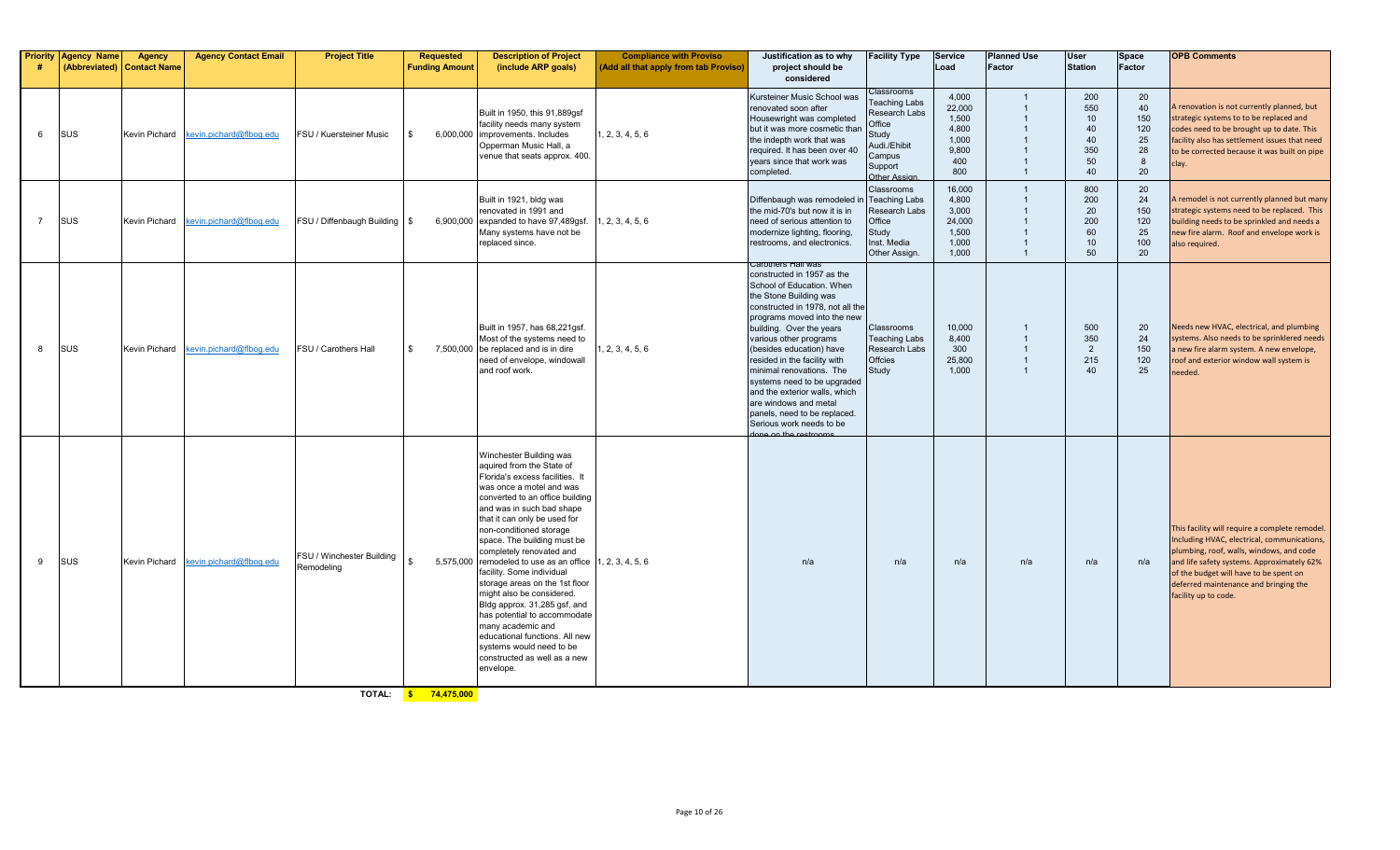### **NEW COLLEGE OF FLORIDA**

|   |                             |                            |                                       |                                                                                                                             |                           |                                                                                                                                                                                                                                                                                                                                                                                                                                                                  | <b>Deferred Building Maintenance Program</b><br>(Data reflected herein provided by the subject university) |                                                                                                                                                                             |                 |                                                    |                    |                |               |                                                                                                                                                                                                                                                                                                                                                                                                                                                                                                                                                                                                                                                                                                                                                                                                                                                                                                                                                                                                                                                                                                                                                                                                                                                                                                                                                                                                                                                                                                                                                                                                                                                                                                                                                                                                                                                                                                                                                                                                       |
|---|-----------------------------|----------------------------|---------------------------------------|-----------------------------------------------------------------------------------------------------------------------------|---------------------------|------------------------------------------------------------------------------------------------------------------------------------------------------------------------------------------------------------------------------------------------------------------------------------------------------------------------------------------------------------------------------------------------------------------------------------------------------------------|------------------------------------------------------------------------------------------------------------|-----------------------------------------------------------------------------------------------------------------------------------------------------------------------------|-----------------|----------------------------------------------------|--------------------|----------------|---------------|-------------------------------------------------------------------------------------------------------------------------------------------------------------------------------------------------------------------------------------------------------------------------------------------------------------------------------------------------------------------------------------------------------------------------------------------------------------------------------------------------------------------------------------------------------------------------------------------------------------------------------------------------------------------------------------------------------------------------------------------------------------------------------------------------------------------------------------------------------------------------------------------------------------------------------------------------------------------------------------------------------------------------------------------------------------------------------------------------------------------------------------------------------------------------------------------------------------------------------------------------------------------------------------------------------------------------------------------------------------------------------------------------------------------------------------------------------------------------------------------------------------------------------------------------------------------------------------------------------------------------------------------------------------------------------------------------------------------------------------------------------------------------------------------------------------------------------------------------------------------------------------------------------------------------------------------------------------------------------------------------------|
| A |                             |                            |                                       | C                                                                                                                           | n.                        |                                                                                                                                                                                                                                                                                                                                                                                                                                                                  | Due to the Office of Policy and Budget (OPB) Analyst: August 2, 2021                                       |                                                                                                                                                                             |                 |                                                    |                    |                |               |                                                                                                                                                                                                                                                                                                                                                                                                                                                                                                                                                                                                                                                                                                                                                                                                                                                                                                                                                                                                                                                                                                                                                                                                                                                                                                                                                                                                                                                                                                                                                                                                                                                                                                                                                                                                                                                                                                                                                                                                       |
|   | <b>Priority Agency Name</b> | Agency                     | <b>Agency Contact Email</b>           | <b>Project Title</b>                                                                                                        | <b>Requested</b>          | <b>Description of Project</b>                                                                                                                                                                                                                                                                                                                                                                                                                                    | <b>Compliance with Proviso</b>                                                                             | Justification as to why project                                                                                                                                             | <b>Facility</b> | For Projects not included in CIP<br><b>Service</b> | <b>Planned Use</b> | <b>User</b>    | <b>Space</b>  | <b>OPB Comments</b>                                                                                                                                                                                                                                                                                                                                                                                                                                                                                                                                                                                                                                                                                                                                                                                                                                                                                                                                                                                                                                                                                                                                                                                                                                                                                                                                                                                                                                                                                                                                                                                                                                                                                                                                                                                                                                                                                                                                                                                   |
|   |                             | (Abbreviated) Contact Name |                                       |                                                                                                                             | <b>Funding Amount</b>     | (include ARP goals)                                                                                                                                                                                                                                                                                                                                                                                                                                              | (Add all that apply from tab Proviso)                                                                      | should be considered                                                                                                                                                        | Type            | Load                                               | Factor             | <b>Station</b> | <b>Factor</b> |                                                                                                                                                                                                                                                                                                                                                                                                                                                                                                                                                                                                                                                                                                                                                                                                                                                                                                                                                                                                                                                                                                                                                                                                                                                                                                                                                                                                                                                                                                                                                                                                                                                                                                                                                                                                                                                                                                                                                                                                       |
|   | SUS                         | Kevin Pichard              | kevin.pichard@flbog.edu               | NCF / Hamilton Classroom<br><b>Building Remodeling</b><br>(Builidng ID: HCT)<br>Also in FY22-23<br>prioritized PECO project | $\mathsf{s}$<br>6,620,997 | 1960's era building, remodel<br>to create a much-needed<br>interior restroom facility - the<br>facility has no restrooms! Will<br>also address ADA<br>accessibility issues, electrical<br>distribution, windows, and<br>roof components to comply<br>with building codes, HVAC<br>repairs to improve air quality<br>as by 3rd-party (ISES)<br>assessment. 50-year-old<br>pavers in plaza to be<br>replaced to eliminate<br>accessibility and safety<br>concerns. | 1,3,5,6                                                                                                    | n/a                                                                                                                                                                         | n/a             | n/a                                                | n/a                | n/a            | n/a           | HVAC system replacement to improve air quality to reduce the risk of viral and environmental<br>health hazards (Costs: \$1,451,570)<br>Replacement of eight fan coil units, ductwork, and four rooftop units. The existing mechanical<br>systems should be upgraded or replaced to provide facilities appropriate to a modern higher<br>education facility. The existing belt drive fan coil units (8 ea.) are above the ceilings and difficult to<br>maintain, require more maintenance and are louder than belt drive units. Also, since the existing<br>fan coil units only provide 10% outside, which is minimal in accordance with current codes, it is<br>recommended to supplement the outside air to the classroom and office spaces through a 100%<br>outside air unit (a decoupled system).<br>Addition of 2 restrooms (Costs:\$1,013,229)<br>Currently, the Hamilton Center Classroom Building relies on existing non-accessible restrooms<br>inside of the Hamilton Center to provide facilities for the occupants of the building. Two new<br>restrooms with two stalls each should be added not only to comply with the code, but also for<br>convenience and safety of the students and faculty.<br>Compliance with the Americans with Disabilities Act (Costs: \$457,718)<br>The existing exterior ADA ramps (8 ea.) do not comply with current ADA requirements, the<br>classroom auditorium the lacks of accessibility within the auditorium, to all areas of the auditorium<br>and the entry/exit doors (2 ea.) do not comply with current ADA requirements. The existing doors<br>(6 ea.) do not comply with ADA requirements. New doors and accessible hardware should be<br>installed throughout the facility to ensure there are no barriers to entry, while addressing<br>accessibility concerns<br>Compliance with building codes (Electrical, Windows and Doors, Roofing)<br>Eectrical systems should be upgraded or replaced to provide facilities appropriate to a modern |
| 2 | SUS                         |                            | Kevin Pichard kevin.pichard@flbog.edu | NCF / Dort and Goldstein<br><b>HVAC Renovations</b><br>Builidng ID: DRH/GRH))                                               | $^{\circ}$                | Dorms built in 1998-99.<br>HVAC system has reached<br>useful life, leading to<br>pressurization and infiltration<br>issues, creating indoor air<br>1,000,000 quality issues. The project<br>included replacement of<br>outside air units with new<br>chilled water units including<br>integration to Trane DDC<br>system.                                                                                                                                        | 1,6                                                                                                        | The existing HVAC equipment have<br>reached there useful life, leading to<br>pressurization and infiltration issues Dormitory<br>and creating indoor air quality<br>issues. |                 | 160                                                |                    | 160            | 123.8         | Number of Units being replaced:<br>48 ea. Fan coil units<br>96 ea. exhaust fans<br>2 ea. Outside air handler                                                                                                                                                                                                                                                                                                                                                                                                                                                                                                                                                                                                                                                                                                                                                                                                                                                                                                                                                                                                                                                                                                                                                                                                                                                                                                                                                                                                                                                                                                                                                                                                                                                                                                                                                                                                                                                                                          |
|   |                             |                            |                                       | <b>TOTAL:</b>                                                                                                               | 7,620,997<br><b>S</b>     |                                                                                                                                                                                                                                                                                                                                                                                                                                                                  |                                                                                                            |                                                                                                                                                                             |                 |                                                    |                    |                |               |                                                                                                                                                                                                                                                                                                                                                                                                                                                                                                                                                                                                                                                                                                                                                                                                                                                                                                                                                                                                                                                                                                                                                                                                                                                                                                                                                                                                                                                                                                                                                                                                                                                                                                                                                                                                                                                                                                                                                                                                       |

Page 11 of 26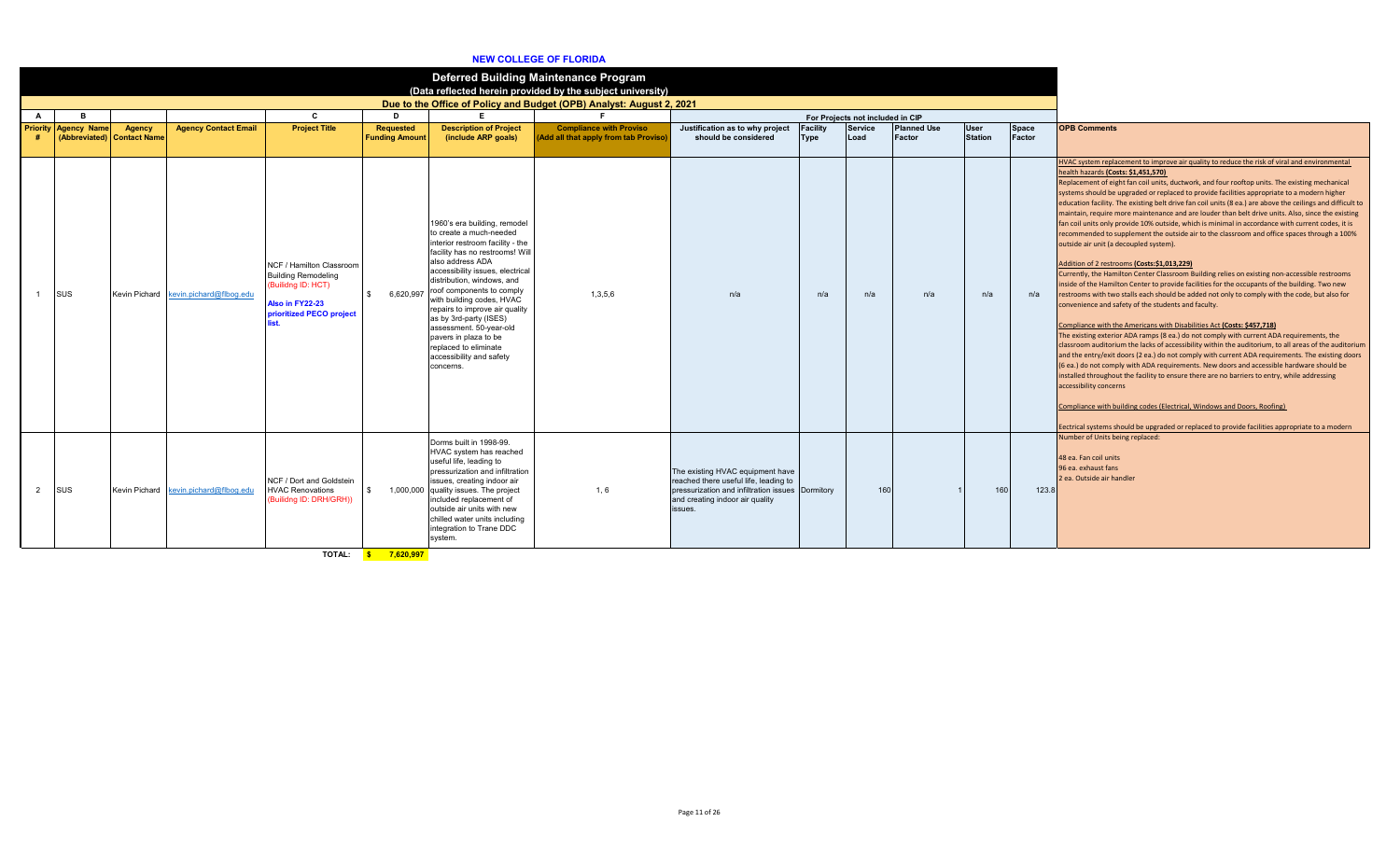#### **UNIVERSITY OF CENTRAL FLORIDA**

|                         |                                                           |               |                                       |                                                                                                     |                                    |                                                                                                                                                                                                                                                                                                                                                                                                                                                                                                            | Deferred Building Maintenance Program<br>(Data reflected herein provided by the subject university) |                                                         |                         |                                  |                                    |                     |                        |                                                                                                                                                                                                                                                                                                                                                                                                                                                                                                                                                                                                                                                                                                                                                                                                                                                                                                                                                                                                                                                                                                                                                                                                                                                                                              |
|-------------------------|-----------------------------------------------------------|---------------|---------------------------------------|-----------------------------------------------------------------------------------------------------|------------------------------------|------------------------------------------------------------------------------------------------------------------------------------------------------------------------------------------------------------------------------------------------------------------------------------------------------------------------------------------------------------------------------------------------------------------------------------------------------------------------------------------------------------|-----------------------------------------------------------------------------------------------------|---------------------------------------------------------|-------------------------|----------------------------------|------------------------------------|---------------------|------------------------|----------------------------------------------------------------------------------------------------------------------------------------------------------------------------------------------------------------------------------------------------------------------------------------------------------------------------------------------------------------------------------------------------------------------------------------------------------------------------------------------------------------------------------------------------------------------------------------------------------------------------------------------------------------------------------------------------------------------------------------------------------------------------------------------------------------------------------------------------------------------------------------------------------------------------------------------------------------------------------------------------------------------------------------------------------------------------------------------------------------------------------------------------------------------------------------------------------------------------------------------------------------------------------------------|
|                         |                                                           |               |                                       |                                                                                                     |                                    |                                                                                                                                                                                                                                                                                                                                                                                                                                                                                                            | Due to the Office of Policy and Budget (OPB) Analyst: August 2, 2021                                |                                                         |                         |                                  |                                    |                     |                        |                                                                                                                                                                                                                                                                                                                                                                                                                                                                                                                                                                                                                                                                                                                                                                                                                                                                                                                                                                                                                                                                                                                                                                                                                                                                                              |
| A                       | <b>B</b>                                                  |               |                                       | C                                                                                                   | D.                                 | E                                                                                                                                                                                                                                                                                                                                                                                                                                                                                                          |                                                                                                     |                                                         |                         | For Projects not included in CIP |                                    |                     |                        |                                                                                                                                                                                                                                                                                                                                                                                                                                                                                                                                                                                                                                                                                                                                                                                                                                                                                                                                                                                                                                                                                                                                                                                                                                                                                              |
|                         | <b>Priority Agency Name</b><br>(Abbreviated) Contact Name | <b>Agency</b> | <b>Agency Contact Email</b>           | <b>Project Title</b>                                                                                | Requested<br><b>Funding Amount</b> | <b>Description of Project</b><br>(include ARP goals)                                                                                                                                                                                                                                                                                                                                                                                                                                                       | <b>Compliance with Proviso</b><br>Add all that apply from tab Proviso)                              | Justification as to why project<br>should be considered | Facility<br><b>Type</b> |                                  | Service Load Planned Use<br>Factor | <b>User Station</b> | <b>Space</b><br>Factor | <b>OPB Comments</b>                                                                                                                                                                                                                                                                                                                                                                                                                                                                                                                                                                                                                                                                                                                                                                                                                                                                                                                                                                                                                                                                                                                                                                                                                                                                          |
|                         | SUS                                                       |               | Kevin Pichard kevin.pichard@flbog.edu | <b>UCF / Chemistry Building</b><br>Renovation<br>Also in FY22-23<br>prioritized PECO project<br>iet |                                    | Bldg systems and lab<br>components not compliant<br>with code. Extensive<br>remediation of building<br>infrastructure issues required.<br>Replacement of building<br>systems to address indoor air<br>quality, fire alarms, potable<br>\$ 10,000,000 water and plumbing systems,<br>electrical service, asbestos.<br>HVAC, lighting, building<br>automation, utility service<br>entrance, information<br>technology upgrades, ADA<br>compliance, building<br>envelope, interior finishes,<br>and flooring. | 1, 2, 4, 5, 6                                                                                       | n/a                                                     | n/a                     | n/a                              | n/a                                | n/a                 | n/a                    | CHEMISTRY - 12 research labs, 9 teaching labs, 1 classroom, 26 offices, Study<br>Planning, design, permitting, inspections - \$800,000<br>Electrical infrastructure replacement - \$1,150,000<br>Interior lighting and ceiling grid replacement - \$650,000<br>Boiler and hot water replacement - \$475,000<br>HVAC - AHU (4) replacement, duct replacement/sealing, new diffusers - \$2,400,000<br>Replacement of building automation controls - \$1,500,000<br>Life Safety, new code compliant exit stairs (1 existing replace with 2 new) - \$1,000,000<br>Elevator modernization - \$300,000<br>Fire alarm replacement - \$150,000<br>Replace chilled water lines - \$475,000<br>FFE, IT - \$100,000<br>Contingency, relocation of staff - \$1,000,000                                                                                                                                                                                                                                                                                                                                                                                                                                                                                                                                   |
| 2                       | SUS                                                       |               | Kevin Pichard kevin.pichard@flbog.edu | UCF / Communication &<br>Media Bldg Renovation                                                      | 6.300.000<br>$\hat{\mathcal{L}}$   | Roofs needs to be replaced.<br>Building envelope needs<br>repairs, exterior waterproofing<br>and re-caulking, doors and<br>window glazing need to be<br>replaced. Doors, roofing,<br>windows, etc are not Bldg<br>Code compliant.                                                                                                                                                                                                                                                                          | 1, 4, 6                                                                                             | n/a                                                     | n/a                     | n/a                              | n/a                                | n/a                 | n/a                    | CMB - 8 classrooms, 89 offices, 8 teaching Labs, 3 study, 1 exhibition, 19 instructional media<br>Replacement, coating and repairs to improve roof Envelope - \$3,975,000<br>Building envelope repairs - \$2,325,000                                                                                                                                                                                                                                                                                                                                                                                                                                                                                                                                                                                                                                                                                                                                                                                                                                                                                                                                                                                                                                                                         |
| $\overline{\mathbf{3}}$ | SUS                                                       |               | Kevin Pichard kevin.pichard@flbog.edu | UCF / Howard Phillips Hall<br>Renovation                                                            | $\mathbb{S}$<br>10,000,000         | Built in 1969. Air handling<br>units and distribution need<br>replacement to correct air<br>quality issues. Restrooms,<br>stairwells and handrails are<br>not ADA compliant. Elevator,<br>interior fire-rated doors.<br>roofing, windows, etc are not<br>Bldg Code compliant.                                                                                                                                                                                                                              | 1, 2, 5, 6                                                                                          | n/a                                                     | n/a                     | n/a                              | n/a                                | n/a                 | n/a                    | HPH - 1 research lab, 7 teaching labs, 2 classrooms, 157 offices, 2 Study<br>Planning, design, permitting and inspections - \$1,020,500<br>Interior Lighting, tile and ceiling grid replacement - \$34,500<br>Building envelope clean, prep, seal walls, brick, CMU, stucco, windows, and expansion joints to<br>improve moisture control - \$250,000<br>Stairs egress and entrances repair/upgrades (4 stairs) - \$350,000<br>Electrical Panel replacement and upgrades - \$100,000<br>Elevator modernization - \$200,000<br>Hot water system upgrades - \$450,000<br>Pneumatic control system replacement to DDC - \$475,000<br>Replacement of Building automation control system - \$750,000<br>General Exhaust replacement - \$75,000<br>HVAC - AHU replacement (2), duct replacement/sealing, new diffusers - \$1,985,000<br>Painting of all spaces including public areas - \$210,000<br>Fire Alarm replacement - \$325,000<br>Restroom upgrades and ADA compliance (8 restrooms)- \$600,000<br>Asbestos abatement as needed, tile and ductwork mastic removal or encapsulate - \$300,000<br>Reallocation/reassess space-building occupants - \$875,000<br>Flooring replacement, carpet and tile. Including stair treads - \$1,000,000<br>Contingency - \$500,000<br>FFE, IT-\$500,000 |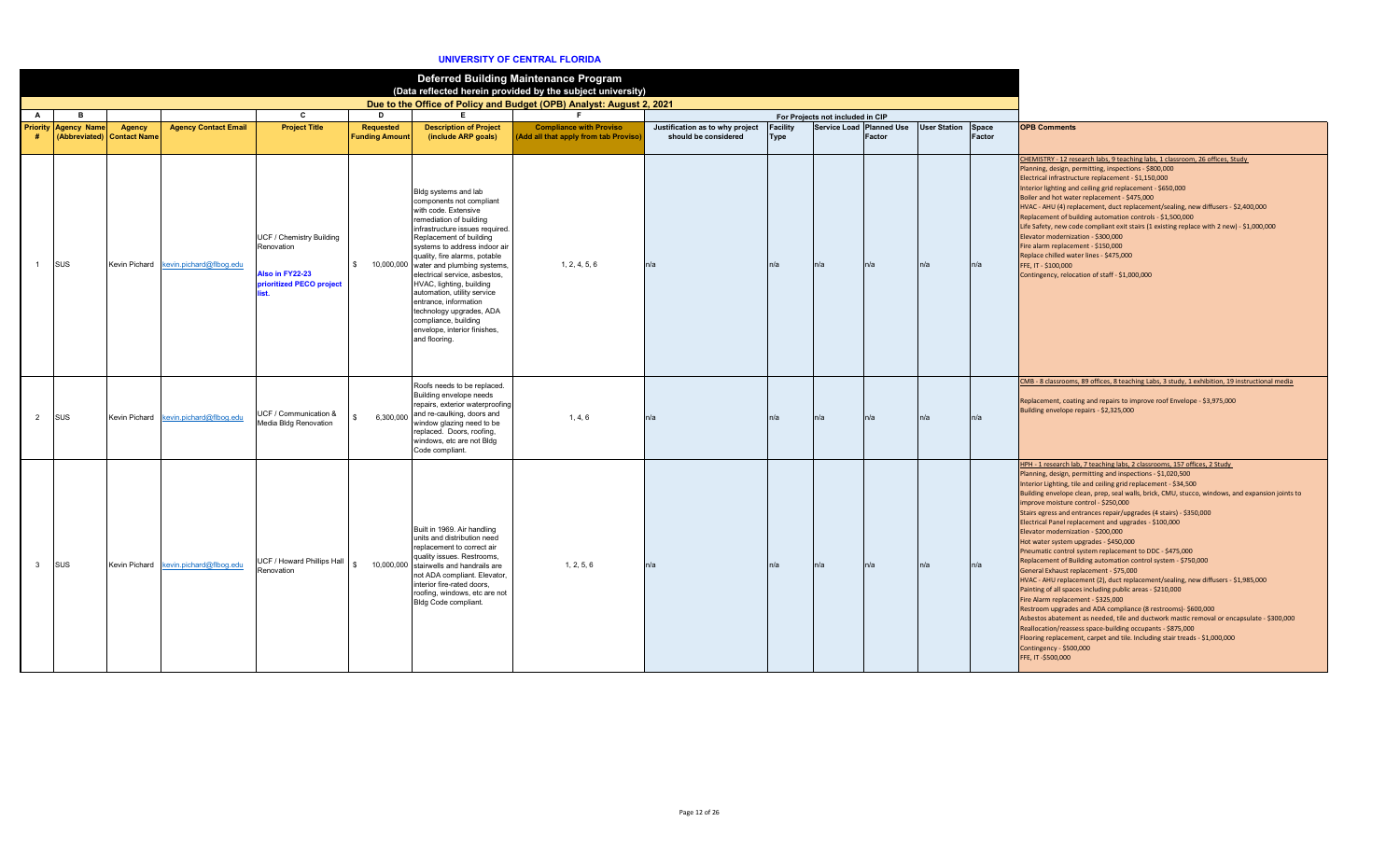| <b>Priority Agency Name</b><br>(Abbreviated) Contact Name | Agency | <b>Agency Contact Email</b>           | <b>Project Title</b>                                                                   | <b>Requested</b><br><b>Funding Amount</b> | <b>Description of Project</b><br>(include ARP goals)                                                                                                                                                                                                                                                                                                                                                                                                                                                                | <b>Compliance with Proviso</b><br>(Add all that apply from tab Proviso) | Justification as to why project<br>should be considered                                                                                                                      | <b>Facility</b><br>Type                          |                                                            | Service Load Planned Use User Station Space<br>Factor                                                  |                                                                                                                                                                                                                                                                                                 | Factor                                                                                                                                                                                     | <b>OPB Comments</b>                                                                                                                                                                                                                                                                                                                                                                                                                                                                                                                                                                                                                                                                                                                                                                                                                                                                                                                                                                                                                                                                                                                                                                               |
|-----------------------------------------------------------|--------|---------------------------------------|----------------------------------------------------------------------------------------|-------------------------------------------|---------------------------------------------------------------------------------------------------------------------------------------------------------------------------------------------------------------------------------------------------------------------------------------------------------------------------------------------------------------------------------------------------------------------------------------------------------------------------------------------------------------------|-------------------------------------------------------------------------|------------------------------------------------------------------------------------------------------------------------------------------------------------------------------|--------------------------------------------------|------------------------------------------------------------|--------------------------------------------------------------------------------------------------------|-------------------------------------------------------------------------------------------------------------------------------------------------------------------------------------------------------------------------------------------------------------------------------------------------|--------------------------------------------------------------------------------------------------------------------------------------------------------------------------------------------|---------------------------------------------------------------------------------------------------------------------------------------------------------------------------------------------------------------------------------------------------------------------------------------------------------------------------------------------------------------------------------------------------------------------------------------------------------------------------------------------------------------------------------------------------------------------------------------------------------------------------------------------------------------------------------------------------------------------------------------------------------------------------------------------------------------------------------------------------------------------------------------------------------------------------------------------------------------------------------------------------------------------------------------------------------------------------------------------------------------------------------------------------------------------------------------------------|
| <b>SUS</b>                                                |        | Kevin Pichard kevin.pichard@flbog.edu | UCF / Biological Sciences<br>Renovation<br>Also in FY22-23<br>prioritized PECO project |                                           | Bldg built in 1975, annex<br>added in 202. Fire pump and<br>controller, fire alarm, including<br>peripherals and radio<br>communications need to be<br>replaced. Restrooms not ADA<br>compliant. Bldg envelope,<br>stair egress & entrance need<br>21,630,000 repairs, exterior doors<br>replaced. Compressed air<br>system, walk-in cooler<br>condenser and evaporator,<br>HVAC system repairs,<br>building automation control<br>systems need to be replaced.<br>Lighting replacement.<br>Elevator modernization. | 1, 2, 4, 5, 6                                                           | The biology building was built in<br>1975. It needs major systems<br>replacement, finish<br>replacements/upgrades, and ADA<br>upgrades, as listed in the description. Office | Teaching<br>Lab<br>Research<br>l ah<br>Classroom | 325<br>433<br>Classroom -<br>Office - 141<br>Total - 1,003 | Teaching Lab - Teaching Lab -<br>Research Lab Research Lab - I<br>100%<br>Classroom -<br>Office - 100% | 325<br>Research Lab - sf/person<br>433<br>Classroom -<br>Office - 141<br>Total - 1,003<br>notes:<br>the above<br>represents<br>actual<br>classroom<br>seats, offices,<br>and lab<br>benches that Lab,<br>are used to full Classroom<br>capacity,<br>multiplied by<br>the planned<br>use factor. | by station:<br>$-64.2$<br>Research Lab<br>144.8<br>sf/person<br>Classroom -<br>21.9<br>sf/person<br>sf/person<br>by FTE:<br>Teaching<br>Lab,<br>Research<br>51.9<br>sf/person<br>sf/person | BIOLOGY - 60 research labs, 8 teaching labs, 2 classrooms, 76 offices<br>Teaching Lab - Teaching Lab Planning, design, permitting, inspections - \$1,500,000<br>Painting of public areas and labs - \$300,000<br>Fire pump and controller replacement - \$425,000<br>Fire alarm replacement - \$425,000<br>Restroom upgrades and ADA compliance (8 restrooms) - \$900,000<br>Interior lighting and ceiling grid replacement - \$1,210,000<br>Flooring replacement - \$2,000,000<br>Building envelope repairs - \$200,000<br>Office - 125.3 Stair egress and entrance repairs (4 stairs) - \$250,000<br>Exterior door replacement - \$350,000<br>Replacement of laboratory compressed air - \$80,000<br>Replacement of walk-in cooler system - \$100,000<br>Replacement of computer room HVAC - \$175,000<br>Electrical Panel replacement and upgrades - \$275,000<br>Elevator modernization - \$455,000<br>Boiler and hot water replacement - \$725,000<br>Replacement of building automation controls - \$2,200,000<br>HVAC - AHU (5) replacement, duct replacement/sealing, new diffusers - \$7,330,000<br>FFE, IT - \$800,000<br>Office - 125.3 Contingency, relocation of staff - \$1,930,000 |

**TOTAL: \$ 47,930,000**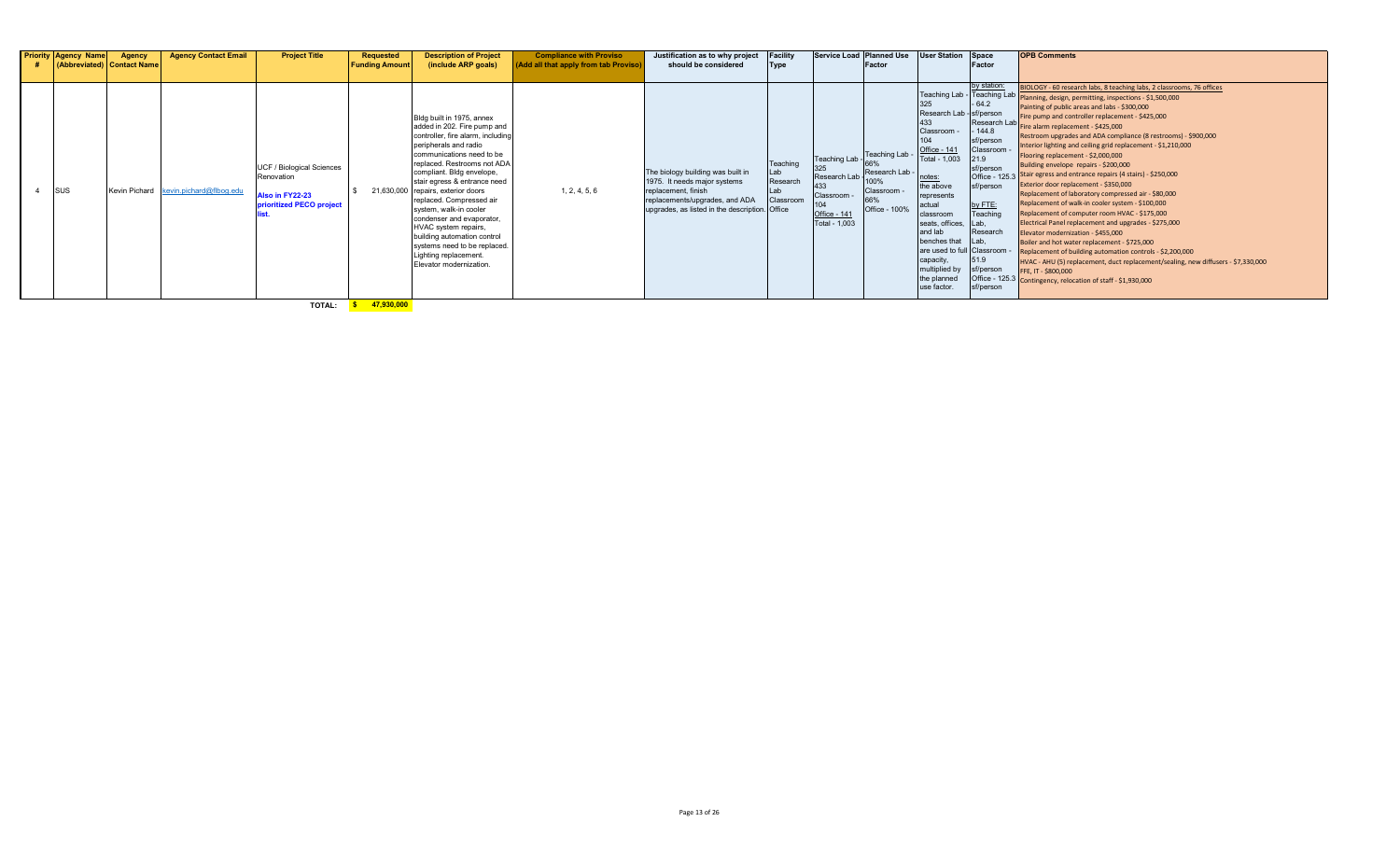#### **UNIVERSITY OF FLORIDA**

|                                                                                                                                                                                                                                                                                                                                                                                                                                                                                                                                                                                                                                                                                                                                                                                                                                                                                                                                                                                                                                                                                                                                                                                                                                                                                                                                         | Deferred Building Maintenance Program<br>(Data reflected herein provided by the subject universities)<br>Due to the Office of Policy and Budget (OPB) Analyst: August 2, 2021 |        |                                       |                                                                                                               |                                          |                                                                                                                                                                                                                                                                                                    |                                                                       |                                                                                                                                                                                                                                                                                                                                                                                                                                                                                                                                                                                                                                                                                                                              |                                                                                                                                 |                                  |                                                                                                                                                                                          |                                                                                                      |                                                                                                            |                                                                                                                                                                                                                                                                                                                                                                                                                                                                                                                                                                                                                                                                                                                                                                                                                                                                                                                                                                                                                                                                                                                                                                                                                                                                                                                                                                            |
|-----------------------------------------------------------------------------------------------------------------------------------------------------------------------------------------------------------------------------------------------------------------------------------------------------------------------------------------------------------------------------------------------------------------------------------------------------------------------------------------------------------------------------------------------------------------------------------------------------------------------------------------------------------------------------------------------------------------------------------------------------------------------------------------------------------------------------------------------------------------------------------------------------------------------------------------------------------------------------------------------------------------------------------------------------------------------------------------------------------------------------------------------------------------------------------------------------------------------------------------------------------------------------------------------------------------------------------------|-------------------------------------------------------------------------------------------------------------------------------------------------------------------------------|--------|---------------------------------------|---------------------------------------------------------------------------------------------------------------|------------------------------------------|----------------------------------------------------------------------------------------------------------------------------------------------------------------------------------------------------------------------------------------------------------------------------------------------------|-----------------------------------------------------------------------|------------------------------------------------------------------------------------------------------------------------------------------------------------------------------------------------------------------------------------------------------------------------------------------------------------------------------------------------------------------------------------------------------------------------------------------------------------------------------------------------------------------------------------------------------------------------------------------------------------------------------------------------------------------------------------------------------------------------------|---------------------------------------------------------------------------------------------------------------------------------|----------------------------------|------------------------------------------------------------------------------------------------------------------------------------------------------------------------------------------|------------------------------------------------------------------------------------------------------|------------------------------------------------------------------------------------------------------------|----------------------------------------------------------------------------------------------------------------------------------------------------------------------------------------------------------------------------------------------------------------------------------------------------------------------------------------------------------------------------------------------------------------------------------------------------------------------------------------------------------------------------------------------------------------------------------------------------------------------------------------------------------------------------------------------------------------------------------------------------------------------------------------------------------------------------------------------------------------------------------------------------------------------------------------------------------------------------------------------------------------------------------------------------------------------------------------------------------------------------------------------------------------------------------------------------------------------------------------------------------------------------------------------------------------------------------------------------------------------------|
|                                                                                                                                                                                                                                                                                                                                                                                                                                                                                                                                                                                                                                                                                                                                                                                                                                                                                                                                                                                                                                                                                                                                                                                                                                                                                                                                         |                                                                                                                                                                               |        |                                       |                                                                                                               |                                          |                                                                                                                                                                                                                                                                                                    |                                                                       |                                                                                                                                                                                                                                                                                                                                                                                                                                                                                                                                                                                                                                                                                                                              |                                                                                                                                 |                                  |                                                                                                                                                                                          |                                                                                                      |                                                                                                            |                                                                                                                                                                                                                                                                                                                                                                                                                                                                                                                                                                                                                                                                                                                                                                                                                                                                                                                                                                                                                                                                                                                                                                                                                                                                                                                                                                            |
| $\overline{A}$                                                                                                                                                                                                                                                                                                                                                                                                                                                                                                                                                                                                                                                                                                                                                                                                                                                                                                                                                                                                                                                                                                                                                                                                                                                                                                                          | <b>B</b>                                                                                                                                                                      |        |                                       | C                                                                                                             | D.                                       | E                                                                                                                                                                                                                                                                                                  | E.                                                                    |                                                                                                                                                                                                                                                                                                                                                                                                                                                                                                                                                                                                                                                                                                                              |                                                                                                                                 | For Projects not included in CIP |                                                                                                                                                                                          |                                                                                                      |                                                                                                            |                                                                                                                                                                                                                                                                                                                                                                                                                                                                                                                                                                                                                                                                                                                                                                                                                                                                                                                                                                                                                                                                                                                                                                                                                                                                                                                                                                            |
| <b>Priority</b><br>#                                                                                                                                                                                                                                                                                                                                                                                                                                                                                                                                                                                                                                                                                                                                                                                                                                                                                                                                                                                                                                                                                                                                                                                                                                                                                                                    | <b>Agency Name</b><br>(Abbreviated) Contact Name                                                                                                                              | Agency | <b>Agency Contact Email</b>           | <b>Project Title</b>                                                                                          | <b>Requested</b><br><b>Funding Amoun</b> | <b>Description of Project</b><br>(include ARP goals)                                                                                                                                                                                                                                               | <b>Compliance with Proviso</b><br>Add all that apply from tab Proviso | Justification as to why project Facility Type<br>should be considered                                                                                                                                                                                                                                                                                                                                                                                                                                                                                                                                                                                                                                                        |                                                                                                                                 | <b>Service Load</b>              | <b>Planned Use</b><br>Factor                                                                                                                                                             | <b>User Station</b>                                                                                  | Space<br>Factor                                                                                            | <b>OPB Comments</b>                                                                                                                                                                                                                                                                                                                                                                                                                                                                                                                                                                                                                                                                                                                                                                                                                                                                                                                                                                                                                                                                                                                                                                                                                                                                                                                                                        |
|                                                                                                                                                                                                                                                                                                                                                                                                                                                                                                                                                                                                                                                                                                                                                                                                                                                                                                                                                                                                                                                                                                                                                                                                                                                                                                                                         | SUS                                                                                                                                                                           |        | Kevin Pichard kevin.pichard@flbog.edu | UF / Dental Sciences<br><b>Bldg Renov/Remodel</b><br><b>Also in FY22-23</b><br>rioritized PECO<br>oject list. | $\mathbf{s}$                             | Built in 1975. Project scope<br>includes replacement of many<br>building systems, restoration<br>of building envelope (130,000<br>58,300,000 sf) to mitigate water intrusion<br>structural deterioration,<br>HVAC, building code<br>compliance, ADA compliance<br>issues, internal utility systems | 1, 2, 3, 4, 5 and 6                                                   | Approved by UF BOT as #1 priority<br>on current CIP. Represents critical<br>deferred maintenance needs<br>consistent with proviso eligiblity<br>citeria. The facility has major<br>deferred maintenance issues.<br>warranting immediate attention in<br>order to protect occupants from poor Research<br>indoor air quality, reduce risk of viral<br>and environmental health hazards as<br>well as bldg code and infrastructure<br>problems that adversly affects<br>academic, research and clinical<br>activities within the facility.<br>Specifically identified as a high risk<br>building in 3rd-party condition<br>assessment report. (Additional<br>detail and examples of critical<br>issues available upon request) | Office-102,247<br>Research<br>Laboratory-62,296<br>Students-365<br>Teaching<br>aboratory-12,574<br>Classroom-2,718<br>Study-464 | (Enrolled)<br>Patients-110,760   | Office/Computer, 1<br>per station<br>esearch<br>aboratory, 1 per<br>ation<br>Classroom/Comput<br>& Teaching<br>Laboratory as<br>defined in 1013.03                                       | Classroom-154<br>Teaching<br>Laboratory-165<br>Office/Compute<br>r-488<br>Research<br>Laboratory-227 | Classroom-<br>Teaching<br>Laboratory-<br>76.2<br>Office/Comp<br>uter-209<br>Research<br>Laboratory-<br>274 | Building Envelope Critical Repairs at various location across the Dental Tower including re-roofing, sub-<br>surface structural repairs, repair and replace falling Brick veneer, repair weeps and install vertical<br>control Joints, install negative side waterproofing, repair existing windows @ \$7,934,300; Building<br>Envelope Comprehensive Replacement (130,000 GSF) including new building skin, windows requiring<br>complete replacement, interior repairs/refinishing at window replacement locations, roofing as<br>necessary @ \$28, 845,850; HVAC Distribution Network serving 51,575 NASF requires replacement of<br>major AHU (4), lateral ductwork distribution, piping, BAS controls, asbestos abatement, and repairs to<br>wall and ceiling finishes in affected areas @ \$14,969,850; Electrical distribution and lighting<br>infrastructure serving 51,575 NASF requires upgrades and replacement including replacement of<br>lighting with new energy efficient LED, electrical panel upgrades with new copper mains replacing<br>original aluminum wiring which is inadequate for current building load capacities, and allowance for<br>replacement of ceiling finishes in affected areas not covered by HVAC scope @ \$5,700,000; ADA Door<br>Hardware/Modifications, Signage, & ADA Restroom Upgrades (10) @ \$850,000 - Total \$58,300,000. |
| $\overline{2}$                                                                                                                                                                                                                                                                                                                                                                                                                                                                                                                                                                                                                                                                                                                                                                                                                                                                                                                                                                                                                                                                                                                                                                                                                                                                                                                          | SUS                                                                                                                                                                           |        | Kevin Pichard kevin.pichard@flbog.edu | UF / Architencture Bldg<br>Renov/Remodel with<br><b>CP Collabaratory</b><br>Addition                          |                                          | Built in 1979. Bldg has<br>deteriorated considerably.<br>Mandatory bldg code and<br>ADA compliance upgrades,<br>9,100,000 life safety and architectural<br>concerns, new sprinkler<br>system, elevator upgrades,<br>LED lighting, automatic<br>entrances, upgrades to<br>restrooms.                | 1, 2, 4, 5 and 6                                                      | Approved by UF BOT as #2 priority<br>on current CIP. Represents critical<br>deferred maintenance needs<br>consistent proviso eligibility citeria.<br>The facility has major building<br>envelope, life safety code and ADA<br>issues that warrant immediate<br>attention that adversly affect student<br>faculty, staff, and academic<br>environment of the facility.<br>(Additional detail and examples of<br>critical issues available upon<br>request).                                                                                                                                                                                                                                                                   | eaching<br>Laboratory-33,684<br>Office-22,879<br>Auditorium/Exhibit Students-1,327<br>on-3,154<br>Classroom-1,957<br>Study-679  | (Enrolled)                       | Office/Computer, 1<br>per station<br>Research<br>Faculty/Staff-121 Laboratory, 1 per<br>ation<br>Classroom/Comput Office/Compute<br>er & Teaching<br>Laboratory as<br>defined in 1013.03 | Classroom-129 15.2<br>Teaching<br>Laboratory-804 Laboratory-                                         | Teaching<br>41.9<br>uter-189                                                                               | Classroom- Building Envelope Systems (Roof, Wall Repairs, Flashing, Walkways @ \$5,160,000); Life<br>Safety Code (Building Sprinkler System, Guardrails, Handrails @ \$1,060,000); HVAC Systems<br>(HVAC Mechanical Distribution and Equipment to support (2) Building AHU, VFD's (4),<br>complete controls replacement @ \$550,000); ADA Corrections (Automatic Entrance Doors,<br>Door Hardware throughout, (10) ADA Restroom Refurbising @ \$330,000); Electrical Systems (<br>Office/Comp LED lighting replacement throughout facility, main building Transformer, main switchboard<br>w/breakers @ \$2,000,000). - Total \$9,100,000                                                                                                                                                                                                                                                                                                                                                                                                                                                                                                                                                                                                                                                                                                                                  |
| UF main campus is 2000+<br>acres and 900+ buildings,<br>many 50+ yrs old. Due to the<br>Project approved by UF BOT at<br>priority #3 in 2022-2027 CIP and<br>ever-increasing age and<br>quantity of deferred<br>represents critical deferred<br>maintenance backlog, UF is<br>maintenance needs consistent with<br>pursuing all potential funding<br>the citeria as outlined in the Proviso<br>avenues in hope of alleviating<br>Compliance categories. Pursuant to<br>UF / Campus-wide<br>some of this critical need. Pe<br>3rd-party (Gordian) assessment,<br>eferred maintenance<br>PLEASE SEE BREAKDOWN BELOW<br>$\overline{\mathbf{3}}$<br><b>SUS</b><br>Kevin Pichard kevin.pichard@flbog.edu<br>43,100,000 3rd-party (Gordian)<br>1, 2, 3, 4, 5 and 6<br>deferred maintenance backlog<br>assessment, numerous<br>across campus totaling \$466M of<br>(subtotals below)<br>facilities across the campus<br>which \$184.3M(40%) is for HVAC<br>require varying degrees of<br>and \$146.5M (31%) is for exterior<br>shell/roofing issues and interior<br>corrective actions which<br>collectively constitute severe<br>finishes, all which fall into the six<br>impacts in all six (6) eligibility<br>categories prescribed in the proviso<br>criteria of the proposed<br>language.<br>funding. (See breakdown of<br>systems below) |                                                                                                                                                                               |        |                                       |                                                                                                               |                                          |                                                                                                                                                                                                                                                                                                    |                                                                       |                                                                                                                                                                                                                                                                                                                                                                                                                                                                                                                                                                                                                                                                                                                              |                                                                                                                                 |                                  |                                                                                                                                                                                          |                                                                                                      |                                                                                                            |                                                                                                                                                                                                                                                                                                                                                                                                                                                                                                                                                                                                                                                                                                                                                                                                                                                                                                                                                                                                                                                                                                                                                                                                                                                                                                                                                                            |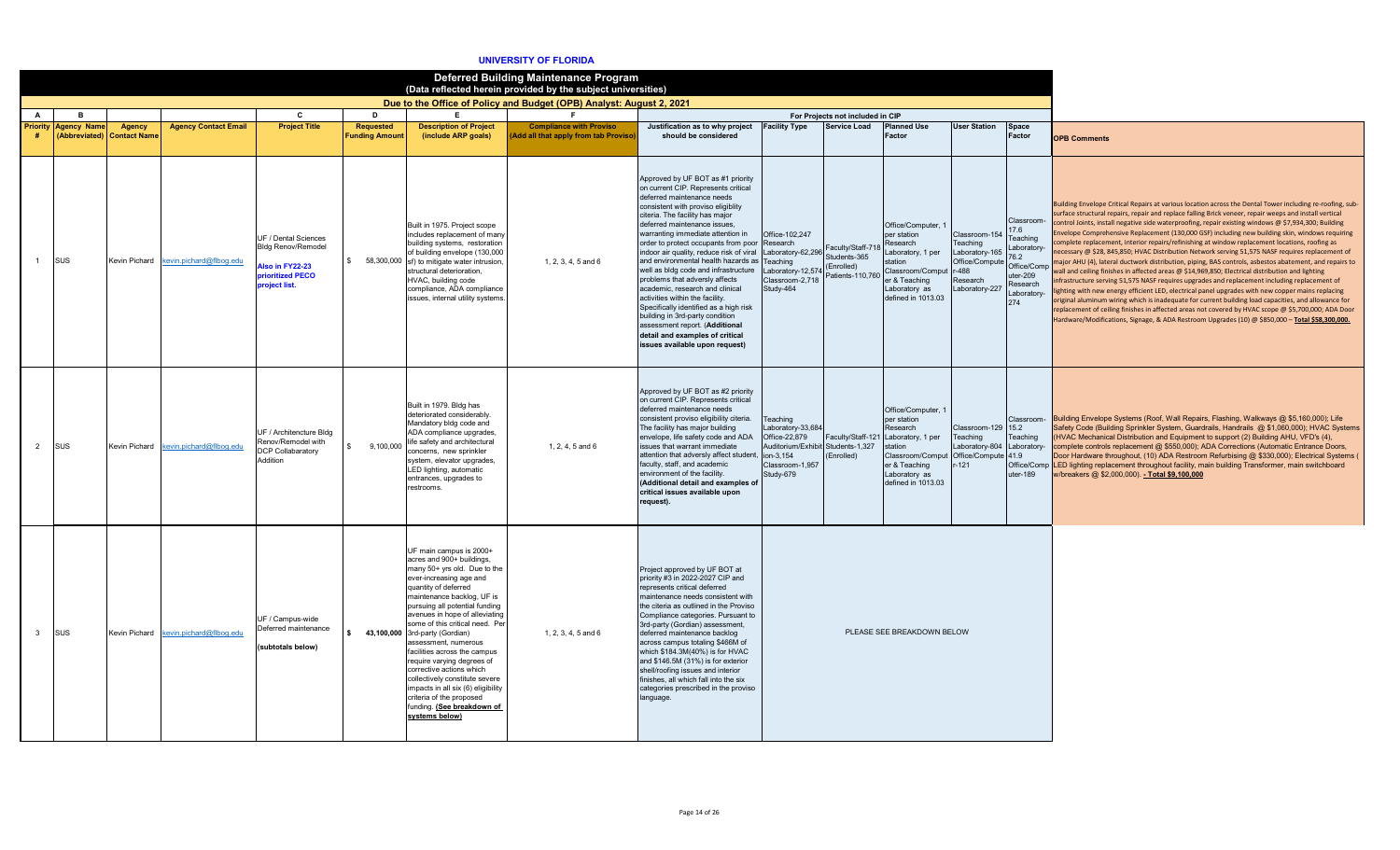| <b>Priority Agency Name</b><br>(Abbreviated) Contact Name | <b>Agency</b> | <b>Agency Contact Email</b> | <b>Project Title</b>                                                                      | <b>Requested</b><br>Funding Amoun | <b>Description of Project</b><br>(include ARP goals)                                                                                                                                                                                                                                                                                                                        | <b>Compliance with Proviso</b><br>Add all that apply from tab Proviso                 | Justification as to why project<br>should be considered                                                                                                                                                                                                                                                                                                                                                                                                                                                                                 | <b>Facility Type</b>                                                                                                                                                                                                                                      | <b>Service Load</b>                        | <b>Planned Use</b><br>Factor                                                                                                                                            | <b>User Station</b>                                                                                                                       | Space<br>Factor                                                                                            | <b>OPB Comments</b>                                                                                                                                                                                                                                                                                                                                                                                                                                                                                                                                                                                                                                                                                                                                                                                                                                                                                                                                                                                                                                                                                                                                                                                                                                                                                                                                                                                                                                                                                                                                                                                                                                                                                                                                                                                                                                                                                                                                                                                                                                                                                                                                                                                                                                                                                                                                                                                                                                         |
|-----------------------------------------------------------|---------------|-----------------------------|-------------------------------------------------------------------------------------------|-----------------------------------|-----------------------------------------------------------------------------------------------------------------------------------------------------------------------------------------------------------------------------------------------------------------------------------------------------------------------------------------------------------------------------|---------------------------------------------------------------------------------------|-----------------------------------------------------------------------------------------------------------------------------------------------------------------------------------------------------------------------------------------------------------------------------------------------------------------------------------------------------------------------------------------------------------------------------------------------------------------------------------------------------------------------------------------|-----------------------------------------------------------------------------------------------------------------------------------------------------------------------------------------------------------------------------------------------------------|--------------------------------------------|-------------------------------------------------------------------------------------------------------------------------------------------------------------------------|-------------------------------------------------------------------------------------------------------------------------------------------|------------------------------------------------------------------------------------------------------------|-------------------------------------------------------------------------------------------------------------------------------------------------------------------------------------------------------------------------------------------------------------------------------------------------------------------------------------------------------------------------------------------------------------------------------------------------------------------------------------------------------------------------------------------------------------------------------------------------------------------------------------------------------------------------------------------------------------------------------------------------------------------------------------------------------------------------------------------------------------------------------------------------------------------------------------------------------------------------------------------------------------------------------------------------------------------------------------------------------------------------------------------------------------------------------------------------------------------------------------------------------------------------------------------------------------------------------------------------------------------------------------------------------------------------------------------------------------------------------------------------------------------------------------------------------------------------------------------------------------------------------------------------------------------------------------------------------------------------------------------------------------------------------------------------------------------------------------------------------------------------------------------------------------------------------------------------------------------------------------------------------------------------------------------------------------------------------------------------------------------------------------------------------------------------------------------------------------------------------------------------------------------------------------------------------------------------------------------------------------------------------------------------------------------------------------------------------------|
|                                                           |               |                             | Sub-totals for above<br>"UF / Campus-wide<br>Deferred maintenance'<br>Total=\$43,100,000) | 20,700,000                        | <b>HVAC Systems</b> - Several<br>ligh Profile buildings having<br>deficiencies in this category<br>include; Basic Sciences<br>Building, McKnight Brain<br>Institute, Comunicore,<br>Turlington Hall, Phillips<br>Center, Stetson Medical<br>Sciences Building,<br>Orthopaedics & Sports<br>Medicine, and University<br>Auditorium among others.                             | 1, 4 and $6$                                                                          | Project approved by UF BOT at<br>priority #3 in 2022-2027 CIP and<br>epresents critical deferred<br>maintenance needs consistent with<br>the citeria as outlined in the Proviso<br>Compliance categories. Pursuant to<br>3rd-party (Gordian) assessment,<br>deferred maintenance backlog<br>across campus totaling \$466M of<br>which \$184.3M(40%) is for HVAC<br>and \$146.5M (31%) is for exterior<br>shell/roofing issues and interior<br>finishes, all which fall into the six<br>categories prescribed in the proviso<br>anguage. | Office-661,182<br>tesearch<br>.aboratory-<br>18,996<br>eaching<br>aboratory-<br>06,966<br>Campus Support<br>Services-84,107<br>Classroom-<br>3,667<br>uditorium/Exhibit<br>on-57,883<br>study-52,781<br>-ymnasium<br>.930<br>Instructional<br>Media-3,856 | Faculty/Staff-<br>4,377                    | Office/Computer,<br>per station<br>Research<br>Laboratory, 1 per<br>station<br>Students-13,119 Classroom/Comput<br>er & Teaching<br>Laboratory as<br>defined in 1013.03 | Classroom-<br>3.737<br>Teaching<br>Laboratory-<br>2,032<br>Office/Comput<br>r-3,063<br>Research<br>Laboratory-<br>,542                    | Classroom-<br>Teaching<br>Laboratory-<br>52.6<br>Office/Comp<br>uter-216<br>Research<br>Laboratory-<br>337 | UNIVERSITY AUDITORIUM(0001)-REPLACE AHU-1, 2, & 3 (ALL 3 UNITS ARE 38 YEARS OLD) @ \$1,236,875<br>DENTAL SCIENCES BUILDING (0205)-REPLACE CWP AND INOPERABLE VALVES ON TWO FLOORS<br>BETWEEN FLOORS 4 AND 10 @ \$663,440; BASIC SCIENCE(0206)-REPLACE 42 YEAR OLD AHU'S 7,8,9 @<br>\$1,161,020; YON HALL(0158)-REPLACE AHU-3 AT GATE 15 @ \$442,293; VET-MED CLINICAL<br>SCIENCE(0215)-REPLACE 42 YEAR OLD AHU'S 6, 7,8 @ \$829,300; CHEMICAL ENGINEERING<br>BUILDING(0723)-REPLACE AHU-21 & 22 SERVING THE 4TH FLOOR. (UNITS ARE 46 YEARS OLD.) @<br>\$552,867; WALKER HALL(0003)-REPLACE AHU'S 4, 5, 6 SERVING THE 3RD FLOOR. (UNITS ARE 47 YEARS<br>OLD) @ \$774,014; MECH & AEROSPACE ENG.(0720)-REPLACE AHU-3 (UNIT IS 46 YEARS OLD.) @<br>\$331,720; BLACK HALL(0724)-REPLACE AHU #7,8,10,12,14 @ \$1,658,601; MCKNIGHT BRAIN<br>INSTITUTE(0059)-INSTALLATION OF EIGHT 8 NEW DIGITAL CONTROLLED BALANCING DAMPERS ON 4<br>FLOORS/UPGRADE CONTROLS @ \$165,860; COMMUNICORE(0203)-REPLACE 44 YEAR OLD AHU #51@<br>\$309,605; TURLINGTON HALL(0267)-PHASE 4 - REPLACE BASEMENT AHUs, HHW PIPING, VAV BOXES,<br>AND CONTROLSIZE \$1,326,880; AUXILIARY LIBRARY FACILITY(1630)-REPLACE HVAC SYSTEM COMPLETE<br>WITH AN AIR-COOLED 150-TON CHILLER, HW DEHUMIDIFICATION, AND A DDC CONTROL PACKAGE @12<br>\$1,326,880; STETSON MEDICAL SCIENCES(0445)-REPLACE THE OLD MCQUAY UNITS TO FAN COIL UNITS<br>AND ASSOCIATED CHILLED WATER PIPING @ \$221,147; PHILLIPS CENTER(0315)REPLACE BOILER PHASE<br>2020 \$57,498; PROGRESS PARK(1603)-REPLACE 2 BOILERS @ \$55,287; SPECIFIC PTHOGEN FREE<br>ANIMAL(1042)-REPLACE 3 BOILERS NOT REPAIRABLE, FIRE BOXES ARE DETERIORATED WITH 2 BOILERS2<br>\$44,229; VET MED CLINICAL SCIENCES(0215)-REPLACE EXHAUST FANS AND DUCT WORK @ \$387,007;<br>ORTHOPAEDICS & SPORTS MED.(1178)-REPLACE COOLING COILS WITH (8) ROW SS CASING, TEST &<br>BALANCE @ \$331,720; INFIRMARY(0018)-REPLACE HVAC @ \$2,432,614; CANCER/GENETICS(1376)-<br>EXHAUST FAN REPLACEMENT AND MECHANICAL ROOFTOP REPAIRS @ \$1,990,321; WHITNEY<br>CENTER(1712)-REPLACE VRF UNITS @ \$143,745; NUCLEAR SCIENCES(0634)-REPLACE AHU-1 & 2 (UNITS<br>ARE 51 YEARS OLD) @ \$2,432,614; FOOD SCIENCE(0475)-REPLACE AHU-5 & 6 (UNITS ARE 46 YEARS<br>OLD)2@ \$995,160; FINE ARTS A(0597)REPLACE AHU-3, 5, & 10 (UNITS ARE 51 YEARS OLD) @ \$718,727<br>GENERAL SERVICES BLDG(0204)- STEAM TUNNEL ABATEMENT @ \$110,573. - HVAC Total - \$20,700,000 |
|                                                           |               |                             |                                                                                           | 4,030,000                         | Life Safety Code - Several<br>High Profile buildings having<br>deficiencies in this category<br>include; Academic Research<br>Building, Comunicore,<br>Williamson Hall, Veterinary<br>Medicine Academic Building,<br>and Sisler Hall among others.                                                                                                                          | 2) Correct critical life safety issues<br>6) Ensure compliance with building<br>codes | Project approved by UF BOT at<br>priority #3 in 2022-2027 CIP and<br>represents critical deferred<br>maintenance needs consistent with<br>the citeria as outlined in the Proviso<br>Compliance categories. Pursuant to<br>3rd-party (Gordian) assessment,<br>deferred maintenance backlog<br>across campus totaling \$466M of<br>which \$184.3M(40%) is for HVAC<br>and \$146.5M (31%) is for exterior<br>shell/roofing issues and interior<br>finishes, all which fall into the six<br>categories prescribed in the proviso<br>anguage | रेesearch<br>.aboratory-<br>78,036<br>Office-372,163<br>Study-140,069<br>eaching<br>.aboratory-<br>04,970<br>Classroom-<br>5,043<br>Campus Support<br>ervices-24,545<br>nstructional<br>Aedia-2,340<br>Auditorium/Exhibit<br>on-679                       | Faculty/Staff-<br>2,699<br>Students-20,925 | Office/Computer, 1<br>per station<br>Research<br>aboratory, 1 per<br>station<br>Classroom/Comput<br>er & Teaching<br>Laboratory as<br>defined in 1013.03                | Classroom-<br>4.461<br>Teaching<br>Laboratory-<br>2,277<br>Office/Compute Office/Comp<br>$-1,788$<br>Research<br>Laboratory-<br>146       | Classroom-<br>16.8<br>Teaching<br>Laboratory-<br>46.1<br>uter-208<br>Research<br>Laboratory-<br>330        | VETMED ACADEMIC BUILDING(1017)-REPLACE EIGHT (8) TRANSFORMERS (<600 VOLTS). UNITS ARE AT<br>THE END OF THEIR USEFUL LIFE. 200 \$200,000; COMMUNICORE(0203)-REPLACE 3RD FLOOR<br>TRANSFORMER® \$130,000; ACADEMIC RESEARCH BLDG(0201)-UPGRADE THE AUTOMATIC TRANSFER<br>;WITCH @ \$150,000; MCCARTY A(0495)-REPLACE FIRE ALARM PANEL MCCARTY A @ \$200,000;<br>COMPUTER SCIENCE(00420-REPLACE FIRE ALARM PANEL @ \$200,000; MARSTON SCIENCE(0043)-<br>REPLACE FIRE ALARM PANEL @ \$200,000; CHEMISTRY LABORATORY(0028)-REPLACE FIRE ALARM PANEL<br>@ \$100,000; WILLIAMSON HALL(0100)-INSTALL FIRE SPRINKLER SYSTEMI@ \$750,000; LITTLE<br>HALL(0655)-REPLACE ELECTRICAL PANELS AND MAIN SWITCH GEAR @ \$200,000; FACILITIES<br>SERVICES(0700)-REPLACE ELECTRICAL PANELS AND MAIN SWITCH GEAR \$50,000; SISLER HALL(0688)<br>REPLACE ELECTRICAL PANELS AND MAIN SWITCH GEAR @ \$200,000; COMMUNICORE(0203)-REPLACE<br>"RANSFORMER 2ND FLOOR (EXCESSIVE VIBRATION) @ \$130,000; DENTAL SCIENCES BUILDING(0205)-<br>REPLACE 50 YEAR OLD WESTINGHOUSE MOTOR CONTROL CENTER @ \$450,000; WILLIAMSON<br>HALL(0100)-REPLACE EMERGENCY GENERATOR WILLIAMSON 50KW PROPANE (1965) @ \$60,000;<br>CRISER HALL(0031)-REPLACE EMERGENCY GENERATOR CRISER 180KW DIESEL WITH GENERATOR AT CSE<br>@ \$60,000; REED LAB(0131)-REED LAB REPLACE ELECTRICAL PANELS AND MAIN SWITCH GEAR @<br>\$200,000; NUCLEAR SCIENCES(0634)-REPLACE ELECTRICAL PANELS AND MAIN SWITCH GEAR @<br>\$750,000 - Code/Life Safety Total \$4,030,000                                                                                                                                                                                                                                                                                                                                                                                                                                                                                                                                                                                                                                                                                                                                                                                                                                                                                                                                              |
|                                                           |               |                             |                                                                                           |                                   | <b>Building Envelope Systems</b><br>Several High Profile buildings<br>having deficiencies in this<br>category include;<br>Comunicore, Stetson Medical<br>Sciences Building.<br>12,187,500 Orthopaedics & Sports<br>Medicine, Peabody Hall,<br>Smathers Library, Ustler Hall,<br>Veterinary Medicine Large<br>Animal Hospital, and<br>University Auditorium among<br>others. | 1, 2, 4 and $6$                                                                       | Project approved by UF BOT at<br>priority #3 in 2022-2027 CIP and<br>epresents critical deferred<br>maintenance needs consistent with<br>the citeria as outlined in the Proviso<br>Compliance categories. Pursuant to<br>rd-party (Gordian) assessment,<br>deferred maintenance backlog<br>across campus totaling \$466M of<br>which \$184.3M(40%) is for HVAC<br>and \$146.5M (31%) is for exterior<br>shell/roofing issues and interior<br>inishes, all which fall into the six<br>categories prescribed in the proviso<br>language.  | Office-307,937<br>रेesearch<br>.aboratory-<br>28,670<br>study-101,394<br>Campus Support<br>Services-66,808<br>Classroom-<br>47,813<br>Teaching<br>aboratory-40,843<br>uditorium/Exhibit<br>on-18,486<br>nstructional<br>Media-2,057<br>Gymnasium-870      | aculty/Staff-<br>1,611                     | Office/Computer,<br>per station<br>Research<br>Laporatory, 1 per<br>station<br>Students-8,603 Classroom/Comput<br>er & Teaching<br>Laboratory as<br>defined in 1013.03  | Classroom-<br>2,838<br>Teaching<br>Laboratory-965 42.3<br>Office/Compute Office/Comp<br>r-1,255<br>Research<br>Laboratory-354 Laboratory- | Classroom-<br>16.8<br>Teaching<br>Laboratory-<br>uter-245<br>Research<br>363                               | RACING LAB(0727)-REPLACE THE 11,000 SF SHINGLE ROOF AND ENVELOPE REPAIRS @ \$166,500;<br>STETSON MEDICAL SCIENCES(0445)-REPLACE ROOF SECTIONS 3 THRU 11 AND 13 THRU 15 COMPRISING<br>THE EAST HALF OF THE FLOOR (23,200 SF) @ \$1,982,431; ENGINEERING HR SOUTH(0760)-INSTALL AN<br>ACRYLIC ROOF COATING @ \$73,000; COMMUNICORE(0203)-ROOF REPLACEMENT (SECTION #5) @<br>\$1,150,000; LARGE ANIMAL HOSPITAL(1018)-REPAIR/REPLACE CERTAIN STANDING SEAM PANELS @E<br>:150,000; WASTE MANAGEMENT FACILITY(0831)-COMPLETE ROOF REPLACEMENT @ \$300,000;<br>COMMUNICORE(0203)-COMPLETE WATERPROOFING SUNDECK NEW SYSTEM @ \$1,050,000; LITTLE<br>ALLI (0655)-REPAIR FAILING BALCONIES AND MASONARY REPAIR @ \$555,000; BUILDING<br>SERVICES(0703)-COMPLETE ROOF REPLACEMENT @ \$300,000; UNIVERSITY AUDITORIUM(0001)-<br>REPOINTING & MASONRY REPAIR @ \$560,000; SMATHERS LIBRARY(0005)-PHASE 2, NORTH SIDE<br>WINDOW WATER REPAIR AND PREVENTION @ \$560,000; ORTHOPAEDICS & SPORTS MED(1178)-CAULK<br>& SEAL AROUND WINDOWS, REPLACE DAMAGED SEALS @ \$180,000; SMATHERS LIBRARY(0005)-<br>RESURFACE FLAT ROOF SECTIONS @ \$210,000; UNIVERSITY AUDITORIUM(0001)-RECOVER SECTIONS 2B<br>2C, 3A-3D, 4A-4F, 5-8, 10, & 12 @ \$125,000; BAUGHMAN CENTER(0983)-REPLACE SIDING @ \$389,000;<br>USTLER HALL(0014)-REPOINTING & MASONRY REPAIR AND REPLACEMENT @ \$352,000; PEABODY<br>HALL(0004)-REPOINTING & MASONRY REPAIR AND REPLACEMENT @ \$890,870; AUXILIARY LIBRARY<br>FACILITY(1630)-REPLACE ROOF (48,000 SF) @ \$3,193,700. - Building Envelope Total - \$12,187,500                                                                                                                                                                                                                                                                                                                                                                                                                                                                                                                                                                                                                                                                                                                                                                                                                                                                                    |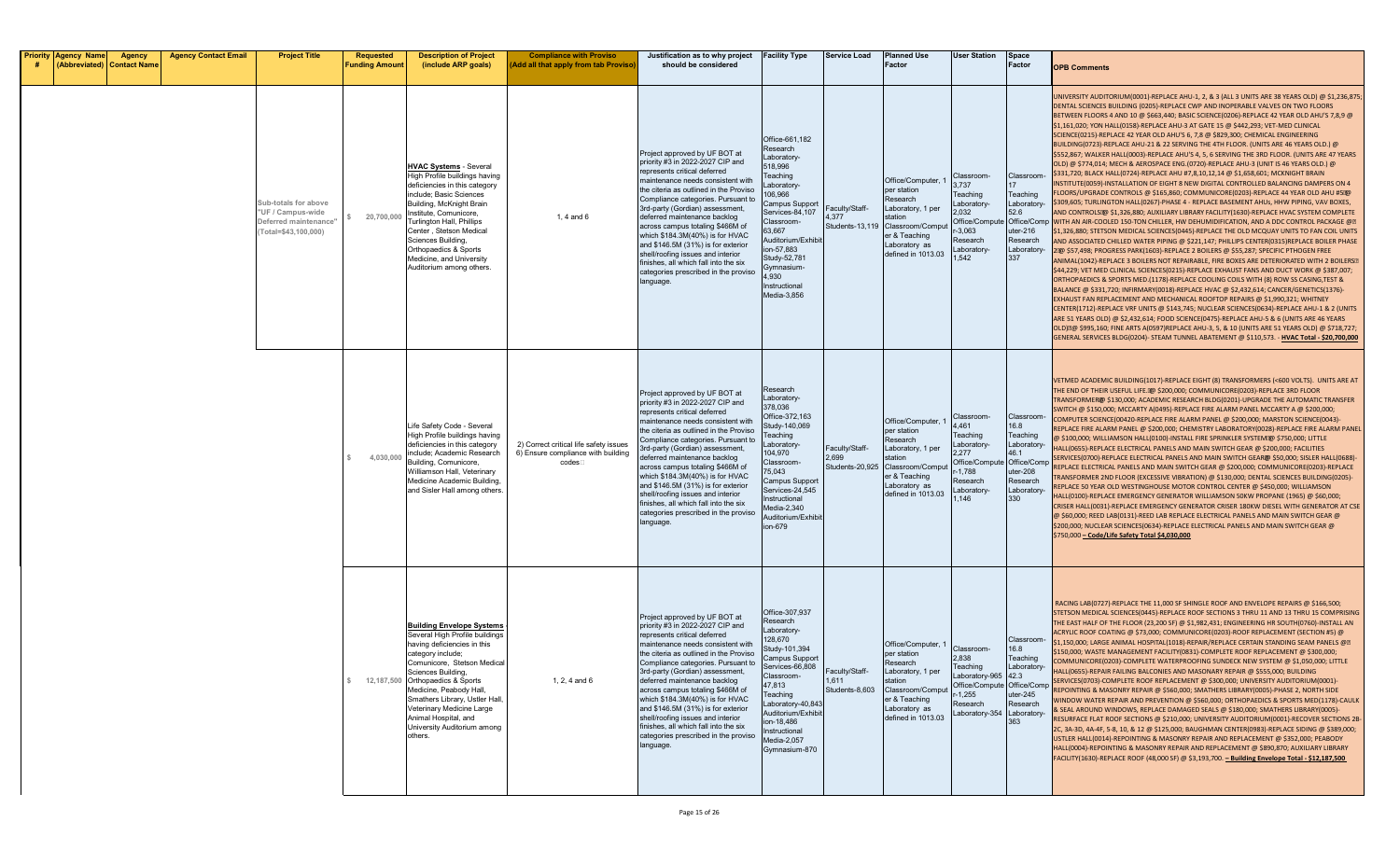| <b>Priority Agency Name</b> | Agency<br><b>Abbreviated) Contact Name</b> | <b>Agency Contact Email</b>           | <b>Project Title</b>                                                                                                                       | <b>Requested</b><br><b>Funding Amount</b> | <b>Description of Project</b><br>(include ARP goals)                                                                                                                                                                                                             | <b>Compliance with Proviso</b><br>(Add all that apply from tab Proviso) | Justification as to why project<br>should be considered                                                                                                                                                                                                                                                                                                                                                                                                                                                                                   | <b>Facility Type</b>                                                                                                                                                                                              | <b>Service Load</b>     | <b>Planned Use</b><br>Factor                                                                                                                                                     | <b>User Station</b>                                                                                                  | Space<br>Factor                                                                                       | <b>OPB Comments</b>                                                                                                                                                                                                                                                                                                                                                                                                                                                                                                                                              |
|-----------------------------|--------------------------------------------|---------------------------------------|--------------------------------------------------------------------------------------------------------------------------------------------|-------------------------------------------|------------------------------------------------------------------------------------------------------------------------------------------------------------------------------------------------------------------------------------------------------------------|-------------------------------------------------------------------------|-------------------------------------------------------------------------------------------------------------------------------------------------------------------------------------------------------------------------------------------------------------------------------------------------------------------------------------------------------------------------------------------------------------------------------------------------------------------------------------------------------------------------------------------|-------------------------------------------------------------------------------------------------------------------------------------------------------------------------------------------------------------------|-------------------------|----------------------------------------------------------------------------------------------------------------------------------------------------------------------------------|----------------------------------------------------------------------------------------------------------------------|-------------------------------------------------------------------------------------------------------|------------------------------------------------------------------------------------------------------------------------------------------------------------------------------------------------------------------------------------------------------------------------------------------------------------------------------------------------------------------------------------------------------------------------------------------------------------------------------------------------------------------------------------------------------------------|
|                             |                                            |                                       |                                                                                                                                            | 2,760,000                                 | <b>ADA Corrections - Several</b><br>High Profile buildings having<br>deficiencies in this category<br>include; Weil Hall, Psychology<br>Building, Black Hall, and<br>Bryant Hall among others.                                                                   | 5 and 6                                                                 | Project approved by UF BOT at<br>priority #3 in 2022-2027 CIP and<br>represents critical deferred<br>maintenance needs consistent with<br>the citeria as outlined in the Proviso<br>Compliance categories. Pursuant to<br>3rd-party (Gordian) assessment,<br>deferred maintenance backlog<br>across campus totaling \$466M of<br>which \$184.3M(40%) is for HVAC<br>and \$146.5M (31%) is for exterior<br>shell/roofing issues and interior<br>finishes, all which fall into the six<br>categories prescribed in the proviso<br>language. | Office-205.299<br>Research<br>-aboratory<br>109,882<br>Teaching<br>Laboratory-24,059 Faculty/Staff<br>Campus Support<br>Services-16,340<br>lassroom-<br>5,896<br>Study-4,952<br>Residential-<br>19.896            | 1.261<br>Students-4.236 | Office/Computer, 1<br>per station<br>Research<br>Laboratory, 1 per<br>station<br>Classroom/Comput r-969<br>er & Teaching<br>Laboratory as<br>defined in 1013.03                  | Classroom-725<br>Teaching<br>Laboratory-410<br>Office/Compute<br>Research<br>Laboratory-333                          | Classroom-<br>21.9<br>Teaching<br>Laboratory-<br>58.7<br>$uter-283$<br>Research<br>Laboratory-<br>330 | BRYANT HALL (0038)-FULL MODIFICATION OF ELEVATOR 38-1 @ \$383,000; DENTAL SCIENCES (0205)-<br>FULL MODIFICATION OF ELEVATORS 205-21, 22, & 23 @ \$1,313,000; BLACK HALL(0039)- CONTROLLER<br>UPGRADE FOR ELEVATOR 724-100 \$298,041; WEIL HALL(0024)-FULL MODIFICATION OF ELEVATOR<br>Office/Comp 0024-1 @ \$382,980; PSYCHOLOGY (0749) - FULL MODIFICATION OF ELEVATOR 749-2li@ \$382,980 - ADA<br><b>Total \$2,760,000</b>                                                                                                                                     |
|                             |                                            |                                       |                                                                                                                                            |                                           | <b>Plumbing Infrastructure</b><br><b>Systems - Several High</b><br>Profile buildings having<br>deficiencies in this category<br>3,422,500 include; Communicore,<br><b>Chemical Engineering</b><br>Building, Sisler Hall, and<br>Williamson Hall among<br>others. | 3, 4 and 6                                                              | Project approved by UF BOT at<br>priority #3 in 2022-2027 CIP and<br>represents critical deferred<br>maintenance needs consistent with<br>the citeria as outlined in the Proviso<br>Compliance categories. Pursuant to<br>3rd-party (Gordian) assessment,<br>deferred maintenance backlog<br>across campus totaling \$466M of<br>which \$184.3M(40%) is for HVAC<br>and \$146.5M (31%) is for exterior<br>shell/roofing issues and interior<br>finishes, all which fall into the six<br>categories prescribed in the proviso<br>language. | Research<br>Laboratory-<br>118.175<br>Office-83,523<br>Teaching<br>Laboratory-57,681 Faculty/Staff-595<br>Study-39,294<br>Classroom-<br>25.970<br>Campus Support<br>Services-4.098<br>nstructional<br>Media-2.057 | Students-1.821          | Office/Computer, 1<br>per station<br>Research<br>Laboratory, 1 per<br>station<br>Classroom/Comput<br>er & Teaching<br>Laboratory as<br>defined in 1013.03                        | Classroom-<br>1,417<br>Teaching<br>Laboratory-<br>1,281<br>Office/Compute<br>$r - 414$<br>Research<br>Laboratory-256 | Classroom-<br>18.3<br>Teaching<br>Laboratory-<br>uter-207<br>Research<br>Laboratory-<br>462           | COMMUNICORE(0203)-REPLACE ALL OLD HEATING HOT WATER LINES @ \$500,000; FOOD<br>SCIENCE(0475)-REPLACE DOMESTIC WATER PIPING @ \$1,400,000; CHEMICAL ENGINEERING<br>Office/Comp BUILDING(0723) - REPLACE DOMESTIC WATER PIPING @ \$537,475; SISLER HALL(0688) -REPLACE<br>DOMESTIC WATER PIPING @ \$985,025. - Total Plumbing/Infrastructure Systems - \$3,422,500                                                                                                                                                                                                 |
| <b>ISUS</b>                 |                                            | Kevin Pichard kevin.pichard@flbog.edu | UF / Florida Natural<br>History Museum Earth<br>Systems Renovation and<br>Addition<br>Also in FY22-23<br>prioritized PECO<br>project list. | 1,100,000                                 | Built in 1997. Total project is<br>\$38.8M, but renovation<br>portion includes \$1.1M in<br>eligible repairs to correct Life<br>Safety/Code, HVAC, and<br>Electrical Infrastructure<br>deficiencies in the current<br>buildings.                                 | 1, $2$ and $6$                                                          | This project was approved by UF<br>BOT for \$38.8M (including \$20M<br>private funding) for corrective<br>renovations and the addition. This<br>was UF's #2 priority on last year's<br>CIP. See "Description" column for<br>details re \$1.1M in eligible repairs.                                                                                                                                                                                                                                                                        | Auditorium/Exhibit Faculty/Staff-58<br>ion-32,712<br>Office-6,806                                                                                                                                                 | Visitors-150,268        | Office/Computer, 1<br>per station<br>Research<br>Laboratory, 1 per<br>station<br>per annual report Classroom/Comput r-36<br>er & Teaching<br>Laboratory as<br>defined in 1013.03 |                                                                                                                      | $uter-189$                                                                                            | Building Envelope Systems including re-roofing of deteriorated section @ \$570,000; Fire & Life Safety<br>Systems including replacement of the original 1996 Pyrotronics Fire Alarm system which does not<br>Office/Compute Office/Comp comply with current codes @ \$216,000; HVAC Systems including original installed 1996 deteriorated<br>Heating Hot Water condensate/exchanger system requiring immediate replacement @ \$164,000;<br>Building Lighting Systems including new energy efficient LED Lighting and Controls @ \$150,000. Total<br>\$1,100,000 |

**TOTAL: \$ 111,600,000**

Page 16 of 26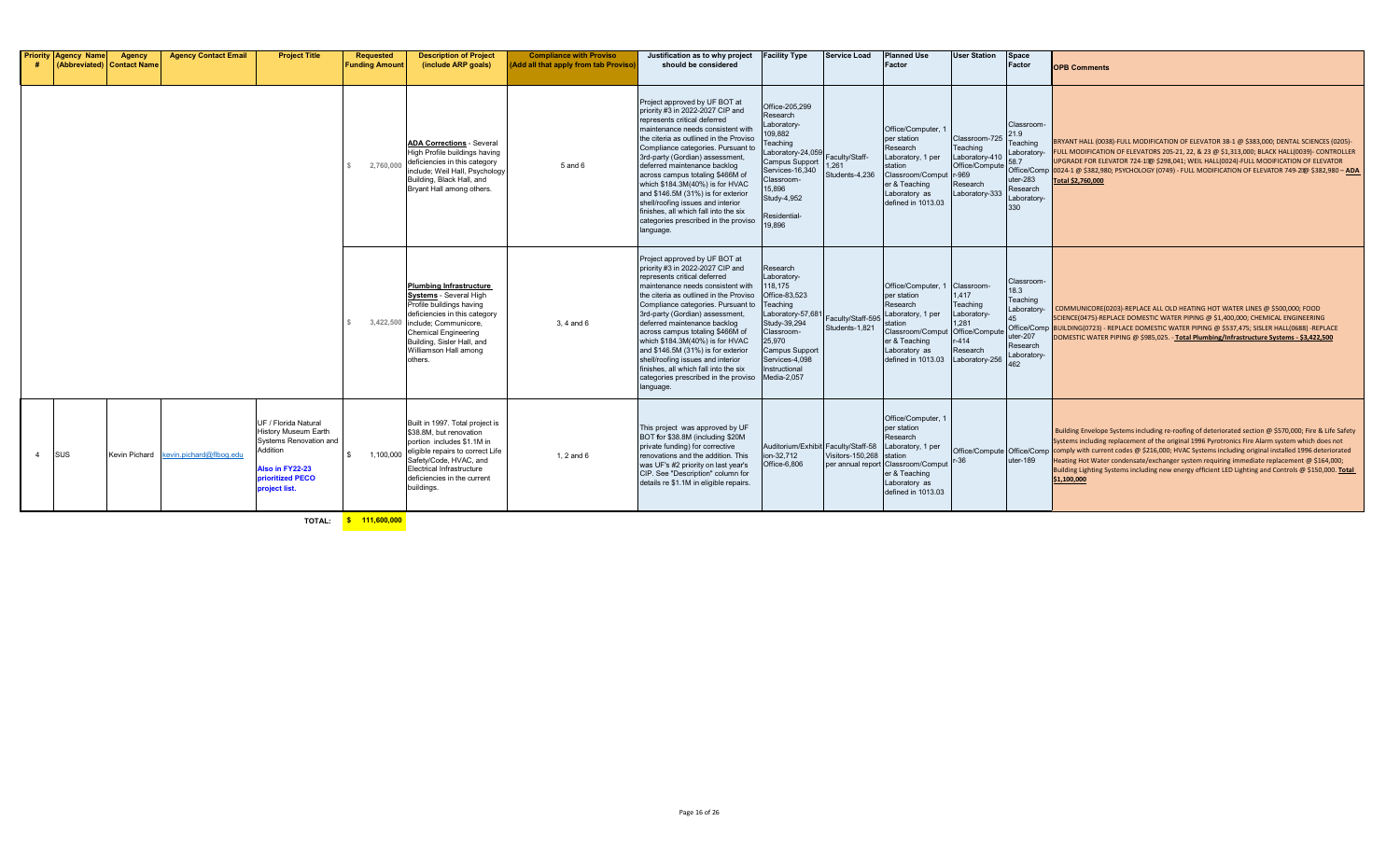### **UNIVERSITY OF NORTH FLORIDA**

|                 |                                     |                                      |                             |                                                                                           |                                           |                                                                                                                                                                 | <b>Deferred Building Maintenance Program</b><br>(Data reflected herein provided by the subject university) |                                                                                                                                        |                                                             |       |                                                              |                |                 |                                                                                                                                                                                                                                                                                                                                                                                                                                                                                                                                                                                                                                                                                                                                                                            |
|-----------------|-------------------------------------|--------------------------------------|-----------------------------|-------------------------------------------------------------------------------------------|-------------------------------------------|-----------------------------------------------------------------------------------------------------------------------------------------------------------------|------------------------------------------------------------------------------------------------------------|----------------------------------------------------------------------------------------------------------------------------------------|-------------------------------------------------------------|-------|--------------------------------------------------------------|----------------|-----------------|----------------------------------------------------------------------------------------------------------------------------------------------------------------------------------------------------------------------------------------------------------------------------------------------------------------------------------------------------------------------------------------------------------------------------------------------------------------------------------------------------------------------------------------------------------------------------------------------------------------------------------------------------------------------------------------------------------------------------------------------------------------------------|
|                 |                                     |                                      |                             |                                                                                           |                                           |                                                                                                                                                                 | Due to the Office of Policy and Budget (OPB) Analyst: August 2, 2021                                       |                                                                                                                                        |                                                             |       |                                                              |                |                 |                                                                                                                                                                                                                                                                                                                                                                                                                                                                                                                                                                                                                                                                                                                                                                            |
| A               | B                                   |                                      |                             | C                                                                                         | D                                         | E.                                                                                                                                                              | F.                                                                                                         |                                                                                                                                        | For Projects not included in CIP                            |       |                                                              |                |                 |                                                                                                                                                                                                                                                                                                                                                                                                                                                                                                                                                                                                                                                                                                                                                                            |
| <b>Priority</b> | <b>Agency Name</b><br>(Abbreviated) | <b>Agency</b><br><b>Contact Name</b> | <b>Agency Contact Email</b> | <b>Project Title</b>                                                                      | <b>Requested</b><br><b>Funding Amount</b> | <b>Description of Project</b><br>(include ARP goals)                                                                                                            | <b>Compliance with Proviso</b><br>(Add all that apply from tab Proviso)                                    | Justification as to why project<br>should be considered                                                                                |                                                             |       | Facility Type Service Load Planned Use User<br><b>Factor</b> | <b>Station</b> | Space<br>Factor | <b>OPB Comments</b>                                                                                                                                                                                                                                                                                                                                                                                                                                                                                                                                                                                                                                                                                                                                                        |
| $\overline{1}$  | SUS                                 | Kevin Pichard                        | kevin.pichard@flbog.edu     | UNF / Coggins College of<br>Business ph II<br>Also in FY22-23<br>prioritized PECO project | $\mathfrak{S}$<br>7,000,000               | Built in 1974. Replacement of<br>roof, central HVAC system,<br>electrical distribution and<br>plumbing systems, renovate<br>restrooms to make ADA<br>compliant. | 1, 2, 4, 5, 6                                                                                              | n/a                                                                                                                                    | n/a                                                         | n/a   | n/a                                                          | n/a            | n/a             | Breakout of info (# of HVAC units, restrooms,<br>etc.)? HVAC - Central plant chilled water<br>system with a single air handler on the roof<br>and 86 fan coils with dual duct distributuion;<br>4 total restrooms (2 sets); original electrical<br>service; building does not have a fire<br>sprinkler system; original fire alarm system;<br>original windows and exterior doors;<br>deteriorated roof<br>Anticipated cost per rennovated project<br>(restroom, HVAC projects, etc.)? HVAC - \$<br>2,000,000; ADA Restroom Renovations -<br>\$500,000; Building Code - new fire sprinkler<br>and electrical distribution - \$2,000,000; Life<br>Safety - new fire alarm system - \$500,000;<br>Building Envelope - new roof, windows and<br>exterior doors - \$ 2,000,000 |
| 2               | <b>SUS</b>                          | Kevin Pichard                        | kevin.pichard@flbog.edu     | UNF / B45. Fine Arts<br>Center. Roof Replacement                                          | \$                                        | 700,000 Replacement of roof                                                                                                                                     | 4, 6                                                                                                       | Roof at end of life, leaks now<br>appearing in building causing<br>damages to interior finishes and<br>creating environmental hazards. | Auditorium,<br>Classroom.<br>Office.<br><b>Teaching Lab</b> | 3.557 | 3.9                                                          | 913            | 28              |                                                                                                                                                                                                                                                                                                                                                                                                                                                                                                                                                                                                                                                                                                                                                                            |
| $\mathbf{3}$    | SUS                                 | Kevin Pichard                        | evin.pichard@flbog.edu      | UNF / B9, Fredrick H.<br>Schultz Hall, Roof<br>Replacement                                | $\mathbf{\hat{z}}$                        | 300,000 Replacement of roof                                                                                                                                     | 4, 6                                                                                                       | Roof at end of life, leaks now<br>appearing in building causing<br>damages to interior finishes and<br>creating environmental hazards. | Classroom.<br>Office                                        | 2.193 | 8.0                                                          | 273            | 16              |                                                                                                                                                                                                                                                                                                                                                                                                                                                                                                                                                                                                                                                                                                                                                                            |
| $\overline{4}$  | SUS                                 | Kevin Pichard                        | kevin.pichard@flbog.edu     | UNF / B42, Coggin College<br>of Business, Elevator<br>Replacement                         | 200,000<br>\$                             | Complete refurbishment of<br>elevator including replacement<br>of mechanical components,<br>controls and cab interior                                           | 6                                                                                                          | Elevator experiencing increasing<br>service calls. No other accessible<br>access to 3rd floor.                                         | Classroom.<br>Office,<br><b>Teaching Lab</b>                | 9,014 | 12.1                                                         | 748            | 23              |                                                                                                                                                                                                                                                                                                                                                                                                                                                                                                                                                                                                                                                                                                                                                                            |
| 5               | SUS                                 | Kevin Pichard                        | kevin.pichard@flbog.edu     | UNF / B14D, Andrew A.<br>Robinson Jr. Building<br><b>Elevator Replacement</b>             | 150,000<br>\$                             | Complete refurbishment of<br>elevator including replacement<br>of mechanical components,<br>controls and cab interior                                           | 6                                                                                                          | Elevator experiencing increasing<br>service calls.                                                                                     | Classroom,<br>Office                                        | 1,203 | 7.7                                                          | 157            | 29              |                                                                                                                                                                                                                                                                                                                                                                                                                                                                                                                                                                                                                                                                                                                                                                            |
| 6               | SUS                                 | Kevin Pichard                        | kevin.pichard@flbog.edu     | UNF / B39, J. Brooks<br>Brown Hall, Restroom<br>Renovation                                | \$<br>300,000                             | Complete gut and<br>refurbishment of restroom                                                                                                                   | 5, 6                                                                                                       | Restrooms original to building<br>construction. Fixtures and finishes<br>are worn and will be made fully ADA<br>compliant              | Auditorium,<br>Classroom,<br>Office.<br><b>Teaching Lab</b> | 6.822 | 6.7                                                          | 1,017          | 19              |                                                                                                                                                                                                                                                                                                                                                                                                                                                                                                                                                                                                                                                                                                                                                                            |
| $\overline{7}$  | SUS                                 | Kevin Pichard                        | evin.pichard@flbog.edu      | UNF / B42, Coggin College<br>of Business, Restroom<br>Renovation                          | 250,000<br>-\$                            | Complete gut and<br>refurbishment of restroom                                                                                                                   | 5, 6                                                                                                       | Restrooms original to building<br>construction. Fixtures and finishes<br>are worn and will be made fully ADA<br>compliant              | Classroom,<br>Office,<br>Teaching Lab                       | 9,014 | 12.1                                                         | 748            | 23              |                                                                                                                                                                                                                                                                                                                                                                                                                                                                                                                                                                                                                                                                                                                                                                            |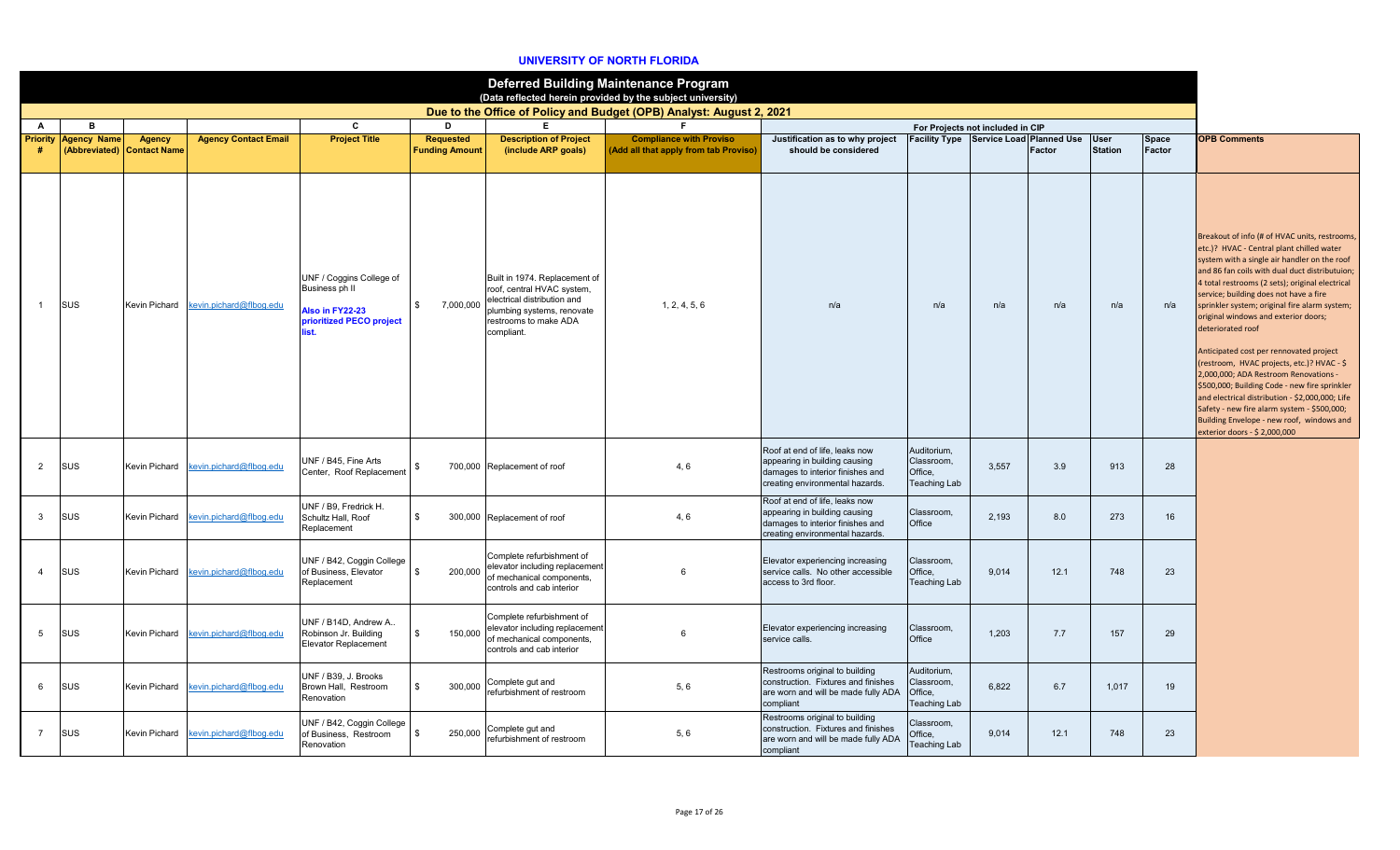|                 | <b>Priority Agency Name</b> | <b>Agency</b><br>(Abbreviated) Contact Name | <b>Agency Contact Email</b> | <b>Project Title</b>                                                    | <b>Requested</b><br><b>Funding Amount</b> | <b>Description of Project</b><br>(include ARP goals) | <b>Compliance with Proviso</b><br>(Add all that apply from tab Proviso) | Justification as to why project<br>should be considered                                                                                | <b>Facility Type</b>     |       | Service Load Planned Use<br>Factor | <b>User</b><br><b>Station</b> | <b>Space</b><br>Factor | <b>OPB Comments</b> |
|-----------------|-----------------------------|---------------------------------------------|-----------------------------|-------------------------------------------------------------------------|-------------------------------------------|------------------------------------------------------|-------------------------------------------------------------------------|----------------------------------------------------------------------------------------------------------------------------------------|--------------------------|-------|------------------------------------|-------------------------------|------------------------|---------------------|
| $\mathsf{R}$    | <b>SUS</b>                  | Kevin Pichard                               | kevin.pichard@flbog.edu     | UNF / B9 Fredrick H.<br>Schultz Hall, Restroom<br>Renovation            | 150,000                                   | Complete gut and<br>refurbishment of restroom        | 5, 6                                                                    | Restrooms original to building<br>construction. Fixtures and finishes<br>are worn and will be made fully ADA Office<br>compliant       | Classroom,               | 2.193 | 8.0                                | 273                           | 16                     |                     |
| 9               | <b>SUS</b>                  | Kevin Pichard                               | kevin.pichard@flbog.edu     | UNF / B14A. Andrew A.<br>Robinson Jr. Theatre, Roof   \$<br>Replacement |                                           | 500,000 Replacement of roof                          | 4, 6                                                                    | Roof at end of life, leaks now<br>appearing in building causing<br>damages to interior finishes and<br>creating environmental hazards. | Auditorium.<br>Classroom | 618   | 0.9                                | 700                           |                        |                     |
| 10 <sup>1</sup> | <b>SUS</b>                  | <b>Kevin Pichard</b>                        | kevin.pichard@flbog.edu     | UNF / B2. Founders Hall.<br>Roof Replacement                            |                                           | 400,000 Replacement of roof                          | 4, 6                                                                    | Roof at end of life, leaks now<br>appearing in building causing<br>damages to interior finishes and<br>creating environmental hazards. | Classroom.<br>Office     | 4.306 | 9.9                                | 435                           | 28                     |                     |
| 11              | <b>SUS</b>                  | Kevin Pichard                               | kevin.pichard@flbog.edu     | UNF / B53, Ann & David<br>Hicks Hall, Roof<br>Replacement               |                                           | 700,000 Replacement of roof                          | 4, 6                                                                    | Roof at end of life, leaks now<br>appearing in building causing<br>damages to interior finishes and<br>creating environmental hazards. | Office.<br>Classroom     | 34    | 0.9                                | 40                            | 33                     |                     |
| 12              | <b>SUS</b>                  | Kevin Pichard                               | kevin.pichard@flbog.edu     | UNF / B9. Fredrick H.<br>Schultz Hall, AHU<br>Replacement               | 300,000                                   | Replacement of central air<br>handling unit          | 1, 6                                                                    | Central Air Handling Unit needs to be Classroom,<br>replaced to improve indoor air quality office<br>and occupant comfort.             |                          | 2.193 | 8.0                                | 273                           | 16                     |                     |
| 13              | <b>SUS</b>                  | <b>Kevin Pichard</b>                        | kevin.pichard@flbog.edu     | UNF / B34, Arena, High<br>Roof Replacement                              |                                           | 350,000 Replacement of roof                          | 4, 6                                                                    | Roof at end of life, leaks now<br>appearing in building causing<br>damages to interior finishes and<br>creating environmental hazards. | Teaching<br>Gymnasium    | 37    | 0.5                                | 70                            | 20                     |                     |

**TOTAL: \$ 11,300,000**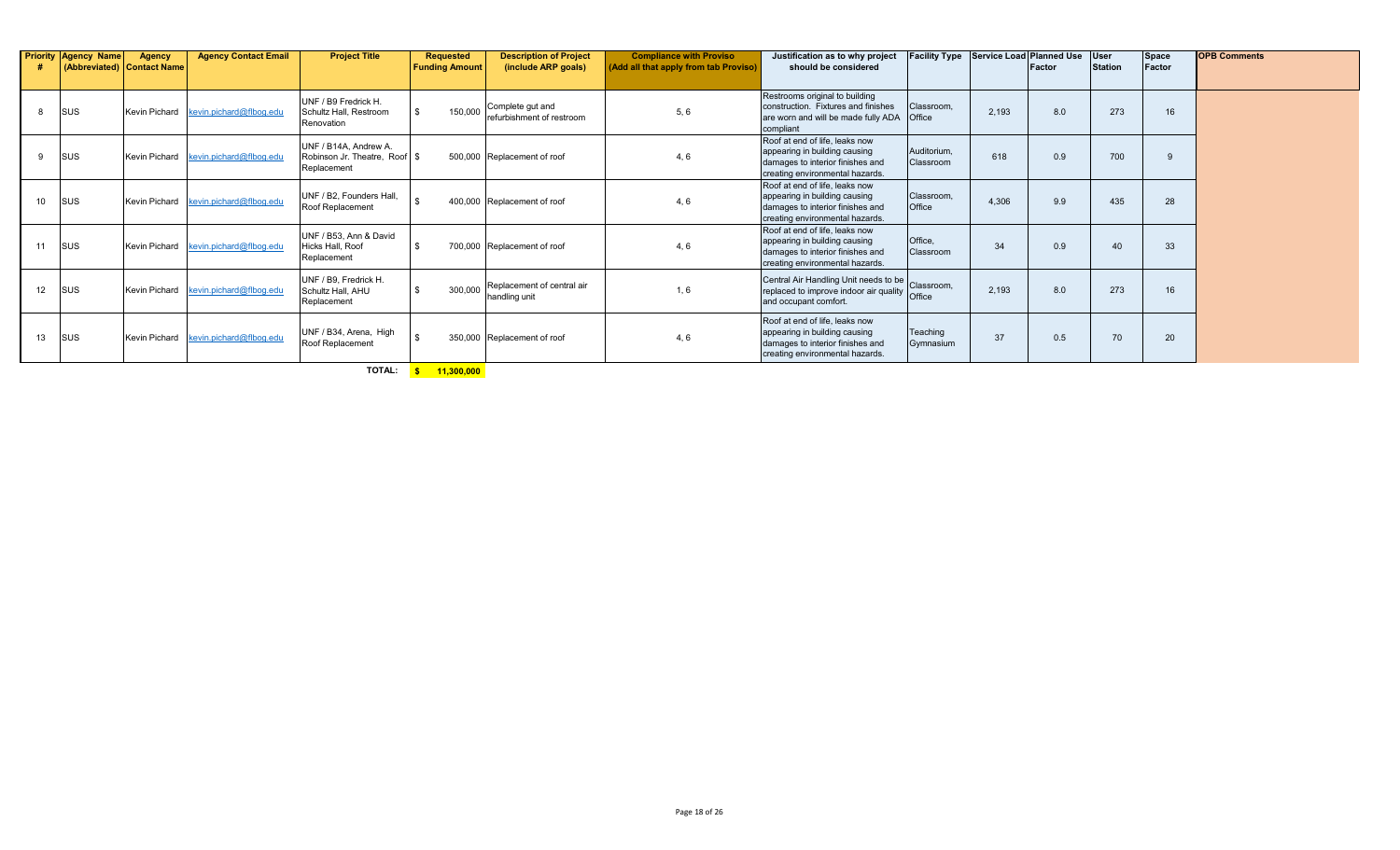#### **UNIVERSITY OF SOUTH FLORIDA**

|              |                                              |                               |                             |                                                                                                                                        |                                    | Deferred Building Maintenance Program                                                                                                                                                                                                                                                                                                                                                                                                                                                                                                                                                                                                                    | (Data reflected herein provided by the subject university)            |                                                                  |                                        |      |                                    |                |                 |                                                                                                                                                                                                                                                                                                                                                                                                                                                                                                                                                                                                                                                                                                                                                                                                                                                                                                                                                                                                                                                                                                                                                                                                                                                                                                                                                                                                                                                                                                               |
|--------------|----------------------------------------------|-------------------------------|-----------------------------|----------------------------------------------------------------------------------------------------------------------------------------|------------------------------------|----------------------------------------------------------------------------------------------------------------------------------------------------------------------------------------------------------------------------------------------------------------------------------------------------------------------------------------------------------------------------------------------------------------------------------------------------------------------------------------------------------------------------------------------------------------------------------------------------------------------------------------------------------|-----------------------------------------------------------------------|------------------------------------------------------------------|----------------------------------------|------|------------------------------------|----------------|-----------------|---------------------------------------------------------------------------------------------------------------------------------------------------------------------------------------------------------------------------------------------------------------------------------------------------------------------------------------------------------------------------------------------------------------------------------------------------------------------------------------------------------------------------------------------------------------------------------------------------------------------------------------------------------------------------------------------------------------------------------------------------------------------------------------------------------------------------------------------------------------------------------------------------------------------------------------------------------------------------------------------------------------------------------------------------------------------------------------------------------------------------------------------------------------------------------------------------------------------------------------------------------------------------------------------------------------------------------------------------------------------------------------------------------------------------------------------------------------------------------------------------------------|
|              |                                              |                               |                             |                                                                                                                                        |                                    |                                                                                                                                                                                                                                                                                                                                                                                                                                                                                                                                                                                                                                                          | Due to the Office of Policy and Budget (OPB) Analyst: August 2, 2021  |                                                                  |                                        |      |                                    |                |                 |                                                                                                                                                                                                                                                                                                                                                                                                                                                                                                                                                                                                                                                                                                                                                                                                                                                                                                                                                                                                                                                                                                                                                                                                                                                                                                                                                                                                                                                                                                               |
| A            | B                                            |                               |                             | C                                                                                                                                      | D                                  | E                                                                                                                                                                                                                                                                                                                                                                                                                                                                                                                                                                                                                                                        | -F                                                                    |                                                                  | For Projects not included in CIP       |      |                                    |                |                 |                                                                                                                                                                                                                                                                                                                                                                                                                                                                                                                                                                                                                                                                                                                                                                                                                                                                                                                                                                                                                                                                                                                                                                                                                                                                                                                                                                                                                                                                                                               |
| #            | <b>Priority Agency Name</b><br>(Abbreviated) | Agency<br><b>Contact Name</b> | <b>Agency Contact Email</b> | <b>Project Title</b>                                                                                                                   | Requested<br><b>Funding Amount</b> | <b>Description of Project</b><br>(include ARP goals)                                                                                                                                                                                                                                                                                                                                                                                                                                                                                                                                                                                                     | <b>Compliance with Proviso</b><br>Add all that apply from tab Proviso | Justification as to why project Facility<br>should be considered | <b>Type</b>                            | Load | Service Planned Use User<br>Factor | <b>Station</b> | Space<br>Factor | <b>OPB Comments</b>                                                                                                                                                                                                                                                                                                                                                                                                                                                                                                                                                                                                                                                                                                                                                                                                                                                                                                                                                                                                                                                                                                                                                                                                                                                                                                                                                                                                                                                                                           |
|              | <b>SUS</b>                                   | Kevin Pichard                 | kevin.pichard@flbog.edu     | USF / CPT - Replace<br>Critical Steam Boilers                                                                                          |                                    | TPA Central Plant (CPT) -<br>Replace Critical end of life<br>and failed Steam Boilers with<br>safer High Efficiency Boilers<br>and control system. Boiler #5<br>has failed. Boilers B-6 and B-<br>7 are near the end of life.<br>require new controls and<br>extensive repairs. The CPT<br>system supplies central<br>6,000,000 heating and reheat hot water<br>for humidity control and<br>indoor air quality for 4.8M<br>square feet: 72% of all<br>conditioned space on<br>campus, affecting many<br>critical Research, Medical<br>and Health Facilities, and<br>Residential Housing. Project<br>will be supplemented with<br>added University funds. | 1, 2                                                                  | Failed/ Failing Critical Utility serving<br>entire campus.       | Central<br>Utility Plant<br><b>CUP</b> | N/A  | N/A                                | N/A            | N/A             | CPT - The central plant includes three 45,000 lbs/hour steam boilers (Boilers 5, 6 and 7) which produce<br>high temperature steam on the Tampa campus for heating and re-heat. Boiler-5 is completely<br>decommissioned due to a catastrophic failure and Boiler-6 is nearing the end of its life expectancy<br>which impedes the University's ability to improve air quality and to reduce the risk of viral and<br>environmental health hazards.<br>These central boilers are critical for the support of 94 buildings:<br>• Academic 46 bldgs (3.06M SF)<br>• Health/Research 9 bldgs (0.96M SF)<br>• Housing 28 bldgs (1.08M SF)<br>• Student Support 2 bldgs (0.5M SF)<br>• 9 Other bldgs (250K SF incl. Athletics)<br>The steam boiler system is inefficient and is a highly dangerous process to operate, requiring a full time<br>on-site operator staff. The project will eliminate high pressure steam system from the central plant in<br>favor of an energy efficient condensing boiler system. The new installation will include nine state of the<br>art high efficiency 12,000 MBH industrial condensing hot water generators, three highly efficient plate<br>and frame heat exchangers, and three primary hot water pumps to replace the steam boiler system.<br>The replacement system will be a significantly more efficient means of operation while providing the<br>needed redundancy and maintainability for campus service.<br>New HW Condensing Boilers Anticipated Cost \$6,000,000 |
| 2            | <b>SUS</b>                                   | Kevin Pichard                 | cevin.pichard@flbog.edu     | USF / Environmental &<br>Oceanographic Sciences<br>Research & Teaching<br>Facility (SP)<br>Also in FY22-23<br>prioritized PECO project | \$                                 | Work is within the existing<br>MSL bldg portion of the<br>Environmental and<br>Oceanographic Project that is<br>to be renovated. Roof<br>replacement, repair of termite<br>and water intrusion damage.<br>which cause<br>6.380.000 climate/environmental issues.<br><b>HVAC</b> system<br>relocation/repairs, Fire<br>sprinkler system expanded to<br>meet Code, Asbestos<br>containing materials will also<br>be removed as part of the<br>renovation work throughout<br>the building.                                                                                                                                                                  | 1.5.6                                                                 | N/A                                                              | N/A                                    | N/A  | N/A                                | N/A            | N/A             | MSL - The project impacts 25 Faculty, 27 Researchers, 43 Graduate Students, & 19 Staff (incl. FIO). This<br>totals \$14.1M in research dollars per year.<br>Scope includes new HVAC system, roof replacement, upgrade fire sprinkler system, and ADA<br>corrections. This will allow the University to improve air quality and to reduce the risk of viral and<br>environmental health hazards.<br><b>HVAC Replacement System Anticipated Cost \$2.86M</b><br>• 4 Air-handlers<br>. New ductwork, air devices, fume hood exhaust systems<br>• Electrical Power, receptacles and lighting<br>• Architectural work to associated areas<br>Roof Structure Removal and Replacement Anticipated Cost \$2.94M<br>. 42,000 SF of roof structure and removal and replacement<br>. 46,000 SF of reroofing and roof insulation<br>Upgrade Fire Sprinkler System Anticipated Cost \$430k<br>• 67,800 GSF of sprinkler system<br><b>Asbestos Testing &amp; Removal Anticipated Cost \$98k</b><br>. Testing and removal of asbestos in roof and ceiling<br><b>Minor ADA Recommended Corrections Anticipated Cost \$48K</b>                                                                                                                                                                                                                                                                                                                                                                                                 |
| $\mathbf{3}$ | <b>SUS</b>                                   | Kevin Pichard                 | kevin.pichard@flbog.edu     | USF / Potable Water<br>Tower / Pillar Repair and<br>Relinina                                                                           | $\mathbf{\hat{S}}$<br>1,100,000    | The water pillar provides<br>potable drinking water as well<br>as fire protection for the<br>campus. Pillar built in 1997<br>w/ normal expected life of 15-<br>20 years. Coating is beyond<br>its useful life. Signs of pitting<br>and spalling - precursors to<br>failures in the interior steel of<br>the bowl. Further<br>deterioration puts the<br>campus water drinking supply<br>at risk as well as increasing<br>fire / life safety risk to building<br>occupants.                                                                                                                                                                                | 2,3,4                                                                 | Failed/ Failing Critical Utility serving<br>entire campus.       | Central<br>Utility Plant<br><b>CUP</b> | N/A  | N/A                                | N/A            | N/A             | USF Water Pillar - Resealing and Recoating the campus water pillar will repair the existing structure<br>that supplies potable water and fire protection to 135 buildings totaling approximately 8.5M SF of<br>building space. In addition to domestic water and fire safety, this water pillar also provides makeup<br>water to the campuses Central Plant and Southeast Chiller Plant which generate 72% of heating and<br>combined 73% of cooling to campus buildings. It also provides capacity for potable water, fire safety,<br>and heating and cooling for future campus buildings.<br>The pillar supports all aspects of campus use:<br>• 57 Academic bldgs totaling 3.2M SF of building space<br>. 3 Health Research bldgs totaling 352K SF of building space<br>• 44 Housing bldgs totaling 2.25M SF of building space<br>. 2 Student Support bldgs totaling 500k SF of building space<br>. 29 Other support bldgs totaling 2.2M SF of building space (incl. Athletics)<br><b>Interior Tank Reseal and Recoat Anticipated Cost \$450k</b><br><b>Exterior Pillar Reseal and Recoat Anticipated Cost \$650k</b>                                                                                                                                                                                                                                                                                                                                                                                      |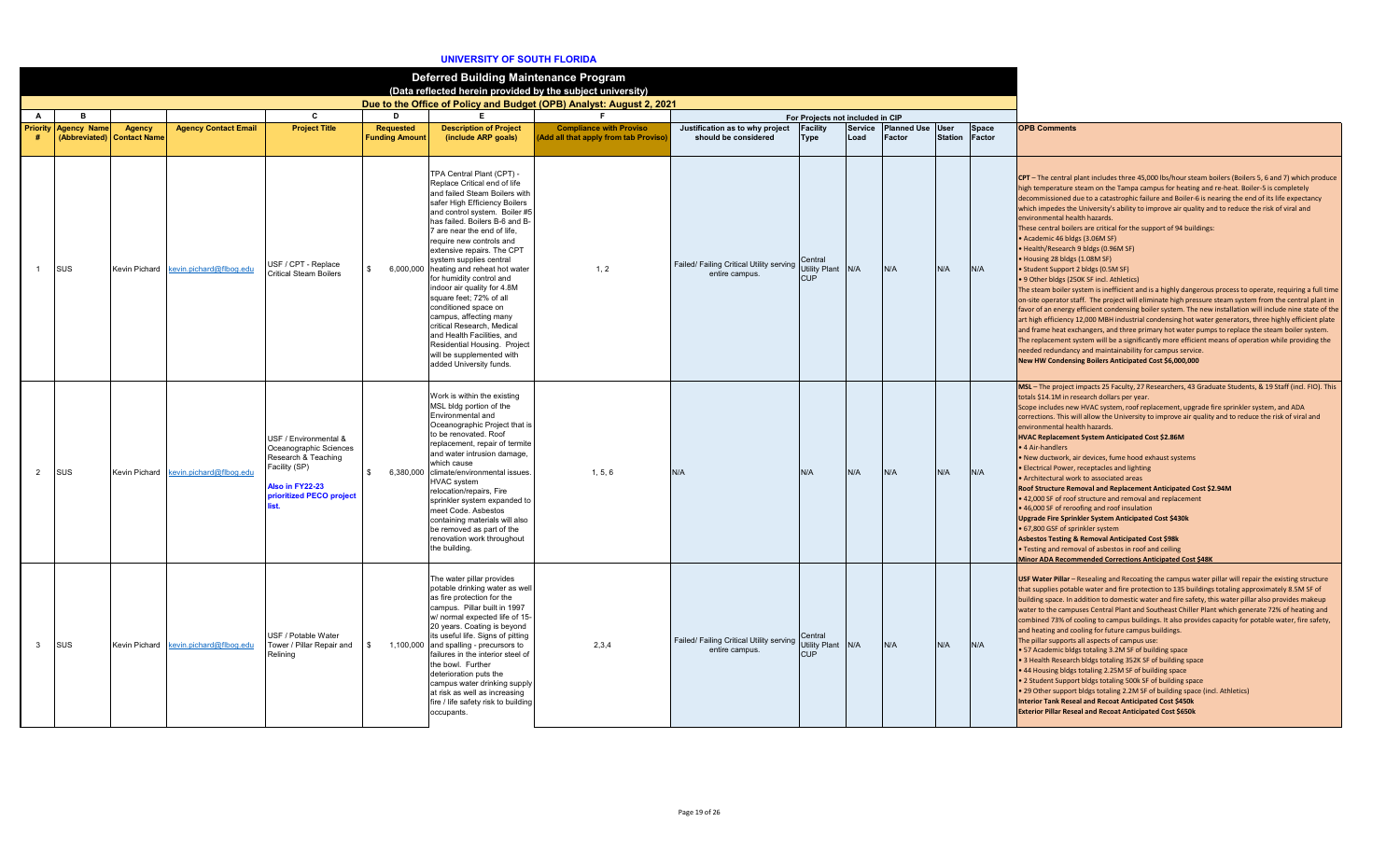| <b>Priority Agency Name</b><br>(Abbreviated) Contact Name | Agency | <b>Agency Contact Email</b>           | <b>Project Title</b>                                                                                         | <b>Requested</b><br><b>Funding Amount</b> | <b>Description of Project</b><br>(include ARP goals)                                                                                                                                                                                                                                                                                                                                     | <b>Compliance with Proviso</b><br>(Add all that apply from tab Proviso) | Justification as to why project<br>should be considered        | Facility<br>Type                                | Service<br>Load | <b>Planned Use</b><br>Factor | <b>User</b><br><b>Station</b> | <b>Space</b><br>Factor | <b>OPB Comments</b>                                                                                                                                                                                                                                                                                                                                                                                                                                                                                                                                                                                                                                                                                                                                                                                                                                                                                                                                                                                                                                                                                                                                                                                                                                                                                |
|-----------------------------------------------------------|--------|---------------------------------------|--------------------------------------------------------------------------------------------------------------|-------------------------------------------|------------------------------------------------------------------------------------------------------------------------------------------------------------------------------------------------------------------------------------------------------------------------------------------------------------------------------------------------------------------------------------------|-------------------------------------------------------------------------|----------------------------------------------------------------|-------------------------------------------------|-----------------|------------------------------|-------------------------------|------------------------|----------------------------------------------------------------------------------------------------------------------------------------------------------------------------------------------------------------------------------------------------------------------------------------------------------------------------------------------------------------------------------------------------------------------------------------------------------------------------------------------------------------------------------------------------------------------------------------------------------------------------------------------------------------------------------------------------------------------------------------------------------------------------------------------------------------------------------------------------------------------------------------------------------------------------------------------------------------------------------------------------------------------------------------------------------------------------------------------------------------------------------------------------------------------------------------------------------------------------------------------------------------------------------------------------|
| <b>SUS</b>                                                |        | Kevin Pichard kevin.pichard@flbog.edu | USF / Bvrd Alzheimers<br>Inst. (ALZ) Electrical Feed<br>into building flooding<br>switchgear                 |                                           | Replace main electrical<br>feeders from the street<br>mounted transformer and<br>generator to basement of<br>1,800,000 ALZ. Existing conduits are<br>damaged / broken and<br>causing water to enter<br>buildings main electrical room<br>putting personnel at risk.                                                                                                                      |                                                                         | Critical Utility serving entire building.<br>Life safety issue | Office,<br>Research Lab,<br><b>Teaching Lab</b> | 1380            | 11.2                         | 123                           | 18                     | ALZ - This project impacts the life safety of 123 occupants of the building and as many as 1,400 Clinic<br>Patients per month. Failure in the main electrical feeder would cause a major prolonged outage which<br>put the following at risk: Vivarium in the basement, Clinic on floors 1, 2, & 6, and Research (wet labs) on<br>floors 3, 4, & 5. This would affect millions of dollars in research per year.<br><b>Electrical Feed Anticipated Cost \$1.8M</b>                                                                                                                                                                                                                                                                                                                                                                                                                                                                                                                                                                                                                                                                                                                                                                                                                                  |
| <b>SUS</b>                                                |        | Kevin Pichard kevin.pichard@flbog.edu | USF / Remodel Bio-<br>Science Facility Research<br>Labs (BSF)<br>Also in FY22-23<br>prioritized PECO project |                                           | Current lab exhaust &<br>compartmentation does not<br>meet current Florida Building<br>Code (FBC) nor Florida Fire<br>Prevention Code, NFPA 1<br>chapter 60, FBC Building<br>6,000,000 Code chapters 3 & 4. The<br>remodel project will also bring<br>all other original HVAC and<br>Fire Alarm systems up to<br>current code as well as<br>adding minor ADA<br>recommended corrections. | 1, 5, 6                                                                 | N/A                                                            | N/A                                             | N/A             | N/A                          | N/A                           | N/A                    | BSF - 63,132 GSF, 44 research lab modules, 78 chemical fume hoods<br>Full HVAC System Replacement - Currently there is a lack of consistent pressurization of the labs to<br>maintain safe user operation. Attempts to make repairs to the current air valves have failed as the air<br>valve equipment is obsolete and no longer supported. To facilitate replacement of the stated end of life<br>systems requires major modifications to the exhaust system. This will allow the University to improve<br>air quality and to reduce the risk of viral and environmental health hazards.<br><b>HVAC Anticipated Cost \$5.6M</b><br>• 11 100% outside air AHUs<br>. 192 pneumatically actuated air valves with HW reheat for research labs<br>. 4 fume hood exhaust fans<br>. Floor to Floor Exhaust Duct revision per code, duct chase revision per code<br>· Miscellaneous exterior envelope repair<br><b>Full Fire Alarm System Replacement Anticipated Cost \$330k</b><br>. Full Fire Alarm System upgrade to current standard with integration to Campus Mass/Emergency<br><b>Notification System</b><br>Minor ADA Recommended Corrections Anticipated Cost \$70K<br>. 8 Exterior Door Automatic with Card Access<br>• 3 Hi-Lo Drinking Fountain<br>· Miscellaneous exterior envelope repair |

**TOTAL: \$ 21,280,000**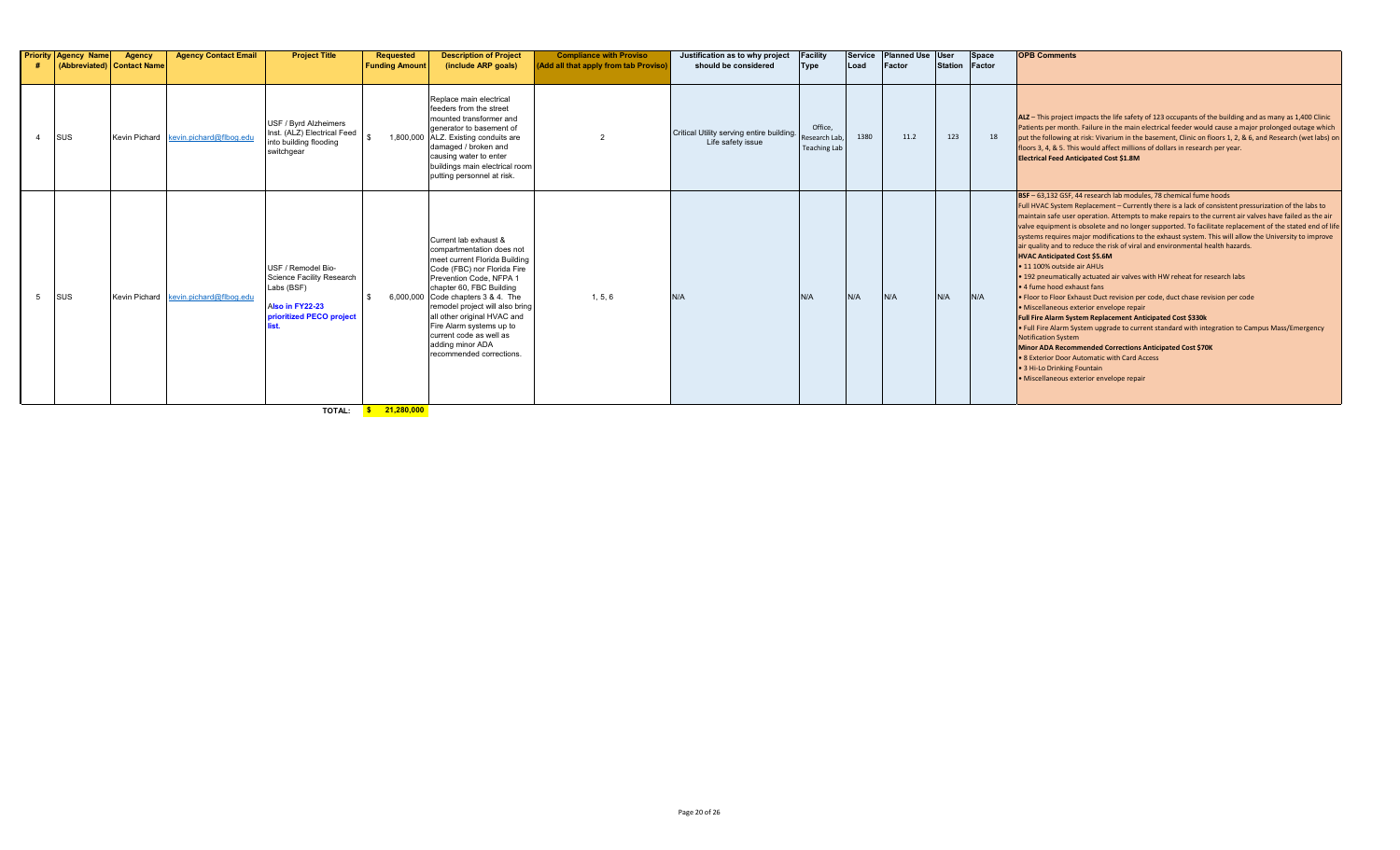## **UNIVERSITY OF WEST FLORIDA**

|                      |                    |                                             |                                       |                                                   |                                           |                                                                                                                                                                                                                                                                                                                                                                                                          | <b>Deferred Building Maintenance Program</b><br>(Data reflected herein provided by the subject university) |                                                         |                                |                                  |                              |                               |                        |                                                                                                                                 |
|----------------------|--------------------|---------------------------------------------|---------------------------------------|---------------------------------------------------|-------------------------------------------|----------------------------------------------------------------------------------------------------------------------------------------------------------------------------------------------------------------------------------------------------------------------------------------------------------------------------------------------------------------------------------------------------------|------------------------------------------------------------------------------------------------------------|---------------------------------------------------------|--------------------------------|----------------------------------|------------------------------|-------------------------------|------------------------|---------------------------------------------------------------------------------------------------------------------------------|
|                      |                    |                                             |                                       |                                                   |                                           |                                                                                                                                                                                                                                                                                                                                                                                                          | Due to the Office of Policy and Budget (OPB) Analyst: August 2, 2021                                       |                                                         |                                |                                  |                              |                               |                        |                                                                                                                                 |
| $\mathbf{A}$         | в                  |                                             |                                       | $\mathbf{c}$                                      | D                                         | E.                                                                                                                                                                                                                                                                                                                                                                                                       | F.                                                                                                         |                                                         |                                | For Projects not included in CIP |                              |                               |                        |                                                                                                                                 |
| <b>Priority</b><br># | <b>Agency Name</b> | <b>Agency</b><br>(Abbreviated) Contact Name | <b>Agency Contact Email</b>           | <b>Project Title</b>                              | <b>Requested</b><br><b>Funding Amount</b> | <b>Description of Project</b><br>(include ARP goals)                                                                                                                                                                                                                                                                                                                                                     | <b>Compliance with Proviso</b><br>(Add all that apply from tab Proviso)                                    | Justification as to why project<br>should be considered | <b>Facility</b><br><b>Type</b> | <b>Service</b><br>Load           | <b>Planned Use</b><br>Factor | <b>User</b><br><b>Station</b> | <b>Space</b><br>Factor | <b>OPB Comments</b>                                                                                                             |
| $\mathbf{1}$         | <b>SUS</b>         | <b>Kevin Pichard</b>                        | kevin.pichard@flbog.edu               | UWF / Capital Renewal<br>Infrastructure & Repairs | \$<br>5,883,000                           | 2014 ISES report indentified<br>approx \$130M in def<br>maintenance backlog.<br>Repairs include HVAC rehab,<br>fire codes/sprinkler installation<br>(Fire Marshall required),<br>sewer system upgrades,<br>concrete repairs, bldg<br>envelopes repairs, electrical<br>system repairs, roadway<br>repaving, sidewalk repairs,<br>irrigation system upgrades<br>[Detailed breakdown is<br>provided below.] | 1, 2, 3, 4, 5 and 6                                                                                        | n/a                                                     | n/a                            | n/a                              | n/a                          | n/a                           | n/a                    | see detailed<br>breakout in rows 7<br>through 54;<br>building #s are<br>provided. The<br>actual name is<br>available if needed. |
| $\overline{1}$       | SUS                | Kevin Pichard                               | kevin.pichard@flbog.edu               | Bldg 11                                           | \$<br>28,000                              | Concrete Restoration<br><b>Exposed Soffit</b>                                                                                                                                                                                                                                                                                                                                                            | 2, 4                                                                                                       | n/a                                                     | n/a                            | n/a                              | n/a                          | n/a                           | n/a                    |                                                                                                                                 |
| $\overline{1}$       | <b>SUS</b>         | Kevin Pichard                               | kevin.pichard@flboq.edu               | Bldg 11                                           | $\mathbb{S}$<br>185,000                   | Replace Doors and Windows<br>1st Floor                                                                                                                                                                                                                                                                                                                                                                   | 2, 5                                                                                                       | n/a                                                     | n/a                            | n/a                              | n/a                          | n/a                           | n/a                    |                                                                                                                                 |
| $\mathbf{1}$         | <b>SUS</b>         |                                             | Kevin Pichard kevin.pichard@flboq.edu | Bldg 12                                           | \$<br>15,000                              | Replace Flat Roof and Clear<br><b>Story Windows</b>                                                                                                                                                                                                                                                                                                                                                      | $\overline{4}$                                                                                             | n/a                                                     | n/a                            | n/a                              | n/a                          | n/a                           | n/a                    |                                                                                                                                 |
| $\mathbf{1}$         | <b>SUS</b>         |                                             | Kevin Pichard kevin.pichard@flboq.edu | Bldg 12                                           | \$<br>25,000                              | Concrete Restoration<br><b>Exposed Soffit</b>                                                                                                                                                                                                                                                                                                                                                            | 2, 4                                                                                                       | n/a                                                     | n/a                            | n/a                              | n/a                          | n/a                           | n/a                    |                                                                                                                                 |
| $\overline{1}$       | SUS                |                                             | Kevin Pichard kevin.pichard@flbog.edu | Bldg 13                                           | \$<br>28,000                              | Concrete Restoration<br><b>Exposed Soffit</b>                                                                                                                                                                                                                                                                                                                                                            | 2, 4                                                                                                       | n/a                                                     | n/a                            | n/a                              | n/a                          | n/a                           | n/a                    |                                                                                                                                 |
| $\overline{1}$       | SUS                | Kevin Pichard                               | kevin.pichard@flbog.edu               | Bldg 13                                           | $\mathbb{S}$<br>365,000                   | Roof Replacement (Design<br>and Construction)                                                                                                                                                                                                                                                                                                                                                            | $\overline{4}$                                                                                             | n/a                                                     | n/a                            | n/a                              | n/a                          | n/a                           | n/a                    |                                                                                                                                 |
| $\overline{1}$       | SUS                |                                             | Kevin Pichard kevin.pichard@flbog.edu | Bldg 22                                           | \$<br>75,000                              | Replace ext. doors (Auto<br>Slide Doors 6 Total)                                                                                                                                                                                                                                                                                                                                                         | 2, 5                                                                                                       | n/a                                                     | n/a                            | n/a                              | n/a                          | n/a                           | n/a                    |                                                                                                                                 |
| $\mathbf{1}$         | SUS                | Kevin Pichard                               | kevin.pichard@flbog.edu               | Bldg 22                                           | \$<br>95,000                              | Replace Equipment Curb<br>Roofing and Flat Areas                                                                                                                                                                                                                                                                                                                                                         | $\overline{4}$                                                                                             | n/a                                                     | n/a                            | n/a                              | n/a                          | n/a                           | n/a                    |                                                                                                                                 |
| $\mathbf{1}$         | SUS                |                                             | Kevin Pichard kevin.pichard@flbog.edu | Bldg 36                                           | \$<br>28,000                              | Concrete Restoration<br><b>Exposed Soffit</b>                                                                                                                                                                                                                                                                                                                                                            | 2, 4                                                                                                       | n/a                                                     | n/a                            | n/a                              | n/a                          | n/a                           | n/a                    |                                                                                                                                 |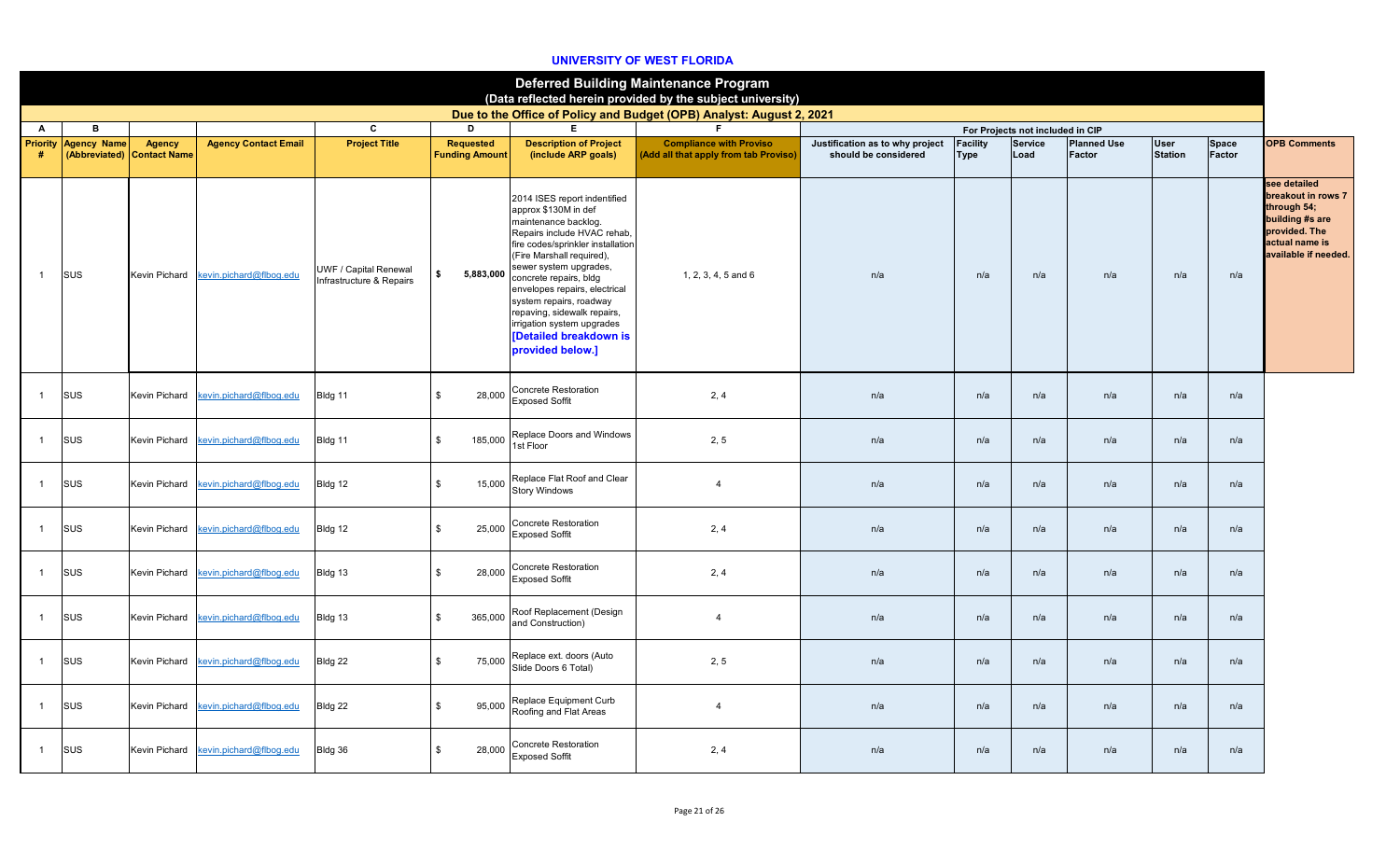| #              | <b>Priority Agency Name</b> | <b>Agency</b><br>(Abbreviated) Contact Name | <b>Agency Contact Email</b>           | <b>Project Title</b>                                                                                                                                 | <b>Requested</b><br><b>Funding Amount</b> | <b>Description of Project</b><br>(include ARP goals)                       | <b>Compliance with Proviso</b><br>(Add all that apply from tab Proviso) | Justification as to why project<br>should be considered | Facility<br><b>Type</b> | Service<br>Load | <b>Planned Use</b><br><b>Factor</b> | <b>User</b><br><b>Station</b> | Space<br>Factor | <b>OPB Comments</b> |
|----------------|-----------------------------|---------------------------------------------|---------------------------------------|------------------------------------------------------------------------------------------------------------------------------------------------------|-------------------------------------------|----------------------------------------------------------------------------|-------------------------------------------------------------------------|---------------------------------------------------------|-------------------------|-----------------|-------------------------------------|-------------------------------|-----------------|---------------------|
| $\overline{1}$ | SUS                         |                                             | Kevin Pichard kevin.pichard@flbog.edu | Bldg 37                                                                                                                                              | $\mathfrak s$                             | 94,000 Exterior Wall Repair                                                | $\overline{4}$                                                          | n/a                                                     | n/a                     | n/a             | n/a                                 | n/a                           | n/a             |                     |
| $\overline{1}$ | SUS                         | Kevin Pichard                               | kevin.pichard@flbog.edu               | Bldg 49                                                                                                                                              | \$<br>40,000                              | Exterior Drainage to mitigate<br>water intrusion                           | $\overline{4}$                                                          | n/a                                                     | n/a                     | n/a             | n/a                                 | n/a                           | n/a             |                     |
| $\mathbf{1}$   | SUS                         | Kevin Pichard                               | kevin.pichard@flbog.edu               | Bldg 77, 78, 79                                                                                                                                      | \$<br>25,000                              | Building doors weather-<br>stripping replacements                          | $\overline{4}$                                                          | n/a                                                     | n/a                     | n/a             | n/a                                 | n/a                           | n/a             |                     |
| $\overline{1}$ | SUS                         |                                             | Kevin Pichard kevin.pichard@flbog.edu | Bldg 77, 78                                                                                                                                          | $$\tilde{\phantom{a}}$$<br>50,000         | Building wall and window<br>sealant replacement                            | $\overline{4}$                                                          | n/a                                                     | n/a                     | n/a             | n/a                                 | n/a                           | n/a             |                     |
| $\overline{1}$ | SUS                         | Kevin Pichard                               | kevin.pichard@flboq.edu               | Bldg 82                                                                                                                                              | \$<br>50,000                              | Interior Building Painting<br>(Phased annual renewal)                      | $\overline{4}$                                                          | n/a                                                     | n/a                     | n/a             | n/a                                 | n/a                           | n/a             |                     |
| $\overline{1}$ | SUS                         |                                             | Kevin Pichard kevin.pichard@flbog.edu | Bldgs 4, 10, 12, 13, 19,<br>20EW, 22, 32, 38, 40, 41,<br>50, 51, 52, 53, 54, 58, 58A,<br>70, 72, 73, 74, 75, 76, 76A,<br>77, 78, 79, 82, 85, 88, 960 | 75,000<br>\$                              | <b>Flat Roofs Moisture</b><br><b>Inspection 3Year Cycle</b>                | $\overline{4}$                                                          | n/a                                                     | n/a                     | n/a             | n/a                                 | n/a                           | n/a             |                     |
| $\overline{1}$ | SUS                         |                                             | Kevin Pichard kevin.pichard@flbog.edu | Bldg 10,13,18                                                                                                                                        | \$<br>120,000                             | B10,13,18 Sidewalk Trench<br>Drain Improvements                            | 2, 3, 4, 5                                                              | n/a                                                     | n/a                     | n/a             | n/a                                 | n/a                           | n/a             |                     |
| $\mathbf{1}$   | SUS                         |                                             | Kevin Pichard kevin.pichard@flbog.edu | <b>Bldg 11,12</b>                                                                                                                                    | \$<br>50,000                              | B11,12 Sidewalk Trench<br>Drain Improvements                               | 2, 3, 4, 5                                                              | n/a                                                     | n/a                     | n/a             | n/a                                 | n/a                           | n/a             |                     |
| $\overline{1}$ | SUS                         | Kevin Pichard                               | kevin.pichard@flbog.edu               | Bldg 56A                                                                                                                                             | \$<br>225,000                             | Main Lift Station: Refurbish<br>pumps, electrical and controls             | 3                                                                       | n/a                                                     | n/a                     | n/a             | n/a                                 | n/a                           | n/a             |                     |
| $\overline{1}$ | SUS                         | Kevin Pichard                               | kevin.pichard@flbog.edu               | Bldg 73                                                                                                                                              | \$<br>10,000                              | SCADA Upgrades - Pool and<br>Spa                                           | 1, 3, 6                                                                 | n/a                                                     | n/a                     | n/a             | n/a                                 | n/a                           | n/a             |                     |
| $\overline{1}$ | SUS                         |                                             | Kevin Pichard kevin.pichard@flbog.edu | Bldg 40                                                                                                                                              | \$<br>15,000                              | Water System Backflow<br>Preventer Replacement                             | 3                                                                       | n/a                                                     | n/a                     | n/a             | n/a                                 | n/a                           | n/a             |                     |
| $\overline{1}$ | SUS                         | Kevin Pichard                               | kevin.pichard@flbog.edu               | Bldg 40                                                                                                                                              | \$                                        | Irrigation System Upgrades<br>25,000 (Annual<br>refurbishment/additions)   | $\mathbf{3}$                                                            | n/a                                                     | n/a                     | n/a             | n/a                                 | n/a                           | n/a             |                     |
|                | SUS                         |                                             | Kevin Pichard kevin.pichard@flbog.edu | Bldg 40, 44, 47                                                                                                                                      | ა                                         | Potable Water Distribution<br>50,000 Cleaning / Infrastructure<br>Upgrades | $\mathbf{3}$                                                            | n/a                                                     | n/a                     | n/a             | n/a                                 | n/a                           | n/a             |                     |
| $\overline{1}$ | SUS                         |                                             | Kevin Pichard kevin.pichard@flboq.edu | Bldg 291, 925, 930                                                                                                                                   | $$\tilde{\phantom{a}}$$                   | Stormwater -<br>50,000 Drainage/Ponds/Outfalls<br>Maintenance              | $\mathbf{3}$                                                            | n/a                                                     | n/a                     | n/a             | n/a                                 | n/a                           | n/a             |                     |
| $\overline{1}$ | SUS                         |                                             | Kevin Pichard kevin.pichard@flboq.edu | Bldg 56A                                                                                                                                             | $\frac{1}{2}$<br>50,000                   | Sewer System Upgrades:<br>(Annual Renewal- Phased)                         | $\mathbf{3}$                                                            | n/a                                                     | n/a                     | n/a             | n/a                                 | n/a                           | n/a             |                     |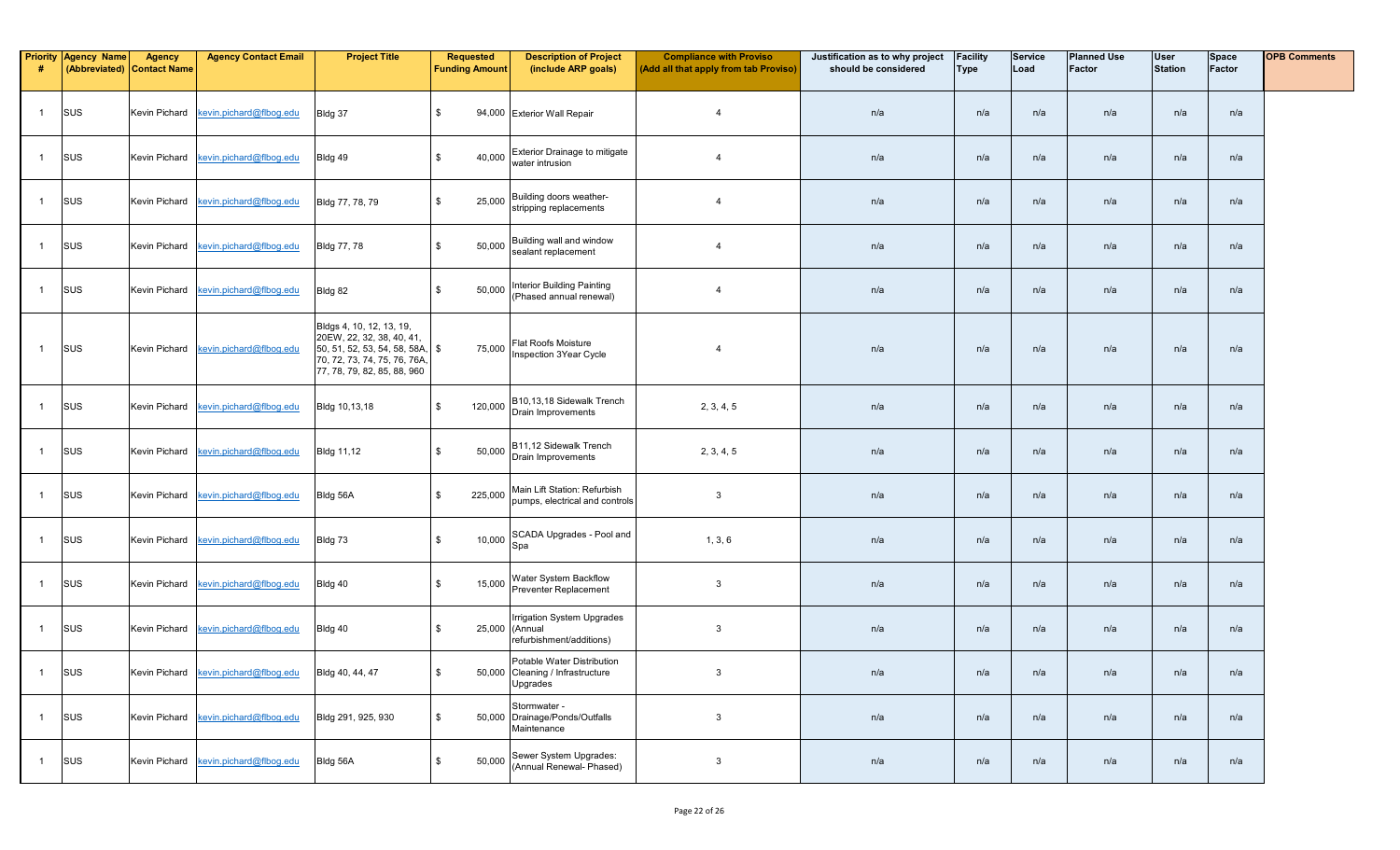| -#             | <b>Priority Agency Name</b> | <b>Agency</b><br>(Abbreviated) Contact Name | <b>Agency Contact Email</b>           | <b>Project Title</b>                                                                                                                                                                              | <b>Requested</b><br><b>Funding Amount</b> | <b>Description of Project</b><br>(include ARP goals)                                    | <b>Compliance with Proviso</b><br>(Add all that apply from tab Proviso) | Justification as to why project<br>should be considered | <b>Facility</b><br><b>Type</b> | <b>Service</b><br>Load | <b>Planned Use</b><br><b>Factor</b> | <b>User</b><br><b>Station</b> | <b>Space</b><br>Factor | <b>OPB Comments</b> |
|----------------|-----------------------------|---------------------------------------------|---------------------------------------|---------------------------------------------------------------------------------------------------------------------------------------------------------------------------------------------------|-------------------------------------------|-----------------------------------------------------------------------------------------|-------------------------------------------------------------------------|---------------------------------------------------------|--------------------------------|------------------------|-------------------------------------|-------------------------------|------------------------|---------------------|
| $\overline{1}$ | SUS                         | <b>Kevin Pichard</b>                        | kevin.pichard@flbog.edu               | Bldg 44                                                                                                                                                                                           | \$<br>100,000                             | <b>Additional Water Storage</b><br>Tank (PWS) 300,000 gallons<br>D&C                    | $\overline{3}$                                                          | n/a                                                     | n/a                            | n/a                    | n/a                                 | n/a                           | n/a                    |                     |
| $\overline{1}$ | SUS                         |                                             | Kevin Pichard kevin.pichard@flbog.edu | Bldg 22, 19, 21, 36, 37, 18, s<br>12, 38, 41, 40                                                                                                                                                  | 250,000                                   | Stormwater Rehabilitation:<br>Increase system sizing, add<br>additional retention ponds | 3                                                                       | n/a                                                     | n/a                            | n/a                    | n/a                                 | n/a                           | n/a                    |                     |
| $\mathbf{1}$   | SUS                         | <b>Kevin Pichard</b>                        | kevin.pichard@flbog.edu               | Bldg 54                                                                                                                                                                                           | \$<br>900,000                             | AHU Mezzanine<br>Replacement phase 3 (Phase<br>2 in progress)                           | 1, 2, 4, 6                                                              | n/a                                                     | n/a                            | n/a                    | n/a                                 | n/a                           | n/a                    |                     |
| $\mathbf{1}$   | SUS                         | Kevin Pichard                               | kevin.pichard@flboq.edu               | Bldg 73                                                                                                                                                                                           | \$<br>100,000                             | Dectron Pool Units (Gas<br>Phase Filtration) added 8/16                                 | 1, 3, 4                                                                 | n/a                                                     | n/a                            | n/a                    | n/a                                 | n/a                           | n/a                    |                     |
| $\overline{1}$ | SUS                         |                                             | Kevin Pichard kevin.pichard@flbog.edu | Bldg 79                                                                                                                                                                                           | $$\mathbb{S}$$<br>350,000                 | HVAC Rehab -Swing Space<br>Required (AHU-2,5)                                           | 1, 4                                                                    | n/a                                                     | n/a                            | n/a                    | n/a                                 | n/a                           | n/a                    |                     |
| $\overline{1}$ | SUS                         | <b>Kevin Pichard</b>                        | kevin.pichard@flbog.edu               | Bldg 92                                                                                                                                                                                           | $\mathbf{s}$<br>50,000                    | Re-configure and replace (2)<br>Dx Units (Zoning Issues) VRF                            | 1, 4                                                                    | n/a                                                     | n/a                            | n/a                    | n/a                                 | n/a                           | n/a                    |                     |
| $\overline{1}$ | SUS                         | Kevin Pichard                               | kevin.pichard@flboq.edu               | Bldg 11                                                                                                                                                                                           | \$<br>150,000                             | 1st Floor Men's Restroom<br>Replacement (ADA)                                           | 3, 5                                                                    | n/a                                                     | n/a                            | n/a                    | n/a                                 | n/a                           | n/a                    |                     |
| $\overline{1}$ | SUS                         |                                             | Kevin Pichard kevin.pichard@flbog.edu | Bldg 19                                                                                                                                                                                           | $\mathfrak{s}$<br>75,000                  | Restroom Upgrade & Fixtures<br>(ADA) Men's/Women's                                      | 3, 5                                                                    | n/a                                                     | n/a                            | n/a                    | n/a                                 | n/a                           | n/a                    |                     |
| $\overline{1}$ | SUS                         | <b>Kevin Pichard</b>                        | kevin.pichard@flbog.edu               | Bldg 54                                                                                                                                                                                           | \$                                        | Fire Codes/ Sprinkler<br>1,000,000 Installation (Fire Marshal &<br>Allowed Occupancy)   | 2, 3, 6                                                                 | n/a                                                     | n/a                            | n/a                    | n/a                                 | n/a                           | n/a                    |                     |
| $\overline{1}$ | SUS                         |                                             | Kevin Pichard kevin.pichard@flboq.edu | Bldg 54, 36                                                                                                                                                                                       | \$<br>20,000                              | <b>Exterior Building Mounted</b><br>Lighting (Phased annual<br>renewal)                 | 2, 5                                                                    | n/a                                                     | n/a                            | n/a                    | n/a                                 | n/a                           | n/a                    |                     |
| $\overline{1}$ | SUS                         | Kevin Pichard                               | kevin.pichard@flbog.edu               | Bldg 36, 37, 38                                                                                                                                                                                   | $\mathbb S$<br>20,000                     | Exit Emergency Lighting<br>(Phased annual renewal)                                      | 2, 6                                                                    | n/a                                                     | n/a                            | n/a                    | n/a                                 | n/a                           | n/a                    |                     |
| $\mathbf{1}$   | SUS                         |                                             | Kevin Pichard kevin.pichard@flboq.edu | Bldg 40, 41, 11, 13, 36, 37,<br>38, 22, 58, 58A, 58C, 51,<br>52, 79, 04, 921, 922, 99,<br>91, 70, 56A, 20E, 54, 72,<br>73, 234, 77, 960, 88, 535,<br>920, 935, 930, 950, 44, 47,<br>205, 901, 910 | $\sqrt{3}$                                | Medium Voltage<br>40,000 Switches/Transformers/Panel<br>s Infrared Scans                | 2, 6                                                                    | n/a                                                     | n/a                            | n/a                    | n/a                                 | n/a                           | n/a                    |                     |
| $\mathbf{1}$   | SUS                         | Kevin Pichard                               | kevin.pichard@flbog.edu               | Bldg 40, 41, 11, 13, 36, 37,<br>38, 22, 58, 58A, 58C, 51,<br>52, 79, 04, 921, 922, 99,<br>91, 70, 56A, 20E, 54, 72,<br>73, 234, 77, 960, 88, 535,<br>920, 935, 930, 950, 44, 47,<br>205, 901, 910 | $\mathfrak s$                             | Medium Voltage<br>40,000 Switches/Transformers Oil<br>Testing                           | 2, 6                                                                    | n/a                                                     | n/a                            | n/a                    | n/a                                 | n/a                           | n/a                    |                     |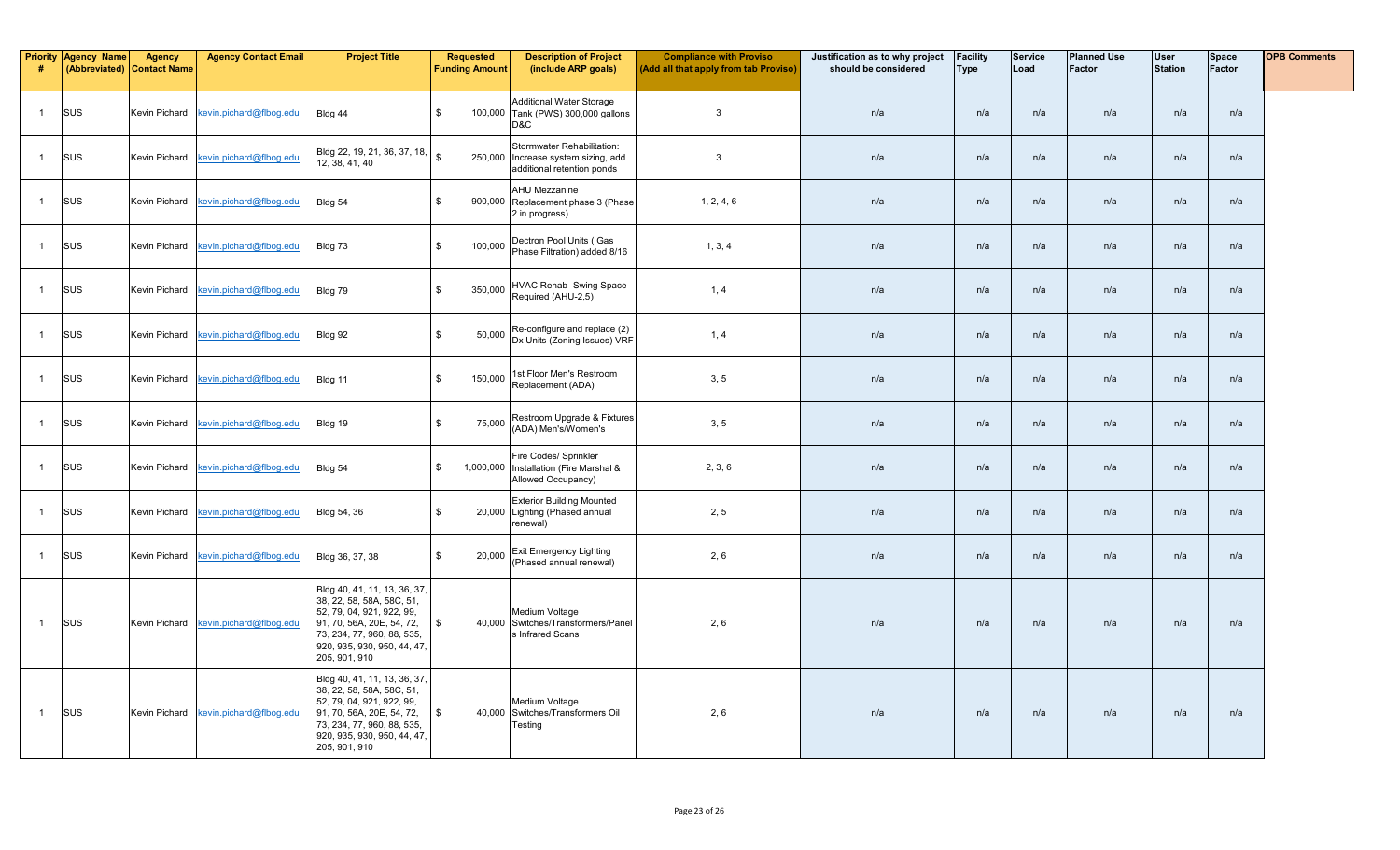| #              | <b>Priority Agency Name</b> | <b>Agency</b><br>(Abbreviated) Contact Name | <b>Agency Contact Email</b>           | <b>Project Title</b>                                                                                                                                                                              | <b>Requested</b><br><b>Funding Amount</b> | <b>Description of Project</b><br>(include ARP goals)                       | <b>Compliance with Proviso</b><br>(Add all that apply from tab Proviso) | Justification as to why project<br>should be considered | <b>Facility</b><br>Type | <b>Service</b><br>Load | <b>Planned Use</b><br>Factor | <b>User</b><br><b>Station</b> | Space<br>Factor | <b>OPB Comments</b> |
|----------------|-----------------------------|---------------------------------------------|---------------------------------------|---------------------------------------------------------------------------------------------------------------------------------------------------------------------------------------------------|-------------------------------------------|----------------------------------------------------------------------------|-------------------------------------------------------------------------|---------------------------------------------------------|-------------------------|------------------------|------------------------------|-------------------------------|-----------------|---------------------|
| $\overline{1}$ | <b>SUS</b>                  |                                             | Kevin Pichard kevin.pichard@flbog.edu | Bldg 40, 41, 11, 13, 36, 37,<br>38, 22, 58, 58A, 58C, 51,<br>52, 79, 04, 921, 922, 99,<br>91, 70, 56A, 20E, 54, 72,<br>73, 234, 77, 960, 88, 535,<br>920, 935, 930, 950, 44, 47,<br>205, 901, 910 | 40.000<br>\$                              | <b>Electrical Arc Flash Testing</b><br>and Safety Compliance               | 2, 6                                                                    | n/a                                                     | n/a                     | n/a                    | n/a                          | n/a                           | n/a             |                     |
| $\overline{1}$ | <b>SUS</b>                  | <b>Kevin Pichard</b>                        | kevin.pichard@flbog.edu               | Site Lighting between<br>Bldgs 901 and 910                                                                                                                                                        | \$                                        | Multiple Phase Lighting<br>100,000 Upgrades (Annual LED<br>Replacement)    | 2, 5, 6                                                                 | n/a                                                     | n/a                     | n/a                    | n/a                          | n/a                           | n/a             |                     |
| $\overline{1}$ | SUS                         | <b>Kevin Pichard</b>                        | kevin.pichard@flbog.edu               | <b>Bldg 86, 18</b>                                                                                                                                                                                | \$                                        | 35.000 Comm. Closets Infrastructure                                        | 2, 6                                                                    | n/a                                                     | n/a                     | n/a                    | n/a                          | n/a                           | n/a             |                     |
| $\overline{1}$ | <b>SUS</b>                  | <b>Kevin Pichard</b>                        | kevin.pichard@flbog.edu               | <b>Bldg 86, 18</b>                                                                                                                                                                                | $\mathbb{S}$                              | 50,000 Fiber Backbone                                                      | 2, 6                                                                    | n/a                                                     | n/a                     | n/a                    | n/a                          | n/a                           | n/a             |                     |
| $\overline{1}$ | SUS                         |                                             | Kevin Pichard kevin.pichard@flbog.edu | <b>Bldg 86, 18</b>                                                                                                                                                                                | $$^{\circ}$                               | 55,000 Bldg. Switches                                                      | 2, 6                                                                    | n/a                                                     | n/a                     | n/a                    | n/a                          | n/a                           | n/a             |                     |
| $\overline{1}$ | SUS                         | Kevin Pichard                               | kevin.pichard@flbog.edu               | <b>Bldg 86, 18</b>                                                                                                                                                                                | $$^{\circ}$                               | 55,000 Wireless Antennas                                                   | 2, 6                                                                    | n/a                                                     | n/a                     | n/a                    | n/a                          | n/a                           | n/a             |                     |
| $\overline{1}$ | SUS                         | Kevin Pichard                               | kevin.pichard@flbog.edu               | Bldg 85, 86, 18                                                                                                                                                                                   | \$                                        | 75,000 Intra-Bldg. Network Wiring                                          | 2, 6                                                                    | n/a                                                     | n/a                     | n/a                    | n/a                          | n/a                           | n/a             |                     |
| $\overline{1}$ | SUS                         | <b>Kevin Pichard</b>                        | kevin.pichard@flbog.edu               | Bldg 22, 19, 21, 36, 37, 18, s<br>12, 38, 41, 40                                                                                                                                                  | 25,000                                    | Sidewalk Repairs (Annual<br>repairs/replacement)                           | 4, 5                                                                    | n/a                                                     | n/a                     | n/a                    | n/a                          | n/a                           | n/a             |                     |
| $\overline{1}$ | SUS                         |                                             | Kevin Pichard kevin.pichard@flboq.edu | Bldg 54, 72, 73                                                                                                                                                                                   | \$                                        | Expansion Joint Replacement<br>30,000 / Rehabilitation (Annual<br>Renewal) | 4, 5                                                                    | n/a                                                     | n/a                     | n/a                    | n/a                          | n/a                           | n/a             |                     |
| $\overline{1}$ | <b>SUS</b>                  |                                             | Kevin Pichard kevin.pichard@flbog.edu | Bldg 71 at main entrance                                                                                                                                                                          | 50,000<br>$\mathbf{\hat{R}}$              | Campus Landscaping<br>Improvements                                         | 4, 5                                                                    | n/a                                                     | n/a                     | n/a                    | n/a                          | n/a                           | n/a             |                     |
| $\overline{1}$ | <b>SUS</b>                  |                                             | Kevin Pichard kevin.pichard@flboq.edu | North end of Campus Drive<br>extending northward from<br>Campus Lane Intersection; \$<br>serving Bldgs 920, 921,<br>922, 925, 930, and more                                                       |                                           | 500,000 Roadway repaving                                                   | 2, 4                                                                    | n/a                                                     | n/a                     | n/a                    | n/a                          | n/a                           | n/a             |                     |

**TOTAL: \$ 5,883,000**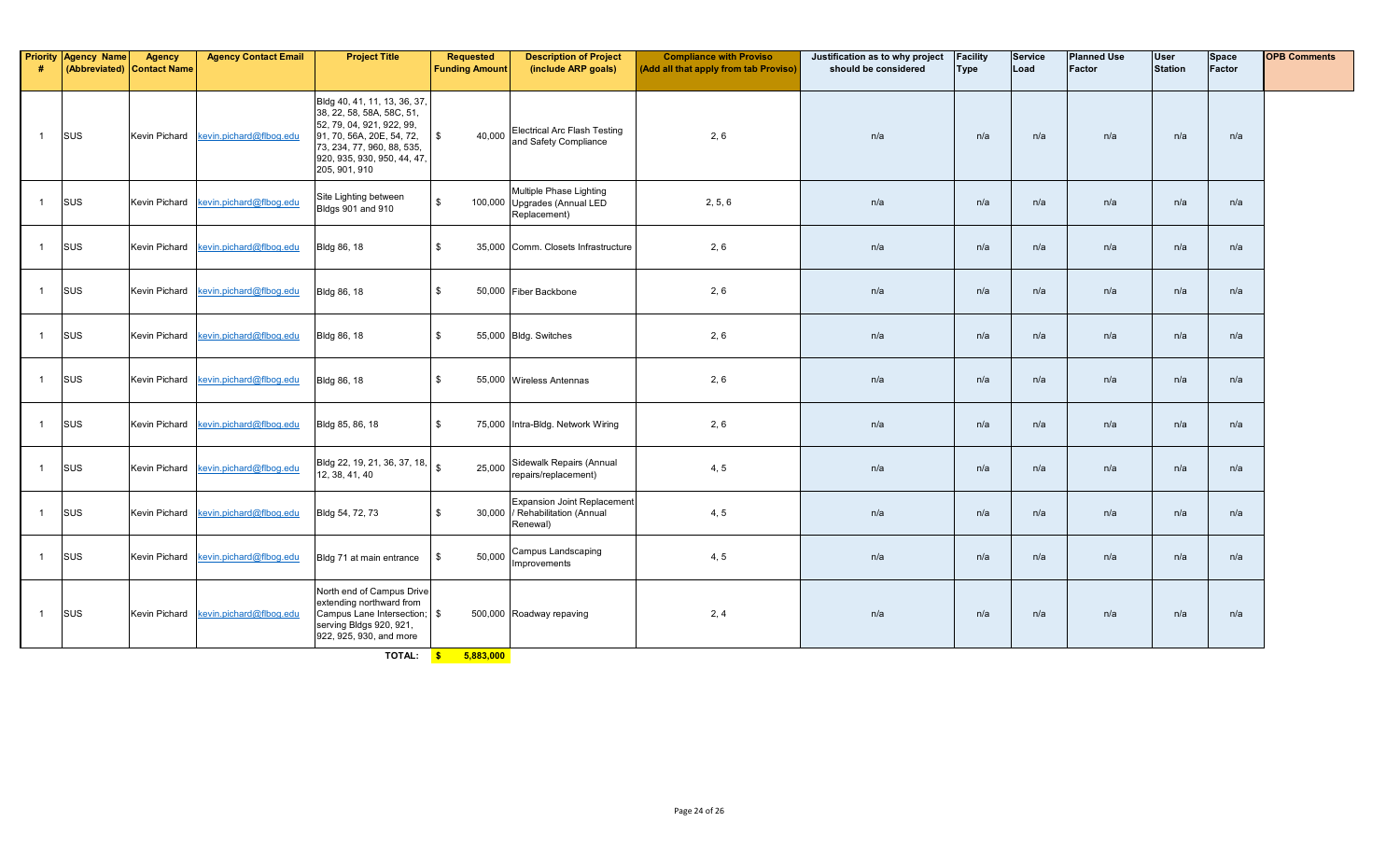| Proviso - Section 152 of the 2021-2022 General Appropriations Act |                                                                                                                                                                                                                                                                                                                                                |  |  |  |  |  |  |  |  |
|-------------------------------------------------------------------|------------------------------------------------------------------------------------------------------------------------------------------------------------------------------------------------------------------------------------------------------------------------------------------------------------------------------------------------|--|--|--|--|--|--|--|--|
| <b>Total Funding:</b>                                             | \$<br>286,091,284.00                                                                                                                                                                                                                                                                                                                           |  |  |  |  |  |  |  |  |
| <b>Authorized Facilities:</b>                                     | State, College, and University facilities                                                                                                                                                                                                                                                                                                      |  |  |  |  |  |  |  |  |
| Agency Requirement:                                               | State agencies and the judicial branch are<br>authorized to develop and submit to the<br>Executive Office of the Governor a list of<br>maintenance, repair, and renovation projects that<br>will improve the health and safety of such<br>facilities.                                                                                          |  |  |  |  |  |  |  |  |
| Eligibility (add to template as appropriate):                     | 1) Improve air quality to reduce the risk of viral<br>and environmental health hazards<br>2) Correct critical life safety issues<br>3) Improve water and sewer infrastructure<br>4) Mitigate environmental deficiencies<br>5) Ensure compliance with the Americans with<br><b>Disabilities Act</b><br>6) Ensure compliance with building codes |  |  |  |  |  |  |  |  |